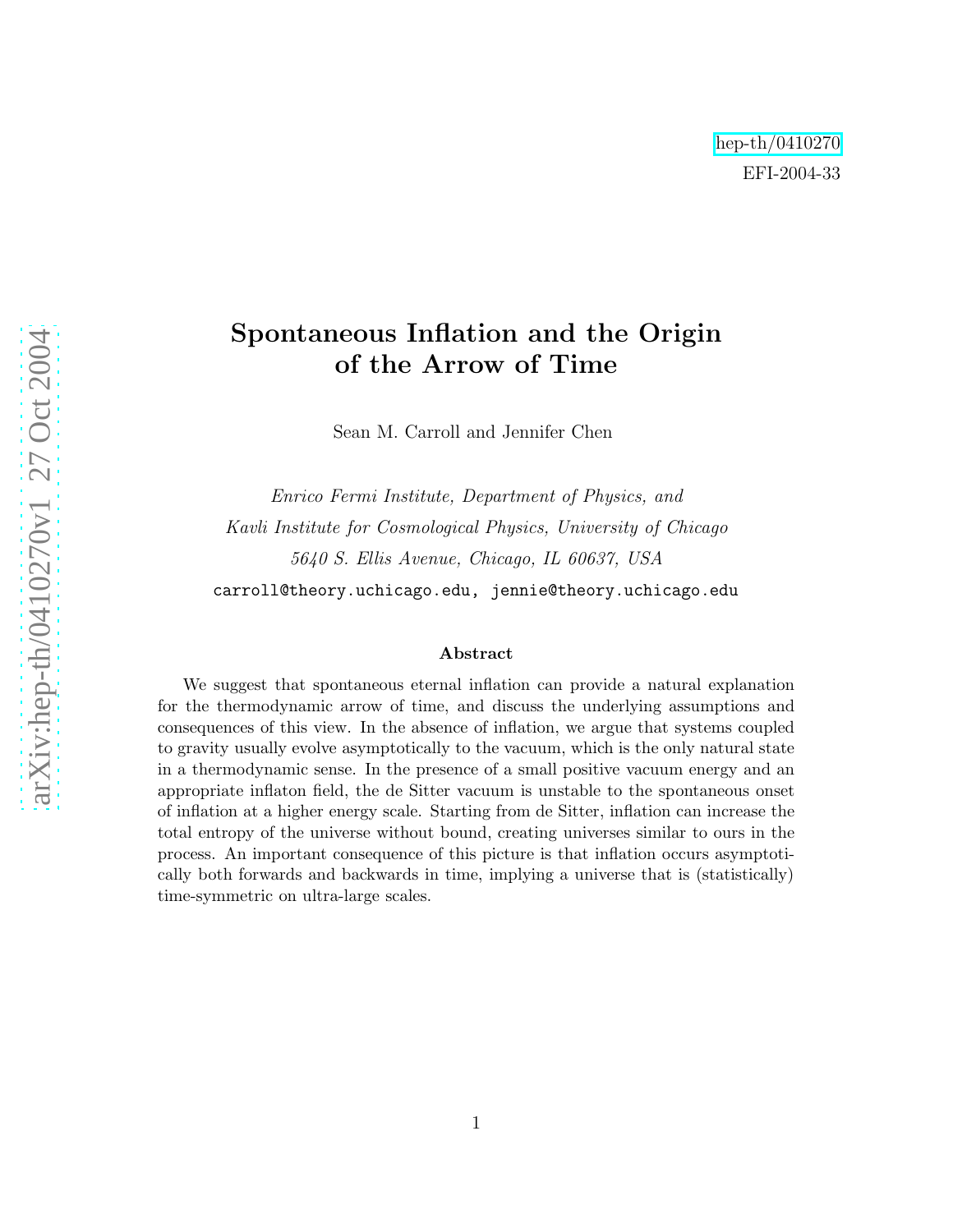# Contents

| $\mathbf{1}$     |                                                 | Introduction                                    | 3              |
|------------------|-------------------------------------------------|-------------------------------------------------|----------------|
| $\boldsymbol{2}$ |                                                 | Explaining the Arrow of Time Dynamically        | $\overline{5}$ |
| 3                |                                                 | <b>Inflation and its Discontents</b>            | 8              |
|                  | 3.1                                             |                                                 | 10             |
|                  | 3.2                                             |                                                 | 11             |
|                  |                                                 | 3.2.1                                           | 11             |
|                  |                                                 | 3.2.2                                           | 12             |
|                  |                                                 | 3.2.3                                           | 14             |
|                  | 3.3                                             |                                                 | 15             |
| 4                |                                                 | <b>Typical States in Theories with Gravity</b>  | 16             |
| $\bf{5}$         | Spontaneous Inflation from Cold de Sitter Space |                                                 | 20             |
|                  | 5.1                                             |                                                 | 21             |
|                  | 5.2                                             |                                                 | 22             |
|                  | 5.3                                             | The Ultra-Large-Scale Structure of the Universe | 26             |
| 6                |                                                 | <b>Discussion</b>                               | 28             |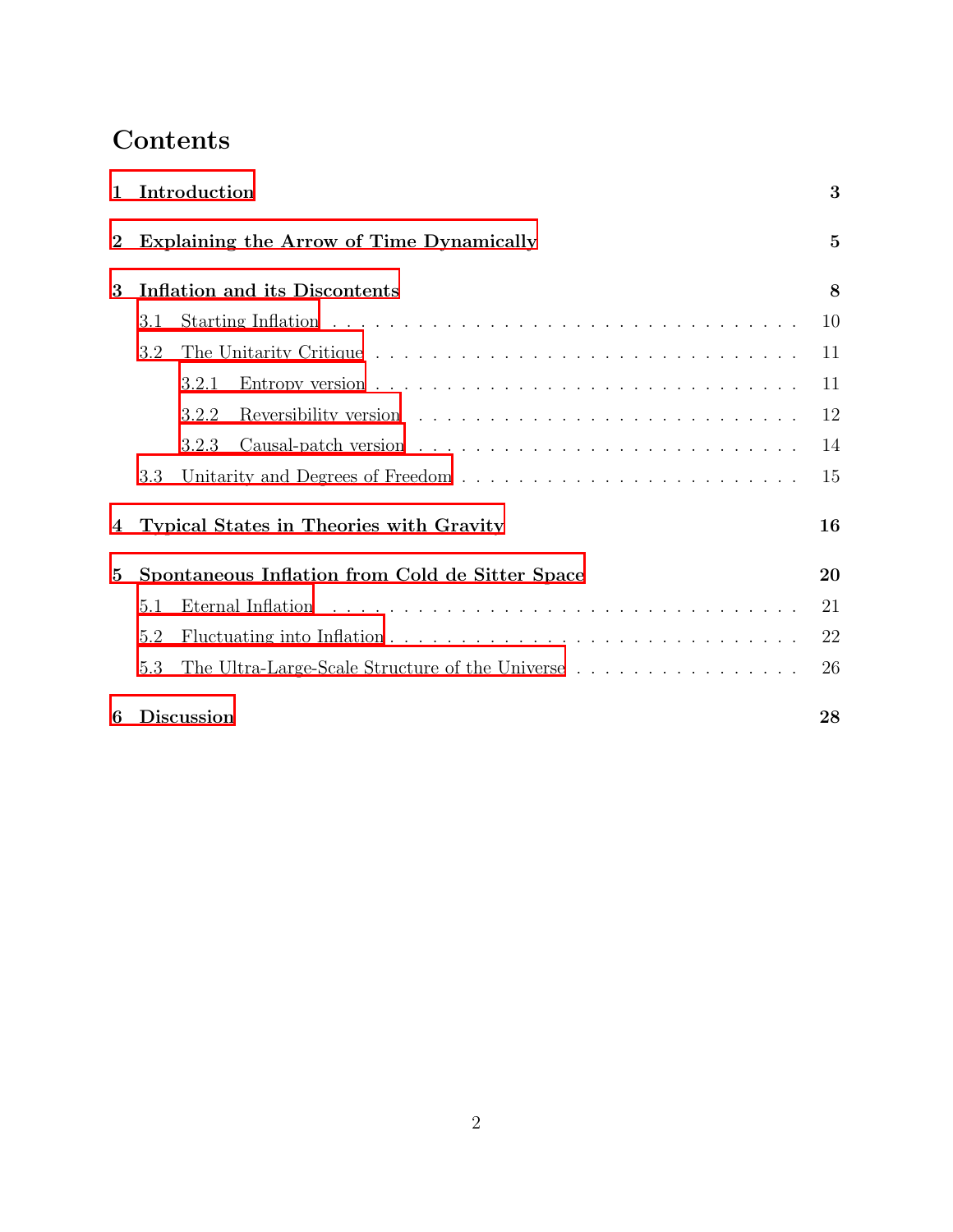## <span id="page-2-0"></span>1 Introduction

The role of initial conditions in cosmology is unique within the physical sciences. We only have a single observable universe, rather than the ability to change boundary conditions and run experiments multiple times. A complete theory of cosmology therefore involves not only a set of dynamical laws, but a specification of the particular initial conditions giving rise to the universe we see.

One could certainly argue that the origin of our initial conditions is not an answerable scientific question. Given the state of our universe at the present time, and a complete set of dynamical laws describing its evolution, we can in principle solve for the entire history, including whatever the initial state was. Ultimately, we are stuck with the boundary conditions we have. Similarly, however, we are stuck with the laws of physics that we have, but this constraint doesn't stop us from searching for deep principles underlying their nature. It therefore seems sensible to treat our initial conditions in the same way, and try to understand why we have these conditions rather than some others.

In particular, we would like to know whether the initial conditions for our universe are in some sense "natural." The notion of naturalness in this context is not precisely defined, but in simple cases we know it when we see it. Our current universe exhibits a pronounced matter/antimatter asymmetry, which seems unnatural, so we search for mechanisms of baryogenesis to create this asymmetry dynamically. The large-scale homogeneity and isotropy of our universe is unstable, so we search for mechanisms in the early universe to generate this smoothness dynamically.

One aspect of the boundary conditions for our universe that remains puzzling, or at least controversial, is the arrow of time (for discussions see [\[1,](#page-30-0) [2,](#page-30-1) [3\]](#page-30-2)). The Second Law of Thermodynamics tells us that the entropy of a closed system is non-decreasing as a function of time. A comoving patch corresponding to our observable universe is not precisely a closed system, but is pretty close, since homogeneity of the universe near the boundary implies there should be no net entropy flux into or out of our patch. And indeed, we observe increasing entropy in our universe; the thermodynamic arrow of time is the direction picked out by this increase of entropy.

Long ago Boltzmann understood the increase of entropy as a statistical phenomenon, as evolution from a very small region of phase space to a larger region. The origin of the Second Law is traced back to initial conditions: the early universe had an extremely low entropy, allowing it to continue to increase thereafter. Even after 13.7 billion years of entropy growth, it remains low in our current universe. Within our observable patch, the entropy in ordinary matter is of order

<span id="page-2-1"></span>
$$
S_M(U) \sim 10^{88} \tag{1}
$$

This figure is dominated by photons and neutrinos; dark matter may also contribute, but wouldn't significantly change the final answer. However, Penrose has emphasized [\[4\]](#page-30-3) that this entropy could be much larger. Our universe remains quite smooth on large scales, which is a finely-tuned condition to be in. To see this, we can simply compare the current entropy to what it could have been, for example if more energy were stored in black holes. The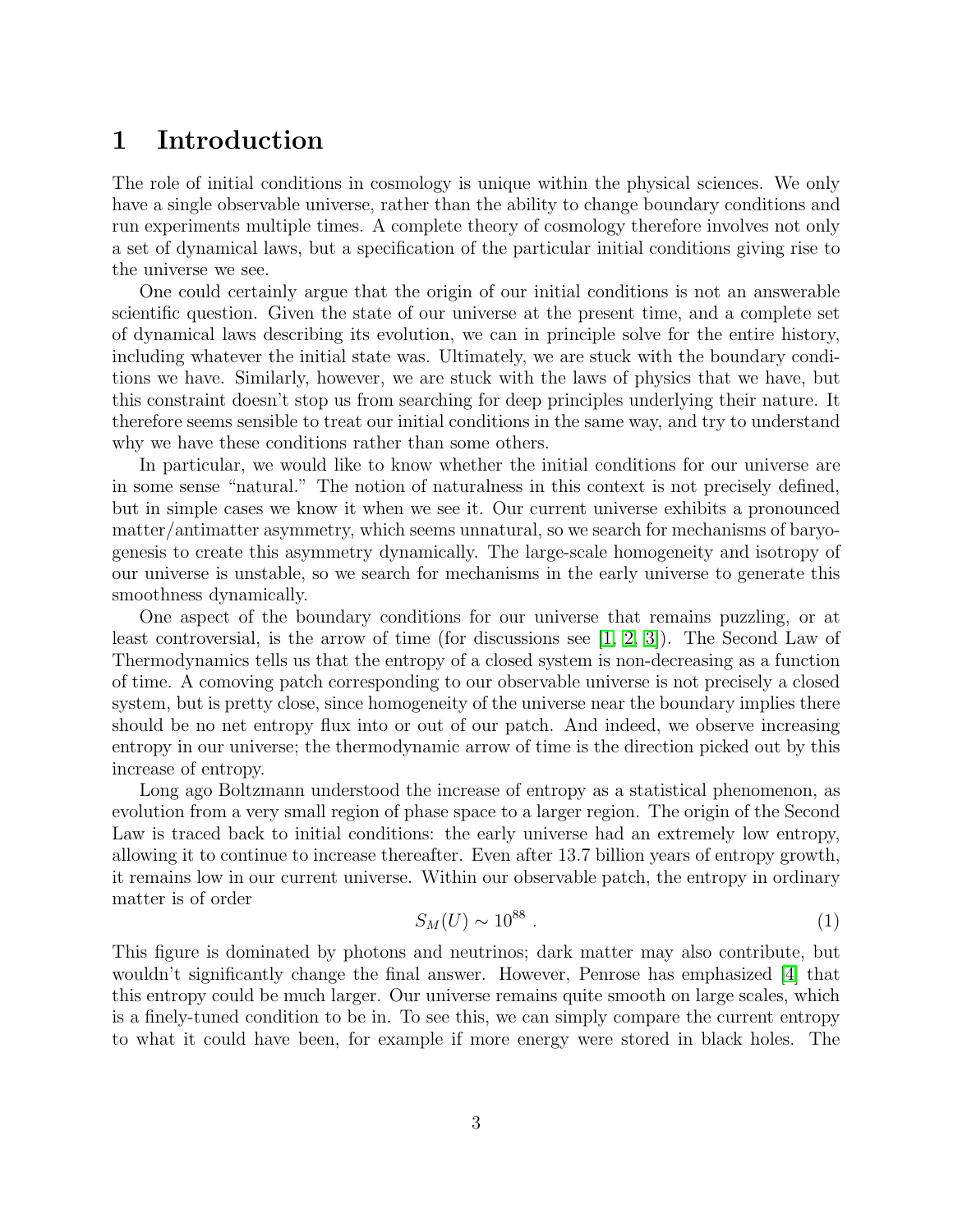Bekenstein-Hawking entropy of a black hole [\[5,](#page-30-4) [6\]](#page-30-5) is proportional to its horizon area,

$$
S_{BH} = \frac{A}{4G} \tag{2}
$$

We believe that galaxies similar to ours contain supermassive black holes at their centers, of order a million solar masses; the entropy of a single such black hole is

$$
S_{BH} \sim 10^{89} \left(\frac{M_{BH}}{10^6 M_{\odot}}\right)^2 \,. \tag{3}
$$

Any one such black hole therefore contains more entropy than all of the ordinary matter in the visible universe. But there are perhaps  $10^{10}$  such black holes in the universe; their total entropy is thus

<span id="page-3-0"></span>
$$
S_{BH}(U) \sim 10^{99} \t{,} \t(4)
$$

which represents most of the entropy within our observable universe. This seems like a large number, but should be compared to how large it could be. The total amount of mass in the observable universe is

$$
M_U \sim \rho H_0^{-3} \sim G^{-1} H_0^{-1} \sim 10^{22} M_\odot \ . \tag{5}
$$

If all of this mass were collected into a single black hole, the entropy would be

$$
S_{\text{max}}(U) \sim 10^{121} \tag{6}
$$

larger than the actual entropy by a factor of  $10^{22}$ . Moreover, in the early universe there weren't any black holes, and the entropy was dominated by the matter entropy [\(1\)](#page-2-1), smaller than the equivalent black-hole entropy by a factor of  $10^{33}$ . So the entropy of our universe seems to be very small, and seems to have evolved from an era where it was significantly smaller.

The initial conditions for our observable universe thus have extremely low entropy. We would like to understand these conditions as arising through dynamical evolution from a natural starting point; it is not immediately obvious how this could be achieved, however, since dynamical evolution tends to increase the entropy.

The low entropy of our current universe is clearly related to its homogeneity and isotropy, features which are supposed to be explained by the inflationary universe scenario [\[7,](#page-30-6) [8,](#page-30-7) [9,](#page-30-8) [10,](#page-30-9) [11\]](#page-30-10). It is therefore tempting to invoke inflation as the origin of the thermodynamic arrow of time, and indeed this move has been made [\[12\]](#page-30-11). The converse argument, however, has also been advanced: that inflation never works to decrease the entropy, and posits that our observable universe originates in a small patch whose entropy is fantastically less than it could have been, so that in fact there is a hidden fine-tuning of initial conditions implicit in the inflationary scenario, which consequently (in the extreme version of this reasoning) doesn't explain anything at all [\[4,](#page-30-3) [13,](#page-30-12) [14,](#page-30-13) [15\]](#page-30-14).

In this paper we suggest a resolution of this apparent tension between inflation and the Second Law. We first discuss in general terms what sort of evolution for the universe would qualify as naturally giving rise to an arrow of time through dynamical processes. We then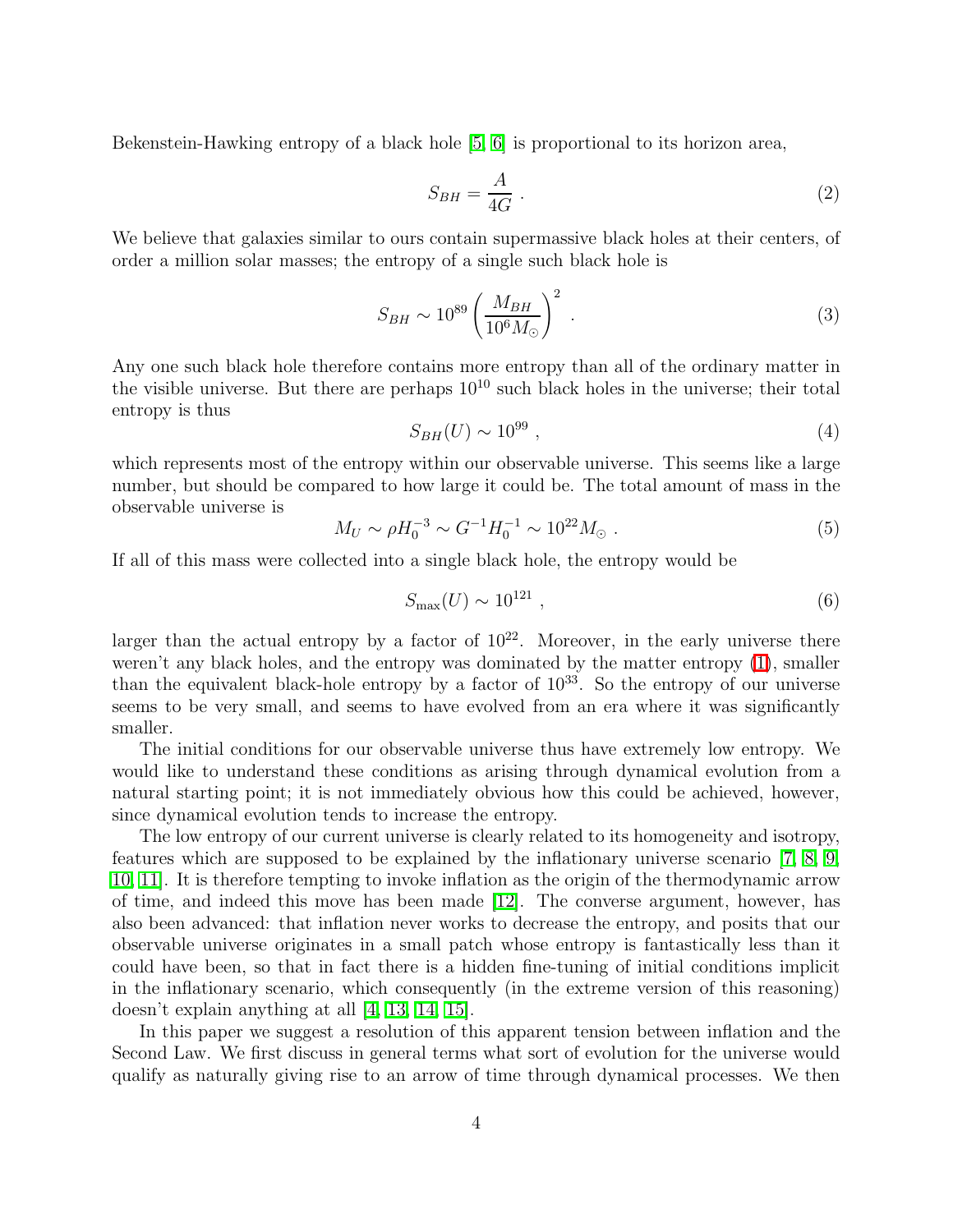review the arguments concerning the role of inflation in setting up the early universe in a low-entropy state, concluding that ordinary inflation does not directly explain the origin of the arrow of time if one believes in unitary evolution. We then argue that, in the absence of a vacuum energy or inflation of any sort, systems coupled to gravity generically evolve to flat, empty space. In the presence of a small positive vacuum energy (such as seems to exist in our universe [\[16,](#page-31-0) [17,](#page-31-1) [18\]](#page-31-2)), systems will tend to initially empty out to an approximate de Sitter vacuum. If there is also at least one scalar inflaton field with an appropriate potential, however, there is an instability: quantum fluctuations in this field will eventually create an inflating patch, and according to the traditional arguments for eternal inflation [\[19,](#page-31-3) [20,](#page-31-4) [21,](#page-31-5) [22,](#page-31-6) [23\]](#page-31-7) the total physical volume of inflating space will continue to increase thereafter, while "pocket universes" drop out of the inflating background and reheat. The idea of inflation beginning spontaneously has been suggested previously [\[24,](#page-31-8) [19,](#page-31-3) [25,](#page-31-9) [26,](#page-31-10) [27,](#page-31-11) [28,](#page-31-12) [29,](#page-31-13) [30,](#page-31-14) [31,](#page-31-15) [32,](#page-32-0) [33,](#page-32-1) [34\]](#page-32-2). Recently, Garriga and Vilenkin [\[35\]](#page-32-3) have suggested that spontaneous inflation in a low-energy de Sitter background could lead to a recycling universe, while Dyson, Kleban and Susskind and Albrecht and Sorbo have examined spontaneous inflation in the context of a causal-patch view inspired by the holographic principle [\[36,](#page-32-4) [37\]](#page-32-5); we discuss the relationship between our picture and these ideas in greater detail below.

The crucial features of this scenario are thus the following:

- 1. Generic initial states empty out and approach de Sitter space.
- 2. In the presence of an inflaton field, the de Sitter vacuum will be unstable to the onset of eternal inflation. Once eternal inflation starts, the entropy of the universe can grow without bound, never reaching thermal equilibrium.
- 3. In the process of increasing the entropy, eternal inflation creates large regions of space similar to our observable universe.

As an important consequence of our reasoning, we obtain a picture of the ultra-large-scale structure of the universe. As in any model of eternal inflation, the ultimate state of the universe is a fractal distribution of inflating and post-inflating regions [\[21,](#page-31-5) [22,](#page-31-6) [38,](#page-32-6) [39\]](#page-32-7), in which our local Big Bang is not a particularly unique event. We also predict that this structure should be recovered infinitely far into the past, with a *reversed* thermodynamic arrow of time. Our overall universe is therefore statistically time-symmetric about some Cauchy surface of minimum entropy. The details of the state on this surface are not important; starting from a generic state, inflation eventually occurs towards both the past and future, erasing any information about the "initial" conditions.

## <span id="page-4-0"></span>2 Explaining the Arrow of Time Dynamically

Our goal is to understand how the arrow of time might arise from natural initial conditions for the universe. In this section we discuss some necessary features of any purported resolution of this issue.

To make any progress we need to have some understanding of what it means for an initial condition to be "natural." If an unknown principle of physics demands specific initial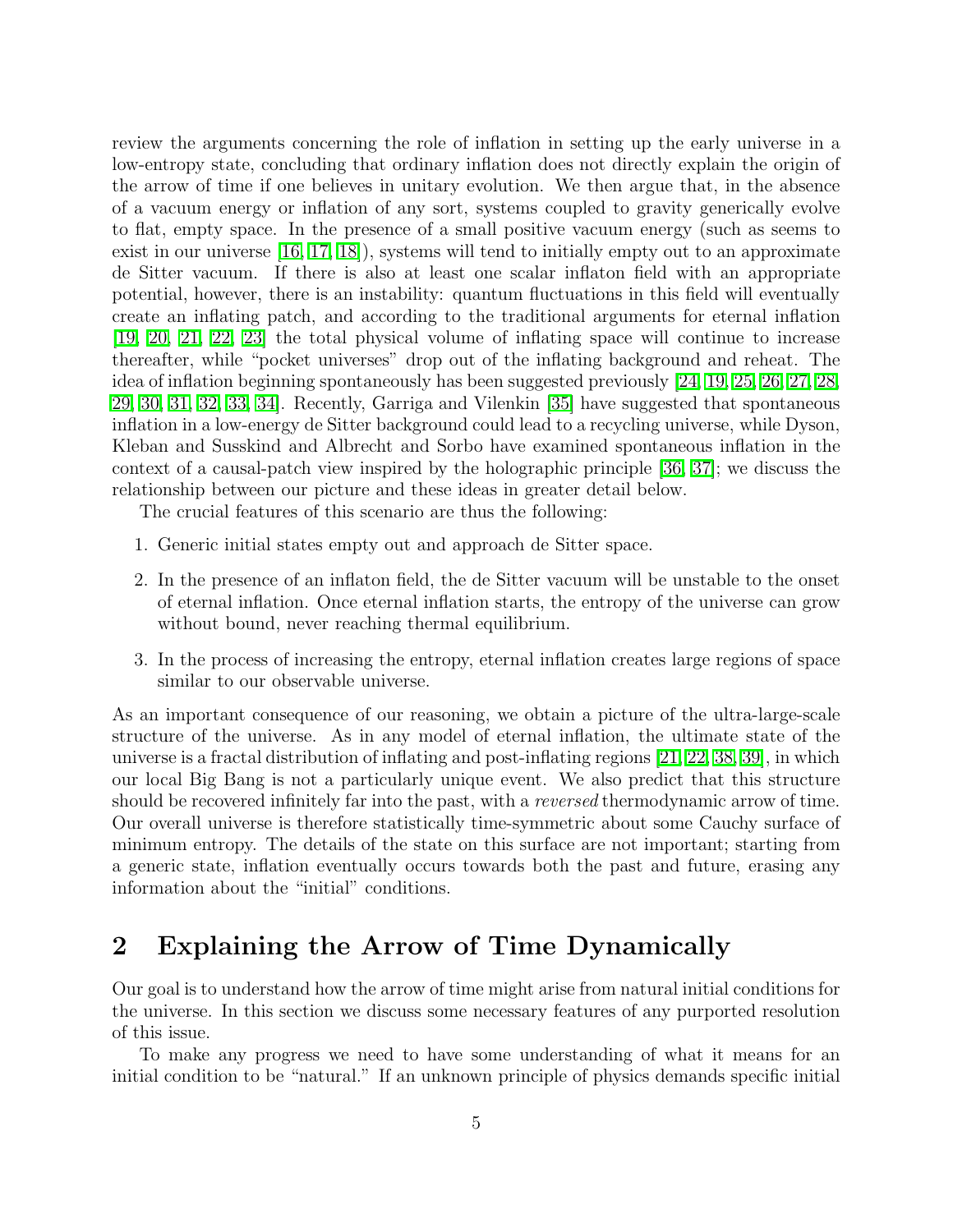conditions (but not final ones), there is no problem to be solved; it may simply be that the universe began in a low-entropy initial state and has been evolving normally ever since. This might be the case, for example, if the universe were created "from nothing," such that the initial state was a priori different from the final state  $[24, 25, 40, 26]$  $[24, 25, 40, 26]$  $[24, 25, 40, 26]$  $[24, 25, 40, 26]$ , or if Penrose's explicitly time-asymmetric Weyl Curvature Hypothesis were true [\[4\]](#page-30-3). There is, of course, no way to rule out this possibility.

Nevertheless, it would be more satisfying if we could somehow understand our apparently low-entropy initial condition as an outcome of dynamical evolution from a generic state. In particular, we wish to avoid any explicit violation of time-reversal symmetry in the specification of the initial condition. The very word "initial," of course, entails a violation of this symmetry; we should therefore apply analogous standards to the final conditions of the universe. Price [\[1\]](#page-30-0) has proposed a "double-standard principle" – anything that is purportedly natural about an initial condition for the universe is equally natural when applied to a final condition. The conventional big-bang model clearly invokes unnatural initial conditions, as we would not expect the end state of a recollapsing universe to arrange itself into an extremely homogeneous configuration (as we discuss in more detail below).

Attempts to comply with the double-standard principle (or its underlying philosophy) have occasionally led to proposals for explicitly time-symmetric cosmologies in which entropy is low both at the beginning and the end of time. In 1962, Gold proposed a recollapsing universe with similar conditions imposed at the Bang and Crunch [\[41,](#page-32-9) [1\]](#page-30-0). In the Gold universe, entropy increases as the universe expands, reaches a maximum, and then begins to decrease again. Hawking at one time suggested that such behavior could follow naturally from quantum cosmology, but Page argued persuasively that it was not necessary [\[42,](#page-32-10) [43\]](#page-32-11). More recently, Gell-Mann and Hartle have investigated the possibility of imposing quantummechanical boundary conditions in both the past and future [\[44\]](#page-32-12). It might be difficult to find a consistent implementation of the Gold universe, and Hartle and Gell-Mann even suggest that the possibility of a time-symmetric Bang and Crunch may be ruled out by observation (from the absence of observed backward-moving radiation emitted by stars in the future). For most people, the important objection to these models is simply that they seem hopelessly ad hoc; imposing boundary conditions both in the past and the future would appear to be the opposite of "natural." Price [\[1\]](#page-30-0) argues that imposing low-entropy conditions in the past and the future is the only way to avoid conflict with the double-standard principle. We will suggest a loophole in this argument, by suggesting that *high*-entropy conditions obtain in the far past and far future, and reconciling this unusual claim about the past by arguing that our observed early universe is merely a small part of a larger state.

One way to understand the concept of naturalness would be to imagine that we had a measure on the space of microstates describing the universe, and an appropriate way of coarse-graining into macroscopically indistinguishable states. The entropy is then simply the logarithm of the measure on any collection of macroscopically indistinguishable microstates, and natural initial conditions are those with large entropy. Unfortunately, we do not have a reliable understanding of entropy in the context of quantum gravity; the fundamental degrees of freedom themselves remain unclear. Even without a quantitative understanding at the level of statistical mechanics, however, there are certain essential features that entropy must have, which will be sufficient to highlight problems with the conventional picture.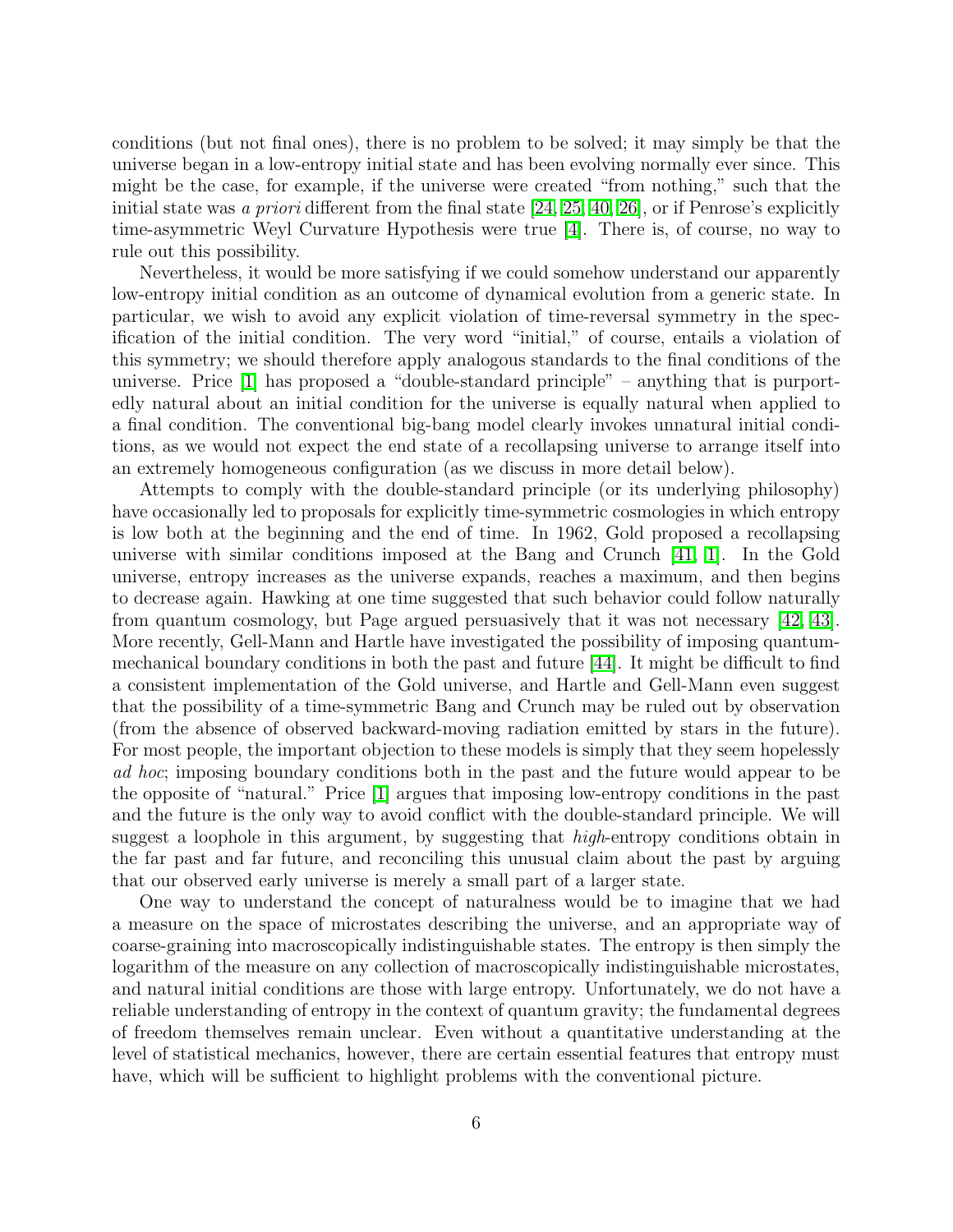In ordinary thermodynamics, the fundamental property of the entropy is that it tends to increase (or at least not decrease) with time. Of course, this property is understood as a consequence of low-entropy initial conditions. If we imagine choosing initial conditions randomly, with uniform probability for choosing any microstate, a system with a finite number of degrees of freedom will typically be found in a state of maximum entropy. Maximum-entropy states represent thermal equilibrium, and are generally static (at least macroscopically). Statistical fluctuations will allow the entropy to occasionally, although rarely, decrease from that point, and then return to equilibrium. In thinking about the early universe, it is worth keeping in mind that a state that rapidly evolves into something else cannot possibly be a "natural" state in the sense of having maximal entropy, since natural states should be static (at least statistically).

Given an infinite amount of time, a finite system will approach arbitrarily close to all possible configurations consistent with the existence of certain conserved quantities (Poincar´e recurrence). It is therefore irresistible to ask whether our observed arrow of time could arise as the result of such a fluctuation. The answer seems to be "no," for the basic reason that our observed universe has a much lower entropy than can be explained in this way. For example, if we appeal to the anthropic principle to understand our current state, we would only require a fluctuation in entropy large enough to allow for a single conscious observer, not an entire universe ("Boltzmann's Brain" [\[45,](#page-32-13) [2,](#page-30-1) [37\]](#page-32-5)). Further, even if we consider the set of universes which are similar to ours, most of them are not thermodynamically sensible, in the sense of arising from lower-entropy initial conditions [\[36\]](#page-32-4). It therefore requires more than a simple fluctuation out of thermal equilibrium to explain our current state. (In the context of causal-patch physics this problem becomes particularly acute, as there really are only a finite number of degrees of freedom to be considered. Albrecht and Sorbo have argued that inflation can overcome the Boltzmann's brain paradox even in this context [\[37\]](#page-32-5); as we discuss in Section [3.2.3,](#page-13-0) we are skeptical that any theory of fluctuations around equilibrium would be able to resolve this puzzle.)

We are left with the following conundrum: we would like to explain our currently observed universe as arising from natural initial conditions, but natural means high-entropy, and high-entropy implies equilibrium configurations with occasional fluctuations, but not ones sufficient to explain our observed universe. However, there is one loophole in this reasoning, namely the assumption that there is such a thing as a state of maximal entropy. If the universe truly has an infinite number of degrees of freedom, and can evolve in a direction of increasing entropy from any specified state, then an explanation for the observed arrow of time arises more naturally.

The situation is analogous (although not equivalent) to the behavior of a particle moving in a potential that rolls off to infinity without having any minima, such as  $V(x) = 1/x$ , as portrayed in Figure [1.](#page-7-1) A free particle in such a potential comes in from infinity, reaches a turning point, and returns to infinity. On any such trajectory, every point except the turning point is either moving towards, or coming from, larger values of  $x$ . Now imagine that entropy in the universe behaves the same way. It would not be surprising to find ourselves in a situation where the entropy were evolving; it would be almost inevitable, and certainly perfectly natural. Indeed, we would simply define the "past" in such a universe to be the direction of time in which the entropy was locally decreasing. All that is needed to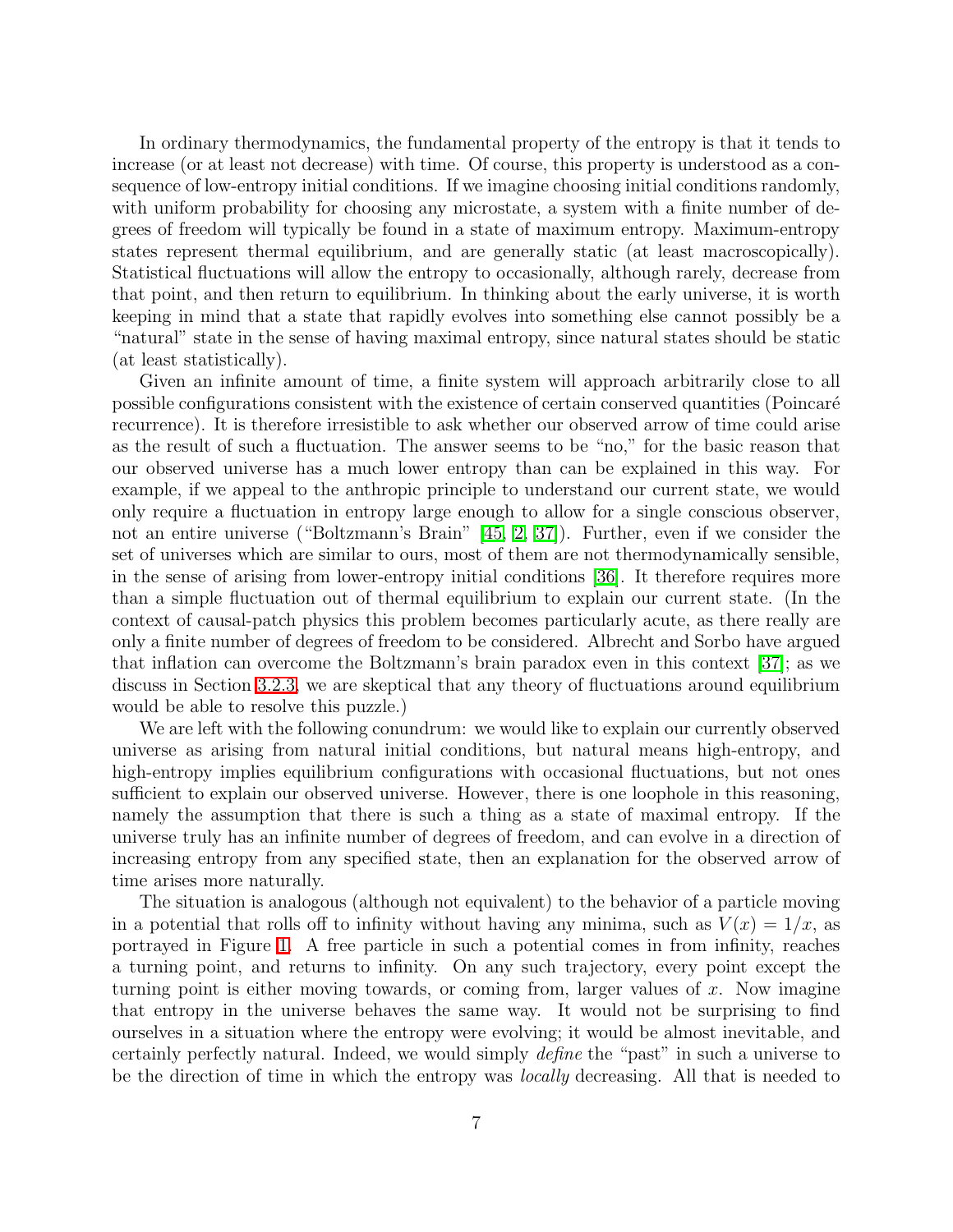

<span id="page-7-1"></span>Figure 1: Motion of a particle in a potential that rolls to infinity without ever reaching a minimum. All trajectories in this potential come in from infinity, reach a turning point, and return to infinity.

have an arrow of time arise dynamically is for the entropy to be unbounded above, so that it can always increase from any given starting point.

In Figure [2](#page-8-0) we portray the various possible ways to address the arrow-of-time problem, in terms of the evolution of entropy as a function of time. The first choice is to impose time asymmetry by hand, simply insisting on low-entropy initial conditions; this scenario is plausible, but we would prefer not to rely on an ad hoc initial condition. The second is to impose low-entropy conditions at both initial and final times, as in the Gold universe. Such a picture is also possible, but equally ad hoc, as it implies that the universe is actually finelytuned at every possible moment (to be consistent with the future boundary condition). The third possibility is to imagine that the early universe is a random low-entropy fluctuation from an equilibrium state; this seems implausible on anthropic grounds. The final possibility, advocated here, is that there is no equilibrium configuration for the universe; instead, the entropy can increase without bound, and will generally do so from any given boundary condition. (Such a boundary condition is not actually imposed at a boundary, but at some arbitrary moment.) We should stress that there might also be, and perhaps should be, some procedure for actually specifying this boundary condition; but according to our picture this specification will leave no observable imprint on our universe, and in that sense is truly irrelevant.

Of course, it is certainly not *sufficient* to imagine that the entropy of the universe is unbounded, although it seems to be necessary. We also need to understand why the process of entropy creation would create regions of spacetime resembling our observable universe. This is where we can sensibly appeal to inflation, as discussed in the next section.

## <span id="page-7-0"></span>3 Inflation and its Discontents

Inflation is an extremely powerful and robust idea. It purports to solve several severe finetuning problems of conventional cosmology, including the horizon, flatness, and monopole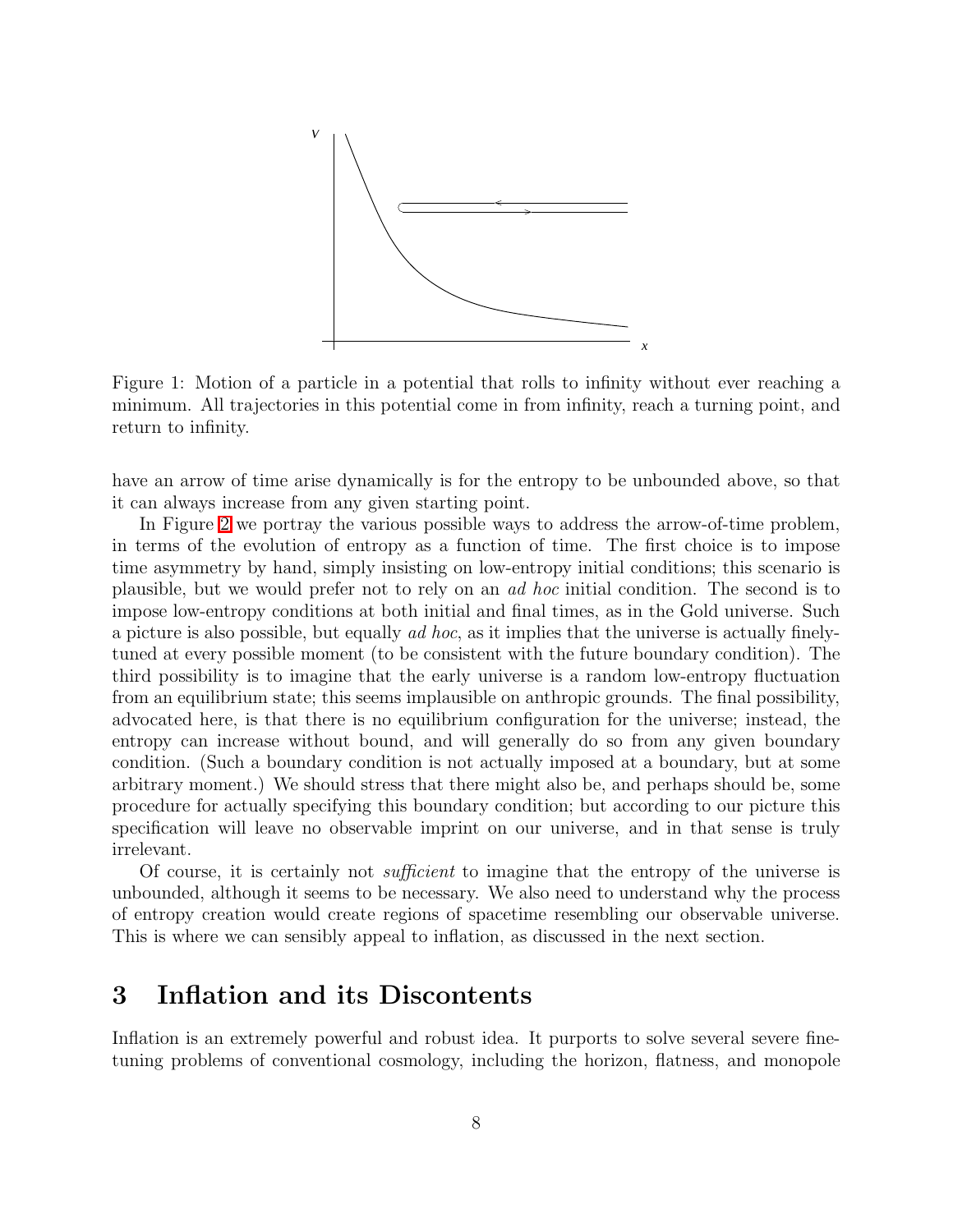

<span id="page-8-0"></span>Figure 2: Possible evolutions of the entropy of the universe. At top left, a universe that comes into existence with prescribed low-entropy conditions in the past; at top right, a universe with low-entropy conditions in both the past and future. At bottom left, a fluctuation from an equilibrium value of maximum entropy, portrayed by the dashed line. At bottom right, a universe with unbounded entropy to the past and future.

problems. As a bonus, it provides a natural mechanism for the origin of the approximately scale-free density perturbations that serve as the origin of structure in our universe. Perhaps equally importantly, it provides a natural explanation for why the observable universe should be large and expanding at all, as inflation can create a fantastic number of particles from a microscopically small initial patch of spacetime.

However, there are some lurking problems in our understanding of the onset of inflation and the role of initial conditions. In this section we review some of the existing controversies over initial conditions for inflation and the role of entropy, arguing as effectively as we can that there really is a serious issue that has yet to be addressed concerning the onset of inflation. This discussion will set the stage for our suggested resolution of this problem in later sections.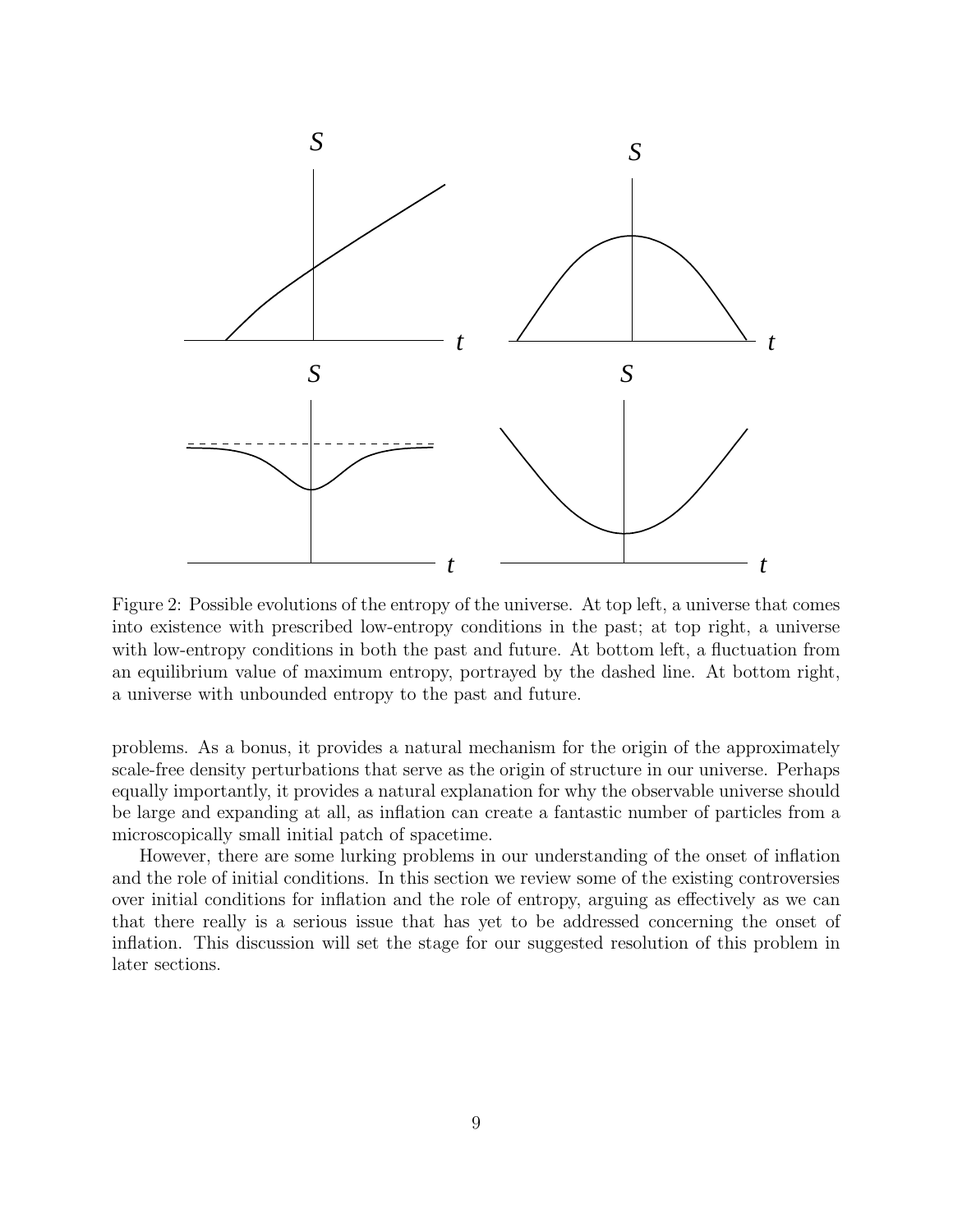### <span id="page-9-0"></span>3.1 Starting Inflation

Let's review the standard picture of inflation, choosing for definiteness a simple quadratic potential

$$
V(\phi) = \frac{1}{2}m^2\phi^2 \t{,} \t(7)
$$

where the scalar field  $\phi$  is the inflaton, and, in order to get the correct amplitude of density perturbations, the mass parameter is chosen to be

$$
m \sim 10^{13} \text{ GeV} \tag{8}
$$

The Friedmann equation can be written

$$
H^2 = \frac{8\pi}{3M_{\rm pl}^2}\rho \;, \tag{9}
$$

where the ordinary Planck mass is  $M_{\rm pl} = 1/\sqrt{G} \sim 10^{19}$  GeV. In this model, inflation can occur when the field value is above a certain critical value

<span id="page-9-1"></span>
$$
\phi_I \sim M_{\rm pl} \tag{10}
$$

so that the energy density  $\rho_I$  is near the scale of grand unification  $\rho_I \sim (10^{16} \text{ GeV})^4$ , and the Hubble radius about  $10^6$  times the Planck length,

<span id="page-9-2"></span>
$$
H_I^{-1} \sim (10^{13} \text{ GeV})^{-1} \sim 10^6 L_{\text{pl}} \tag{11}
$$

(This is the requirement for inflation with an appropriate amplitude of density fluctuations; eternal inflation only occurs at a higher scale, as we discuss later.) In order for inflation to begin, there must be a region that is smooth, dominated by potential energy, and of radius  $L_I$  larger than  $H_I^{-1}$  [\[46,](#page-32-14) [47,](#page-32-15) [48,](#page-32-16) [49\]](#page-32-17). If the initial value of the scalar field is sufficiently large, inflation will occur for more than the sixty e-folds of accelerated expansion necessary to bring our entire currently observable universe into causal contact. At the end of the inflating period, we imagine that the energy of the inflaton is converted by reheating into excitations of ordinary matter and radiation.

During the period of accelerated expansion, the spatial curvature of the initial patch is driven to zero, and any small inhomogeneities diminish as the universe rapidly stretches. In this way, a very small proto-inflationary region can naturally evolve into our observable patch today, explaining its high degree of homogeneity and isotropy. Thus, although smoothness and flatness are unstable features in conventional cosmology, inflation drives the universe towards such a state, thereby (so the story goes) explaining these otherwise puzzling features.

Inflation thus claims to provide a mechanism by which a universe like ours can arise robustly from random initial conditions, not requiring fine-tuning to preserve homogeneity and isotropy. As mentioned in the introduction, a simple alternative would simply be that the universe did not start with random initial conditions, but rather with the appropriate ones to evolve straightforwardly into our present state. In the absence of some specific theory of initial conditions that would actually predict such an initial state, this latter point of view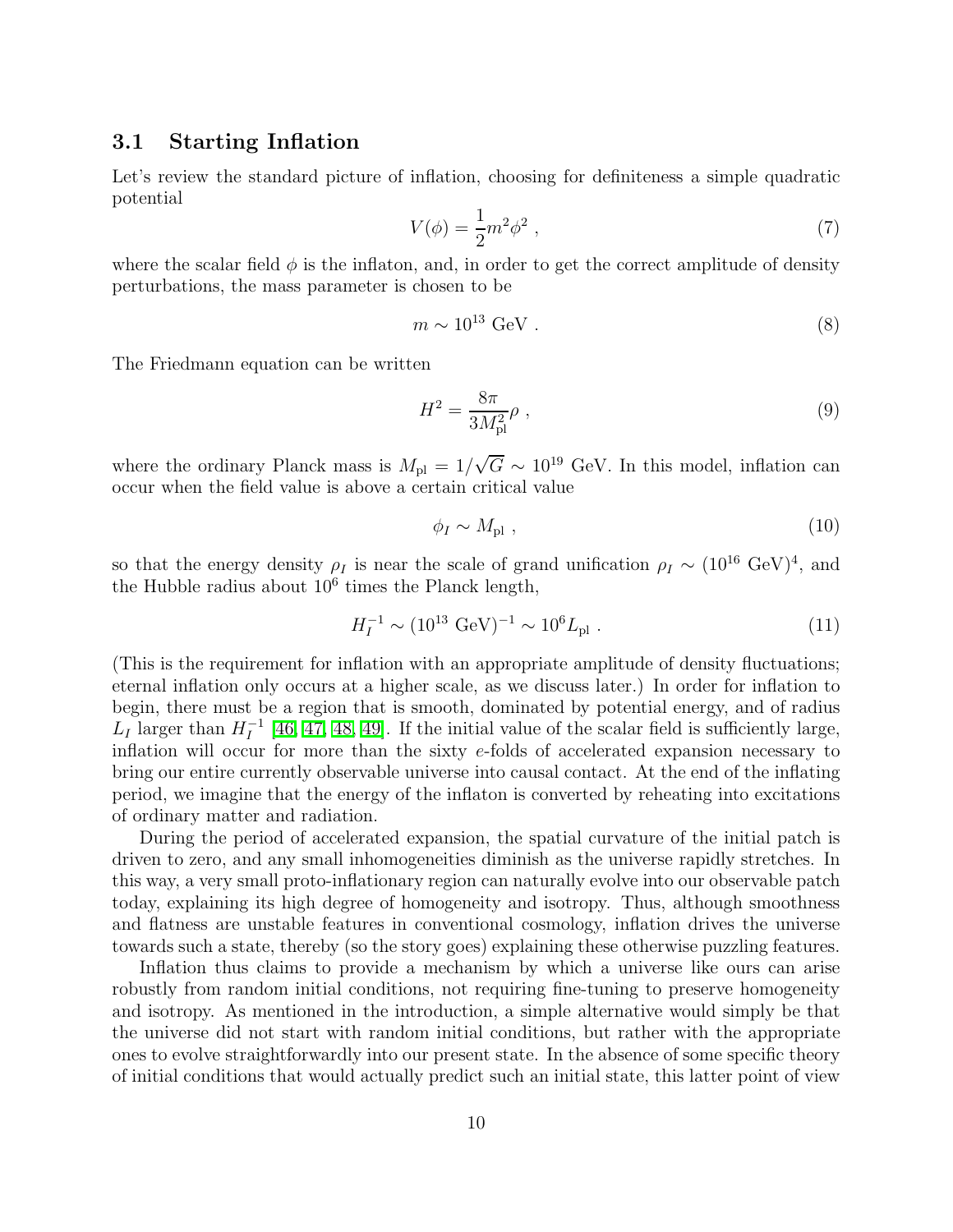doesn't actually explain anything; inflation, in contrast, purports to explain why our universe should look the way it does almost independently of the actual initial conditions. However, the strength of this explanation relies heavily on a certain intuitive notion of what constitutes a "random" or "generic" state. In particular, there is an assumption that it is more likely to find an appropriate proto-inflationary patch than it is to find a patch resembling an early stage of the conventional hot Big Bang model.

Some specific arguments have been advanced that it cannot be too unlikely to find a patch of space with appropriate proto-inflationary conditions lurking within a randomlychosen initial state. Consider, for example, the allowed modes of a field confined to a small patch of linear size  $L_I$ . Since this patch is only slightly larger than the Planck length, there are only a certain number of modes with sub-Planckian energies [perhaps  $(L_I/L_{pl})^3 \sim 10^{18}$ ]; we need only to have most of these modes be in their ground states in order for inflation to begin. Another version of the argument comes from Linde's chaotic inflationary scenario [\[50\]](#page-33-0), in which randomly fluctuating conditions in the early universe will occasionally give rise to an appropriate patch that begins to inflate; once inflation does start, the fantastic increase in the volume of space guarantees that most of the universe will eventually be found in the inflationary or post-inflationary regions. Indeed, inflation could plausibly begin in a region of a single Planck volume with an energy density at the Planck scale; all we need is for a fluctuation to give rise to one such region [\[51\]](#page-33-1).

### <span id="page-10-0"></span>3.2 The Unitarity Critique

A critique of the conventional inflationary scenario has been advanced, in slightly different versions, by Penrose [\[4\]](#page-30-3), Unruh [\[14\]](#page-30-13), and Hollands and Wald [\[15\]](#page-30-14), and in the context of causalpatch physics by Dyson, Kleban and Susskind [\[36\]](#page-32-4). The claim of these counterarguments is essentially that it is extremely unlikely to find a patch of space in the appropriate protoinflationary conditions – less likely, even, than to find the universe in the initial conditions for the conventional Big Bang model. We will first present this argument in two similar forms: one using entropy as a measure on the space of initial conditions, and one appealing to our notions of what would be likely for a collapsing universe. We will then discuss the closely related issues raised by the causal-patch picture suggested by holography, which implies that one should consider only finite number of degrees of freedom contained in each de Sitter volume.

#### <span id="page-10-1"></span>3.2.1 Entropy version

The most straightforward and dramatic version of this argument involves comparing the entropy of the early universe to that of the universe today [\[4\]](#page-30-3). The entropy is the logarithm of the volume corresponding to macroscopically indistinguishable states, and therefore measures the likelihood of "randomly" choosing a certain condition, if we assign uniform measure to each microscopic configuration. (This is, of course, a nontrivial assumption. In particular, a universe that fluctuates into existence out of nothing may do so into a very specific state, not a randomly-chosen one.) The crucial point here is that our currently observable universe and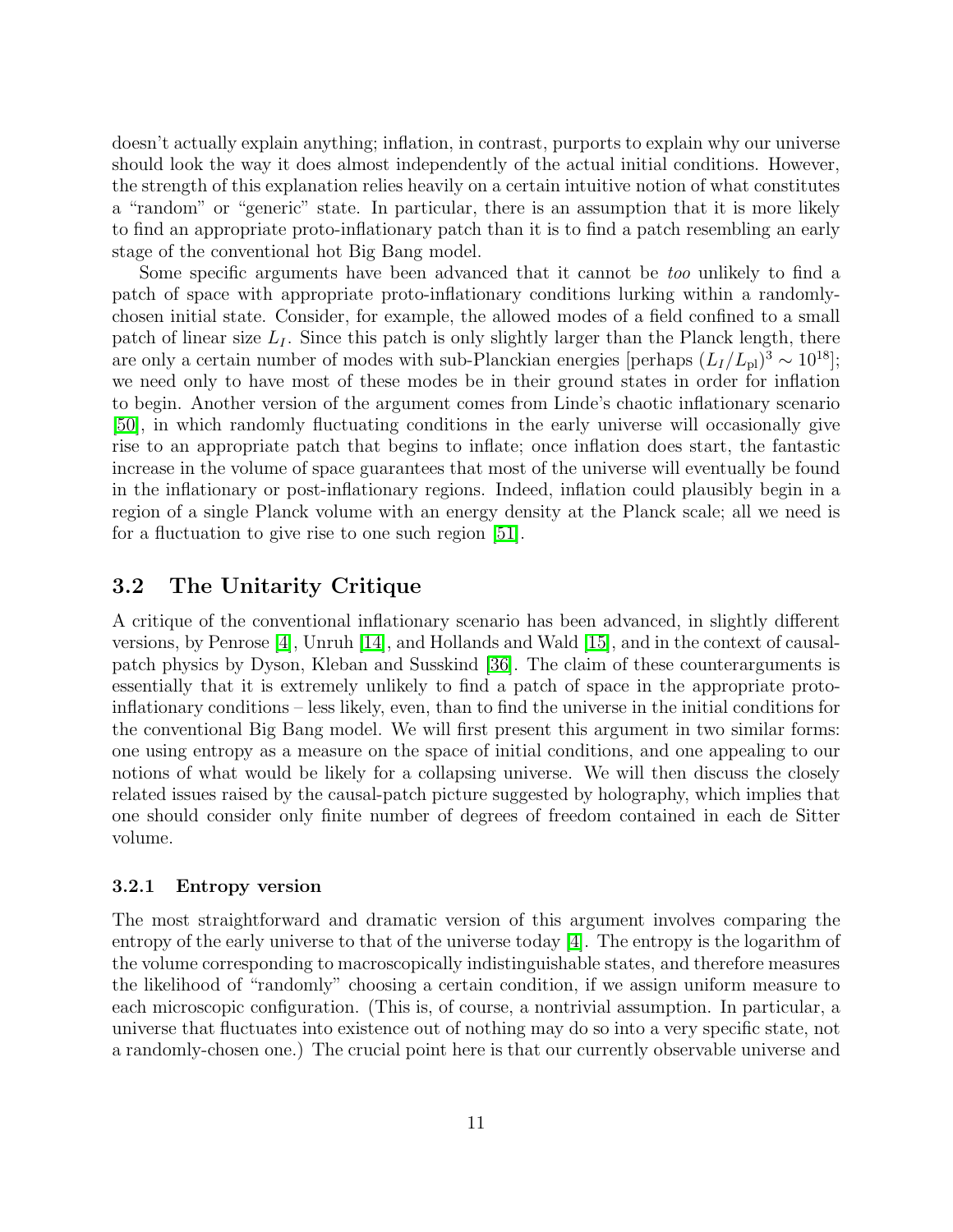the small patch of early universe that grows into it are not two different physical systems; they are two different *configurations* of the *same system*.

This fact seems at once completely obvious and deeply counterintuitive. Of course the small patch in the early universe and the currently observable patch into which it grows are two configurations of the same system; after all, one evolves into the other. On the other hand, they appear very different – different volumes, different total energies, different numbers of particles. It is therefore tempting to judge them according to different sets of standards, while in fact they simply represent different subsets of the state space of (the comoving volume corresponding to) our universe. This is a consequence of the fundamental weirdness of statistical mechanics in the presence of gravity, about which we will have more to say in the next section.

Let us then consider the entropy of the proto-inflationary patch. We don't have a reliable way to calculate this entropy, but there are reasonable guesses, and the precise answer is not important. Since the patch is taken to be in a quasi-de Sitter initial state, we could, for example, consider the corresponding de Sitter entropy for a patch of that size,

$$
S_I \sim \left(\frac{L_I}{L_{\rm pl}}\right)^2 \sim 10^{12} \ . \tag{12}
$$

Alternatively, we could simply count the number of Planck volumes in the proto-inflationary region,  $(L_I/L_{\rm pl})^3 \sim 10^{18}$ , imagining that there is of order one degree of freedom per Planck volume. Of course, the proper measure of the entropy might be infinite, if there are truly an infinite number of degrees of freedom; but in that case the entropy of the late universe is also infinite, and the numbers given here are an appropriate standard for comparison.

The point of the entropy argument is then very simple: the entropy of the patch that begins to inflate and expands into our observable universe is far less than our current entropy [\(4\)](#page-3-0), or even than the entropy at earlier stages in our comoving volume, given approximately by the matter entropy [\(1\)](#page-2-1). From the point of view of the Second Law, this makes sense; the entropy has been increasing since the onset of inflation. But from the point of view of a theory of initial conditions, it strongly undermines the idea that inflation can naturally arise from a random fluctuation. In conventional thermodynamics, random fluctuations can certainly occur, but they occur with exponentially smaller likelihood into configurations with lower entropy. Therefore, if we are imagining that the conditions in our universe are randomly chosen, it is much easier to choose our current universe than to choose a small proto-inflationary patch. The low entropy of the proto-inflationary patch is not a sign of how natural a starting point it is, but of how extremely difficult it would be to simply find ourselves there from a generic state. If inflation is to play a role in explaining the initial conditions of the universe, we need to understand how it arises from some specific condition, rather than simply appealing to randomness.

#### <span id="page-11-0"></span>3.2.2 Reversibility version

The reversibility version of the unitarity critique does not explicitly use the entropy as a measure on the space of randomly chosen initial states, but instead attempts to characterize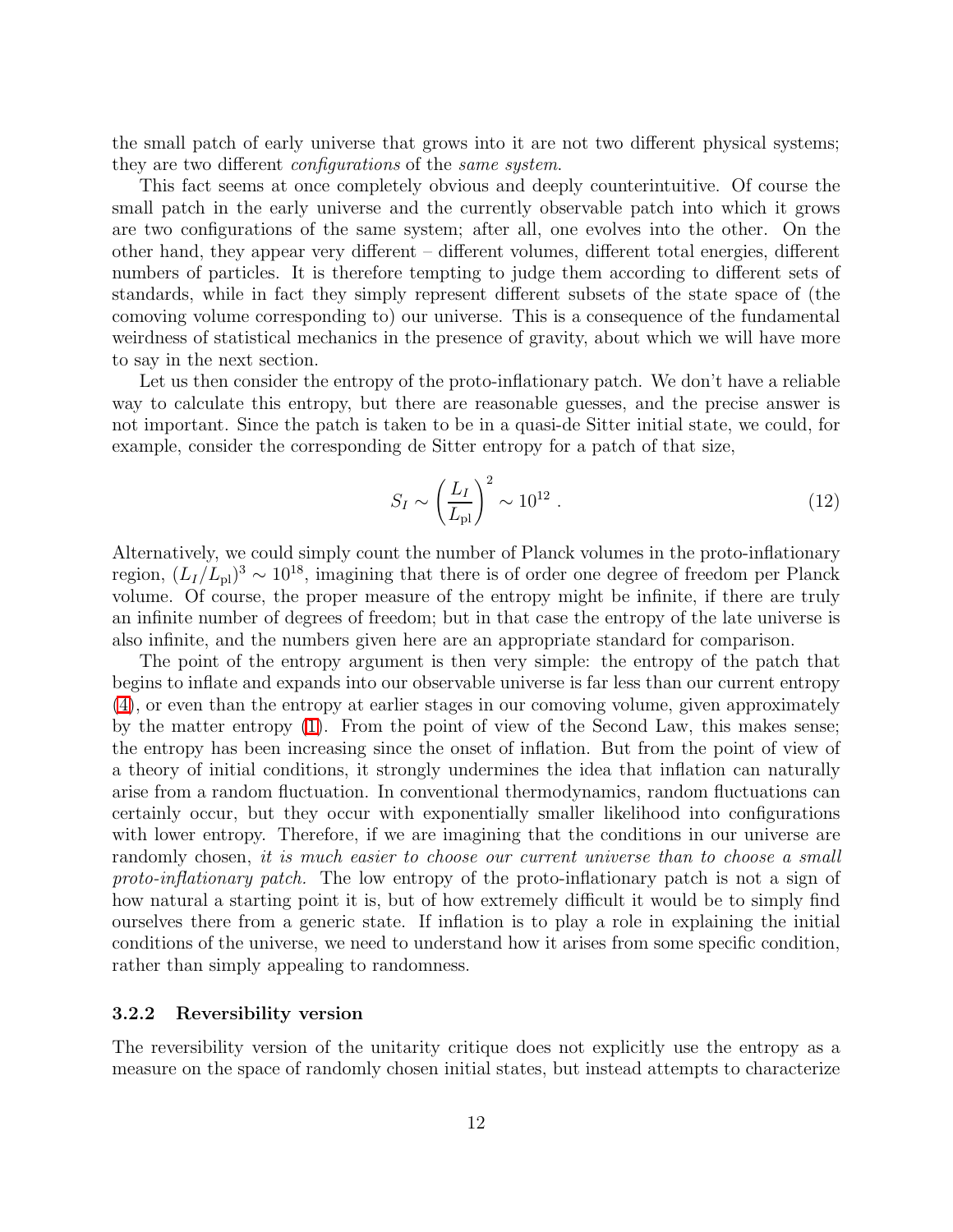what we should consider a "natural" starting condition by implicitly invoking the double standard principle and examining what we would consider natural final conditions for a collapsing universe [\[14,](#page-30-13) [15\]](#page-30-14).

Even in the absence of a reliable measure on the space of initial conditions, it seems sensible to invoke Liouville's theorem, which states that dynamical evolution preserves the measure on phase space. In other words, given a measure  $\mu$  on the phase space of a system, and two subspaces  $A_i$  and  $B_i$  representing two different classes of initial conditions that evolve into final conditions  $A_f$  and  $B_f$ , we will have

$$
\frac{\mu(A_i)}{\mu(B_i)} = \frac{\mu(A_f)}{\mu(B_f)}.
$$
\n(13)

If  $A_i$  represents initial conditions that are "unlikely" and  $B_i$  represents initial conditions that are "likely," they evolve into final conditions  $A_f$  and  $B_f$  that are unlikely and likely, respectively.

Assuming Liouville's theorem holds, the reversibility critique is simply the statement that, within the set of initial conditions that evolve into a universe like ours, the subset that does not pass through an inflationary phase is much larger than the one that does. It is easiest to see this by starting with our present universe considered in a coarse-grained sense (i.e., the space of all microstates that macroscopically resemble our current universe). If we take states in this set and evolve them backwards in time, or equivalently consider collapsing universes with conditions otherwise similar to our own, we generically expect an increasing departure from homogeneity as space contracts and gravitational perturbations grow. Black holes will tend to form, and the approach to a singularity will be highly non-uniform, little resembling the smooth Big Bang of our actual past history. Certainly it seems extremely unlikely that the universe would smooth out and "anti-inflate," with a period of re-freezing in which hot matter cleverly assembles itself into a smooth inflaton field which then rolls up its potential into a contracting quasi-de Sitter phase.

The reversibility critique is thus very simple: the measure on the space of conditions that anti-inflate in a contracting universe is a negligible fraction of that on the space that collapse inhomogeneously (or even relatively homogeneously, but without anti-inflation); but the ratio of these measures is the same as the ratio of the measure on the space of inflationary initial conditions to that on the space of all conditions that evolve into a universe macroscopically like ours. Therefore, if our initial conditions are truly chosen randomly, inflationary conditions are much less likely to be chosen than some other conditions that evolve into our universe (which are still a tiny fraction of all possible initial conditions). In other words, nothing is really gained in terms of naturalness by invoking an early period of inflation; as far as random initial conditions go, it requires much less fine-tuning to simply put the universe in some state that can evolve into our present conditions.

The idea that our current universe is more likely to be randomly chosen than a small, smooth patch dominated by a large potential energy seems intuitively nonsensical. Our current universe is large, complicated, and filled with particles, while the proto-inflationary patch is tiny, simple, and practically empty. But our intuition has been trained in circumstances where the volume, or particle number, or total energy is typically kept fixed, and none of these is true in the context of quantum field theory coupled to gravity.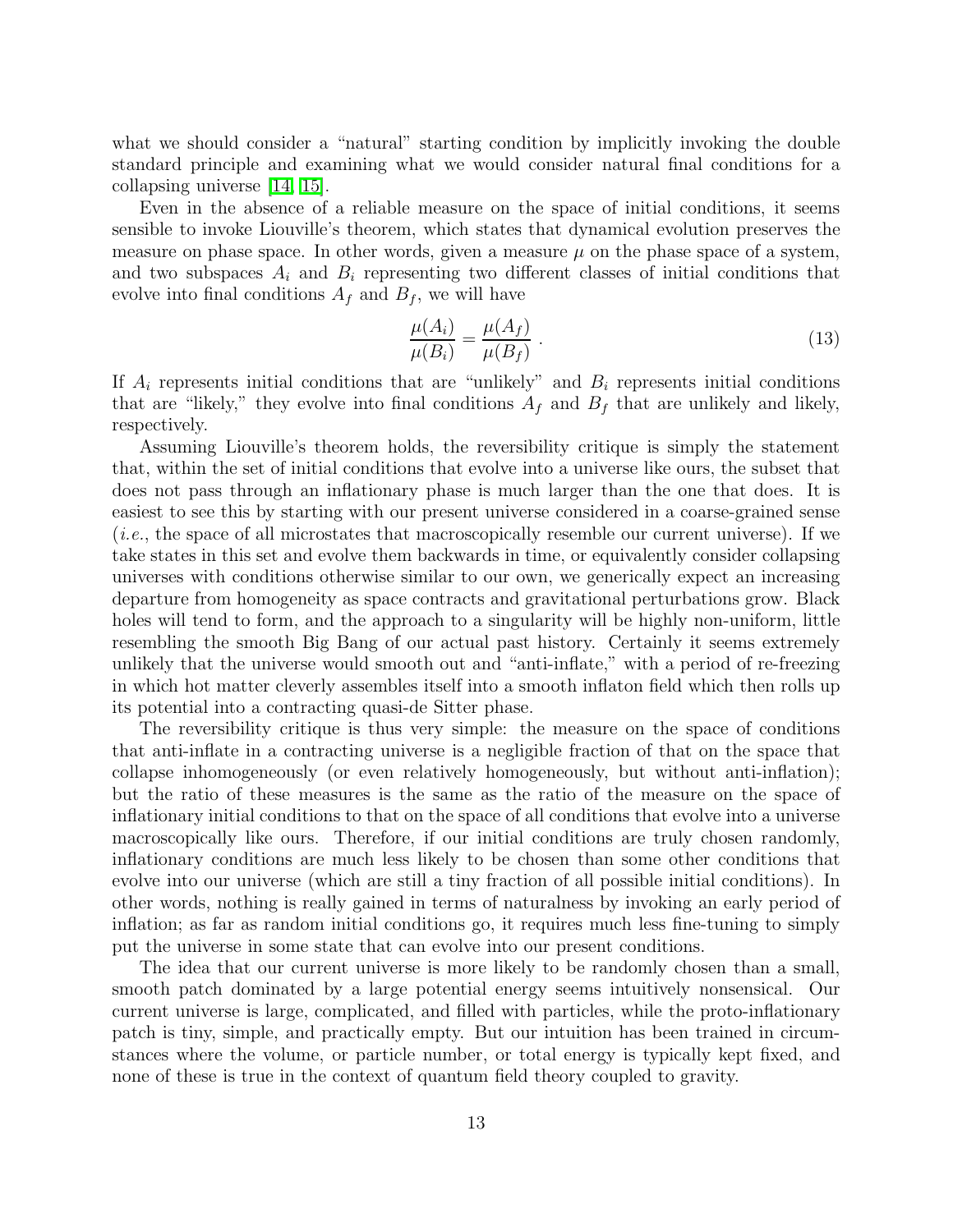#### <span id="page-13-0"></span>3.2.3 Causal-patch version

An interesting perspective on the likelihood of different initial conditions for the universe arises from the causal-patch description of spacetime  $[52, 53, 54, 55]$  $[52, 53, 54, 55]$  $[52, 53, 54, 55]$  $[52, 53, 54, 55]$ .<sup>1</sup> This view derives from two profound lessons of black-hole physics: the holographic principle [\[59,](#page-33-6) [60,](#page-33-7) [61\]](#page-33-8) and blackhole complementarity  $\lceil 62 \rceil$ . A concrete consequence of the holographic principle is Bousso's covariant entropy bound, which places a limit on the entropy that can be contained within a region [\[63\]](#page-33-10). More specifically, given a spacelike region  $\Sigma$  with boundary  $\partial \Sigma$ , the amount of entropy that can pass through an appropriately constructed inward-pointing null surface emanating from the boundary is given by the area of  $\partial \Sigma$  as measured in Planck units. Blackhole complementarity, meanwhile, suggests that consistent descriptions of physical situations may only include events within the horizon of a single observer. In the context of a de Sitter spacetime, these two ideas lead to the causal patch perspective, which states that we should only consider the physics inside a single causal patch bounded by the de Sitter horizon. Since the area of such a horizon is finite (with radius  $R_{\text{dS}} = \sqrt{3/\Lambda}$ ), the causal patch has only a finite number of degrees of freedom.

Once we imagine that there are only a finite number of degrees of freedom, the lessons of Poincaré recurrence discussed in Section [2](#page-4-0) become relevant. There are only a finite number of configurations of the causal patch, and over an infinite period of time every possibility will be sampled infinitely often. The equilibrium configuration is empty de Sitter, but universes like our own can arise through statistical fluctuations, either directly or via a period of inflation. Unfortunately, as discussed above, it is exponentially easier to fluctuate into a universe which is anthropically allowed but thermodynamically nonsensical than into a universe that evolved normally from an extremely low-entropy initial state.

Dyson, Kleban, and Susskind [\[36\]](#page-32-4) have forcefully emphasized this apparent contradiction between causal-patch physics and thermodynamics. A possible reconciliation has been suggested by Albrecht and Sorbo [\[37\]](#page-32-5). They argue that inflation can be favored over ordinary evolution, even if there are only a finite number of degrees of freedom, by calculating the entropy of the proto-inflationary patch to include the entropy of the larger de Sitter region in which it is embedded. They suggest that this preference for inflation can resolve the "Boltzmann's Brain" paradox, since inflation leads to a large-volume universe with many brains. There is an apparent tension, however, between this point of view and the reversibility critique of inflation. In a state of thermal equilibrium, any one kind of fluctuation should be exactly equally as likely as its time-reversed counterpart. We can certainly imagine a fluctuation in which a contracting universe is gradually assembled, smoothes itself out, and anti-inflates; but for the same reasons given in the previous subsection, this seems much less likely than contraction to a highly inhomogeneous Big Crunch. It seems very difficult to derive a true arrow of time from fluctuations about an equilibrium background.

Our perspective is quite different, in that we imagine there are truly an infinite number of degrees of freedom, and that we may sensibly speak of causally disconnected parts of the universe. For us, de Sitter is not an equilibrium state about which we are fluctuating,

<sup>1</sup>An alternative implementation of causal-patch physics is the "holographic cosmology" of Banks and Fischler [\[56,](#page-33-11) [57,](#page-33-12) [58\]](#page-33-13). This scenario offers a very different perspective on the dynamics of the early universe, which we do not consider in this paper.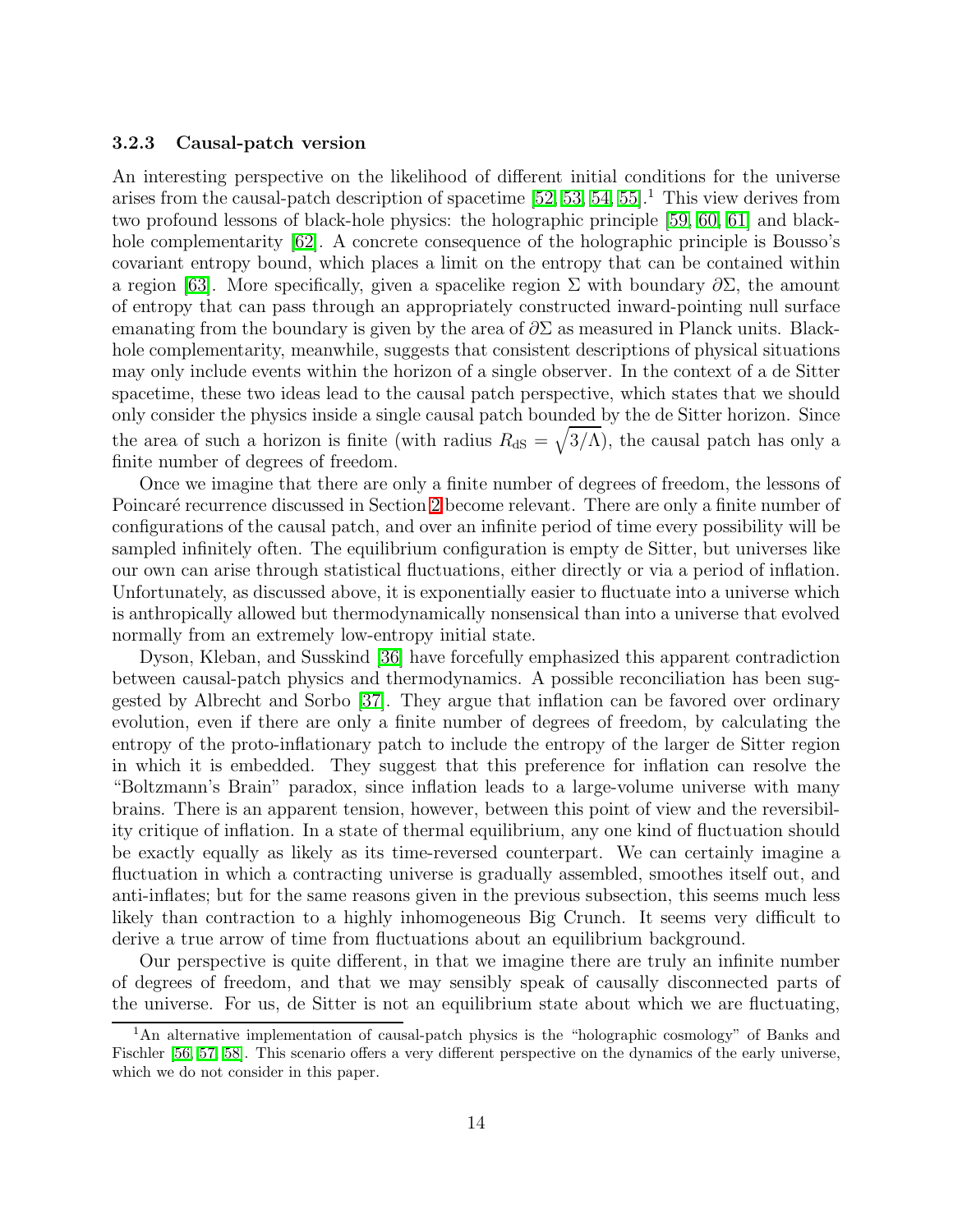but a metastable state that eventually decays via spontaneous inflation, as discussed below. Strictly speaking, these assumptions are not inconsistent with the covariant entropy bound. The initial proto-inflationary patch must be somewhat larger than the inflationary Hubble radius; if such a spacetime remained de Sitter for all time, the corresponding light-sheets emanating inward from the boundary would not form a closed surface, and the holographic bound places no constraint on the number of degrees of freedom inside. One might attempt to subdivide the patch into smaller regions and calculate the bound for each sub-region, but that would only make sense if the bound were additive for nearby regions  $(i.e.,$  if the entropy flux were localized into individual regions). In other words, such a subdivision neglects the entropy corresponding to the relative configurations of neighboring patches, which can presumably be important.

Of course, the proto-inflationary patch does not remain in a quasi-de Sitter phase forever, but eventually reheats and the Hubble parameter begins to decrease. In a spatially flat universe with zero cosmological constant, the light-sheets would ultimately close and the holographic bound would be finite. It is therefore amusing to note that the current acceleration of the universe implies that we are once again entering a de Sitter phase, and the light-sheets emanating from the boundary of the original proto-inflationary patch lie outside our de Sitter horizon. Thus, they will again not form a closed surface (although the situation can change if the dark energy is quintessence rather than a cosmological constant  $(64, 65)$ . We do not know whether there is some deep connection between inflation, holography, and the current value of the vacuum energy. For the rest of this paper, in any event, we will simply assume that a semiclassical treatment with an infinite number of degrees of freedom is valid.

### <span id="page-14-0"></span>3.3 Unitarity and Degrees of Freedom

In any version of this critique of inflation, there is a crucially important assumption: that the evolution of the comoving volume from the early universe to today is unitary (and hence reversible). The assumption of unitarity seems innocuous, but is extremely profound in this context; it underlies the claim that the small proto-inflationary patch and our current universe are the same system, just in two different configurations.

An obvious prerequisite for unitary evolution is the conservation of the set of degrees of freedom characterizing the system. Such an assumption is so deeply ingrained in our understanding of dynamics that it is not usually spelled out explicitly, but in the case of an expanding spacetime the issue is not so clear. Indeed, unitarity is directly at odds with the reasoning behind the idea that it is much easier to begin inflation than to simply find the universe in its current state: the assertion that there are not that many degrees of freedom that need to be in their vacuum state in order for a small region to begin inflating. If the evolution is truly unitary, there are a fantastically large number of such degrees of freedom, most of which would correspond in a Fourier decomposition to modes with frequencies well above the Planck scale, and each of these degrees of freedom needs to be separately put into its vacuum state. These modes would generically be excited in a time-reversed or collapsing universe, as inhomogeneities grew and black holes were formed. In other words, the idea that degrees of freedom are neither created nor destroyed dramatically undercuts the hope that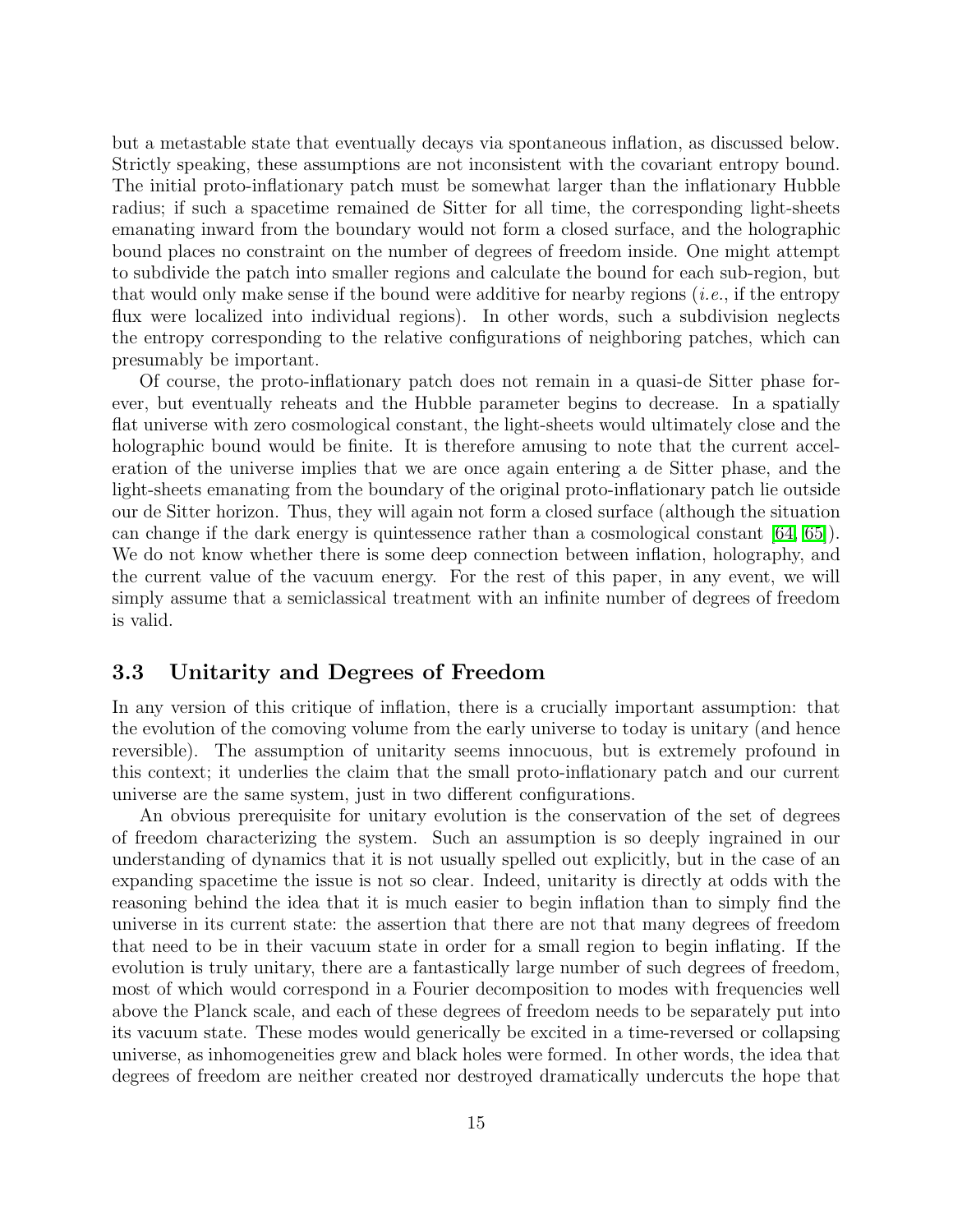it is not too unlikely to find a patch of the universe in an appropriately proto-inflationary configuration.

It is by no means obvious that the evolution should be unitary. A well-known idea of Hawking (recently recanted) suggests that unitarity is violated in the process of black-hole evaporation [\[66\]](#page-33-16); it is equally reasonable to imagine that other processes involving semiclassical quantum gravity are also non-unitary, including inflationary cosmology. Kofman, Linde, and Mukhanov [\[51\]](#page-33-1) have pointed out that there is an apparent violation of unitarity in the process of reheating, due to particle production. Whether one chooses to think of this process as truly non-unitary is to some extent a matter of choice, depending on one's point of view toward collapse of the wavefunction; from a Copenhagen point of view it is truly non-unitary, while from a many-worlds perspective the evolution of the entire wavefunction is perfectly unitary. (See also the response by Hollands and Wald [\[67\]](#page-33-17), and the paper by Mathur [\[68\]](#page-33-18).) If unitarity is violated, degrees of freedom are brought into existence as the universe expands, so that our current universe has a much larger number of degrees of freedom than were present in the corresponding comoving volume at the beginning of inflation. A violation of unitarity is a dramatic possibility, but it could conceivably vitiate the critique of inflation just discussed; if there are very few degrees of freedom initially in the system, the initial state may have an entropy that is nearly maximal even if it is much lower than the entropy today.

Our perspective in this paper will be to maintain unitarity, but instead examine carefully the notion of a generic state in a theory with gravity. If the beginning of inflation relies on a random fluctuation from chaotic initial conditions, it is unclear what is gained by invoking a fluctuation to a configuration with such an unnecessarily low entropy. In the next section we will argue that the conventional picture of "generic initial conditions" is misleading. Rather than a state with large fluctuations at or near the Planck scale, we will suggest that a generic state is close to empty space. The entropy density of such a configuration will be very low, but the total entropy will be very large. From this specific kind of configuration, in the presence of a positive vacuum energy, quantum fluctuations of an inflaton field can lead to the spontaneous onset of inflation, which then proceeds normally, eventually reheating and creating regions similar to our observed universe.

## <span id="page-15-0"></span>4 Typical States in Theories with Gravity

A textbook example of the approach to thermal equilibrium from a low-entropy state is the evolution of a gas of particles in a box, as portrayed in Figure [3.](#page-16-0) If the gas is originally located in some small corner of the box, it will typically evolve toward a higher-entropy state by spreading throughout the box. The state of maximum entropy will represent thermal equilibrium, in which the coarse-grained state (described in terms of macroscopic observables rather than the microscopic information about each molecule of the gas) remains static.

As Penrose has emphasized [\[4\]](#page-30-3), this story is different once we turn on gravity. (In this section we imagine that the vacuum energy is zero, so that empty space is flat.) If the size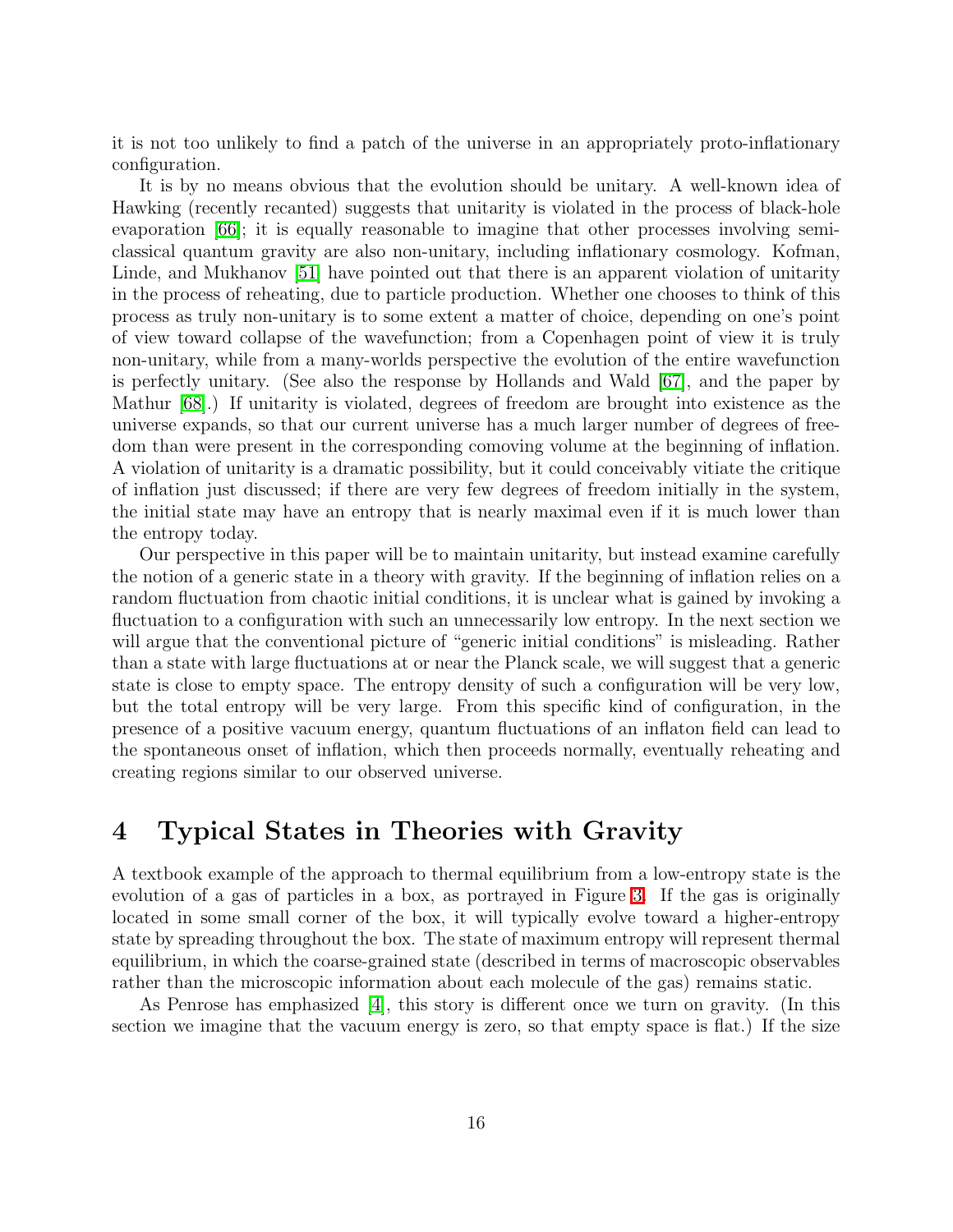

<span id="page-16-0"></span>Figure 3: In the absence of gravity, a box of gas evolves to an equilibrium state with a homogeneous distribution.



<span id="page-16-1"></span>Figure 4: In the presence of gravity, a box of gas with size greater than the Jeans length evolves to form a black hole via gravitational instability.

of the box is greater than the Jeans length

$$
\lambda_J = \sqrt{\frac{\pi v_s^2}{G\rho}} \,,\tag{14}
$$

where  $v_s$  is the sound speed and  $\rho$  the energy density, the gas will be unstable to gravitational clumping, as shown in Figure [4.](#page-16-1) The tendency will therefore not be for the gas to become homogeneous, but rather concentrated in a localized overdense region. Given enough time, the overdense region should form a black hole; even if the equation of state of the gas supports a metastable compact object (such as a planet or degenerate star), there will be some amplitude for a quantum fluctuation to collapse the object to a black hole. It is therefore clear, even in the absence of a reliable theory of gravitational entropy, that the compact objects have a greater entropy than the homogeneous gas; whatever entropy is, it tends to increase in the course of typical evolution from a state with non-maximal entropy.

Although the black hole is higher entropy than the original homogeneous gas, it cannot be a maximum-entropy state, since it is not static; the black hole will gradually evaporate by emitting Hawking radiation.<sup>2</sup> Although we could imagine constructing a sturdy box with reflecting boundary conditions in such a way that the black hole eventually comes into equilibrium with the radiation in the box, such a configuration is clearly contrived and unstable; any rupture in the integrity of the box would allow the radiation to escape, and

<sup>&</sup>lt;sup>2</sup>It is often stated that "black holes are configurations of maximum entropy," but this is true only when the area of the boundary is held fixed. In a realistic context where spacetime evolves and areas are not fixed, black holes do not maximize the entropy. (If they did, they wouldn't evolve into something else.) Stable radiating black holes may exist in anti-de Sitter space, but that is not the real world.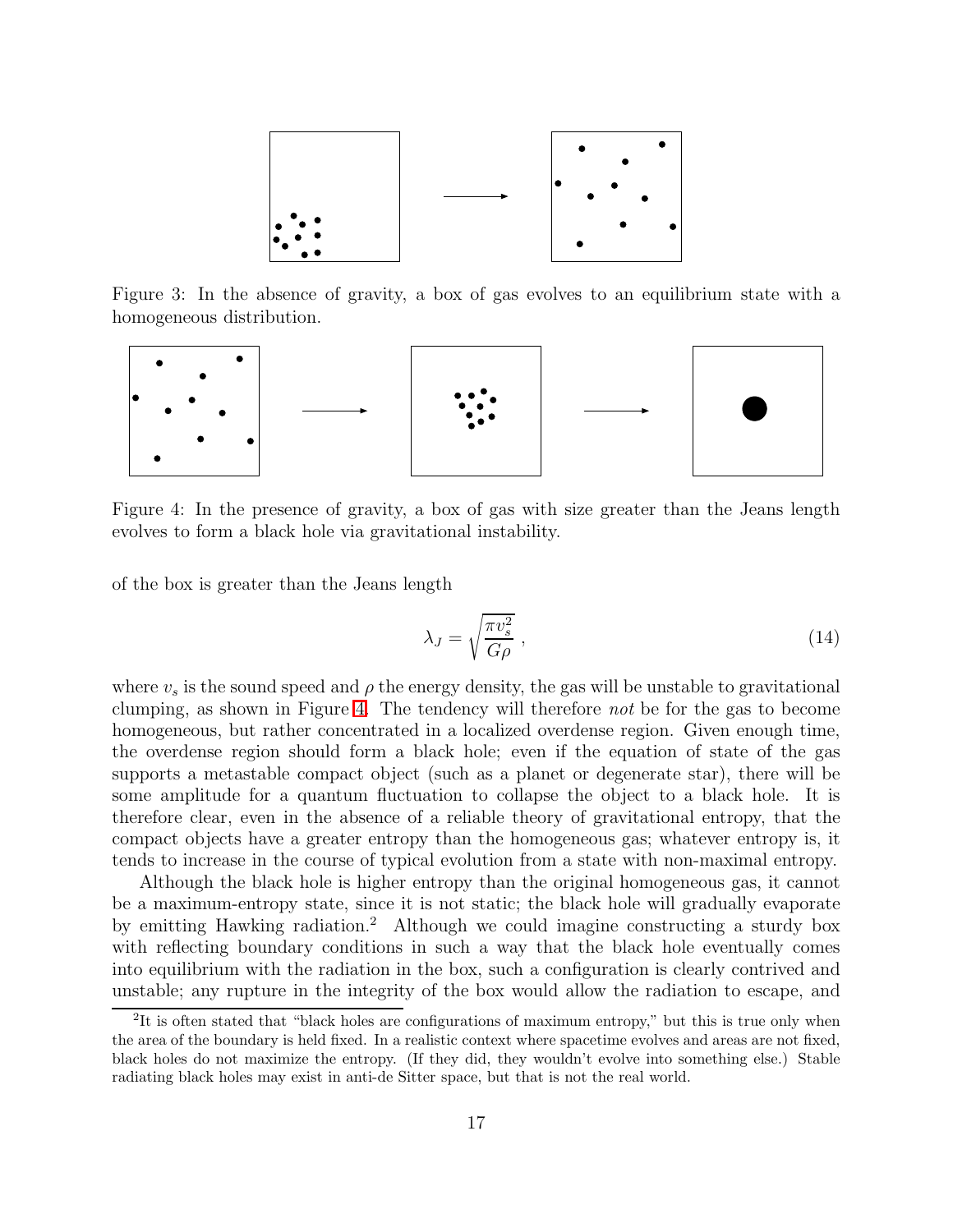

<span id="page-17-0"></span>Figure 5: With asymptotically flat boundary conditions, the black hole evaporates away, leaving a thin gas of radiation in an increasingly empty space.



<span id="page-17-1"></span>Figure 6: In an expanding universe, black holes evaporate and the resulting radiation becomes increasingly rarefied, so that the universe approaches flat spacetime.

there will be some small probability that the entire box will tunnel into the black hole. Instead, let us take the box itself to represent some simple set of boundary conditions, and ask what the ultimate state of the system might be. There are innumerable possible conditions that could pertain outside the box, but it is useful to consider two limiting cases: an asymptotically-flat empty universe, and periodic boundary conditions.

If the universe is empty outside the fictitious box, it is obvious what happens: the black hole evaporates away, and the ultimate state is nearly-flat empty space, as the Hawking radiation disperses to infinity as shown in Figure [5.](#page-17-0) One can prove [\[69,](#page-34-0) [70,](#page-34-1) [71,](#page-34-2) [72\]](#page-34-3) certain versions of the Generalized Second Law, which guarantees that the radiation itself, free to escape to infinity, does have a larger entropy than the original black hole. (For the long-term fate of objects in an astrophysical context, see [\[73\]](#page-34-4).)

The case of periodic boundary conditions is more subtle. Such a configuration describes a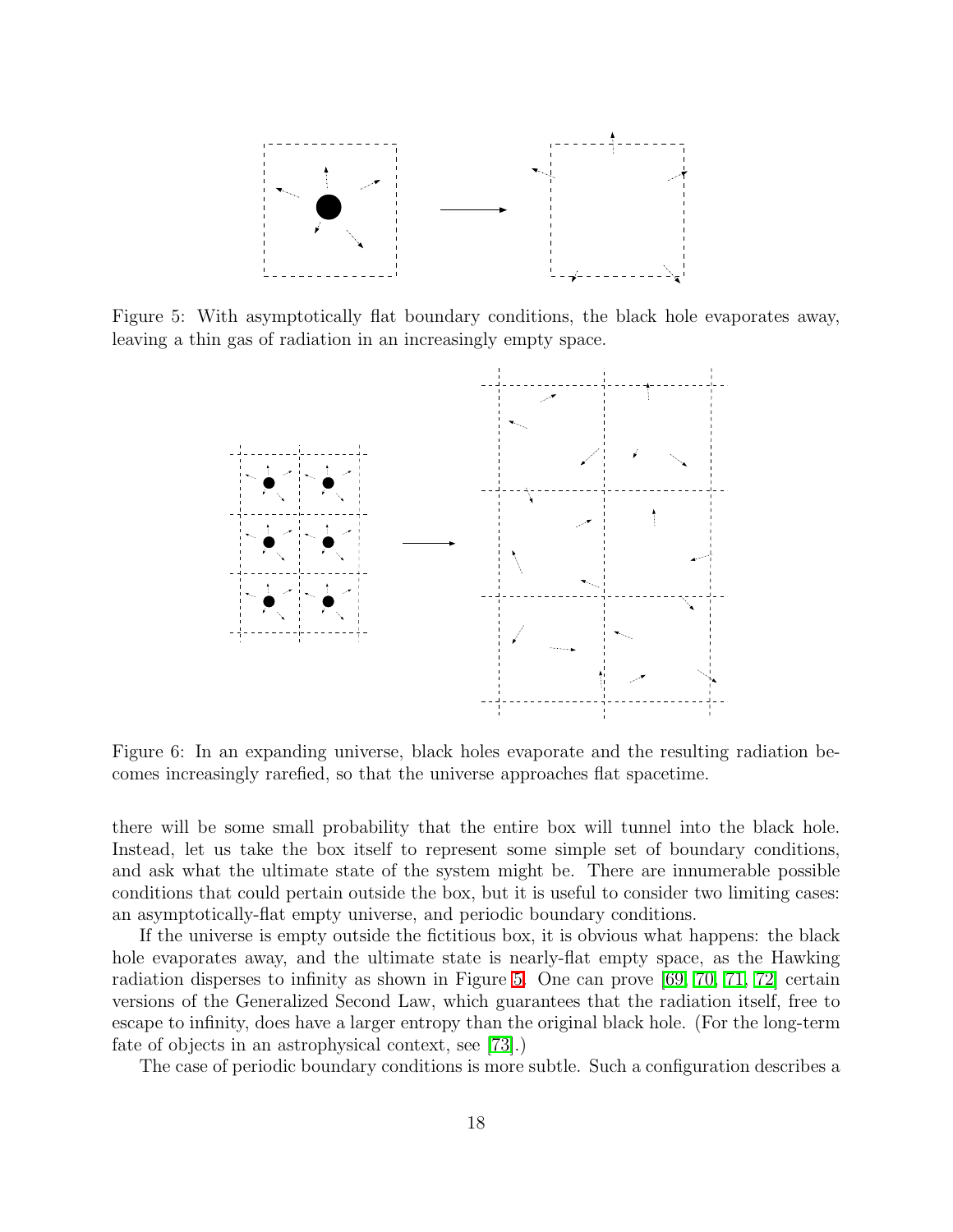

<span id="page-18-0"></span>Figure 7: A contracting universe filled with black holes collapses to a singularity. If the "universe" is only a compact piece of a larger space, the singularity will be a black hole that can radiate away.

lattice of black holes throughout space, equivalent on large scales to a cosmological spacetime with a certain average energy density. Einstein's equation then tells us that the overall scale factor of the space must be expanding or contracting. If it is expanding, the black holes will be able to evaporate away, leaving a universe of gradually diluting radiation, ultimately approaching flat spacetime, as shown in Figure [6.](#page-17-1) We are therefore left with a final state similar to the asymptotically-flat case of the previous paragraph.

If the scale factor is contracting, however, the density will increase until the universe hits a Big Crunch singularity in the future, as shown in Figure [7.](#page-18-0) But we can argue that collapse to a cosmological singularity is a non-generic situation. More specifically, specifying initial data in any region with compact support is never sufficient to guarantee a future cosmological singularity. (We are assuming that the universe is non-compact; if spatial sections are compact, Big Crunch singularities can be generic.) Given initial data in some local region describing a collapsing universe, we can always surround the region by a large but finite region of empty space. Now the collapse actually describes a black hole, which eventually radiates away as before. To ensure that the entire universe collapses to a final singularity requires that we specify initial data over the entire infinite spacelike hypersurface; we therefore conclude that such behavior is non-generic, and evolution to flat empty space is the only robust outcome. (This conclusion is not absolutely necessary for our general picture; if the argument against future singularities is unconvincing, simply replace "empty space" in subsequent claims by "empty space or a future singularity.")

The examples considered in this section provide anecdotal evidence for a straightforward claim: in a theory with gravity (and vanishing vacuum energy), the closest thing to a maximal-entropy, thermal-equilibrium state is flat empty space. Another way to reach the same conclusion is to simply take any configuration defined on a spacelike hypersurface, and realize that we can increase the entropy by taking the same set of excitations (whether in matter fields or gravitational waves) and spread them apart by increasing the scale factor,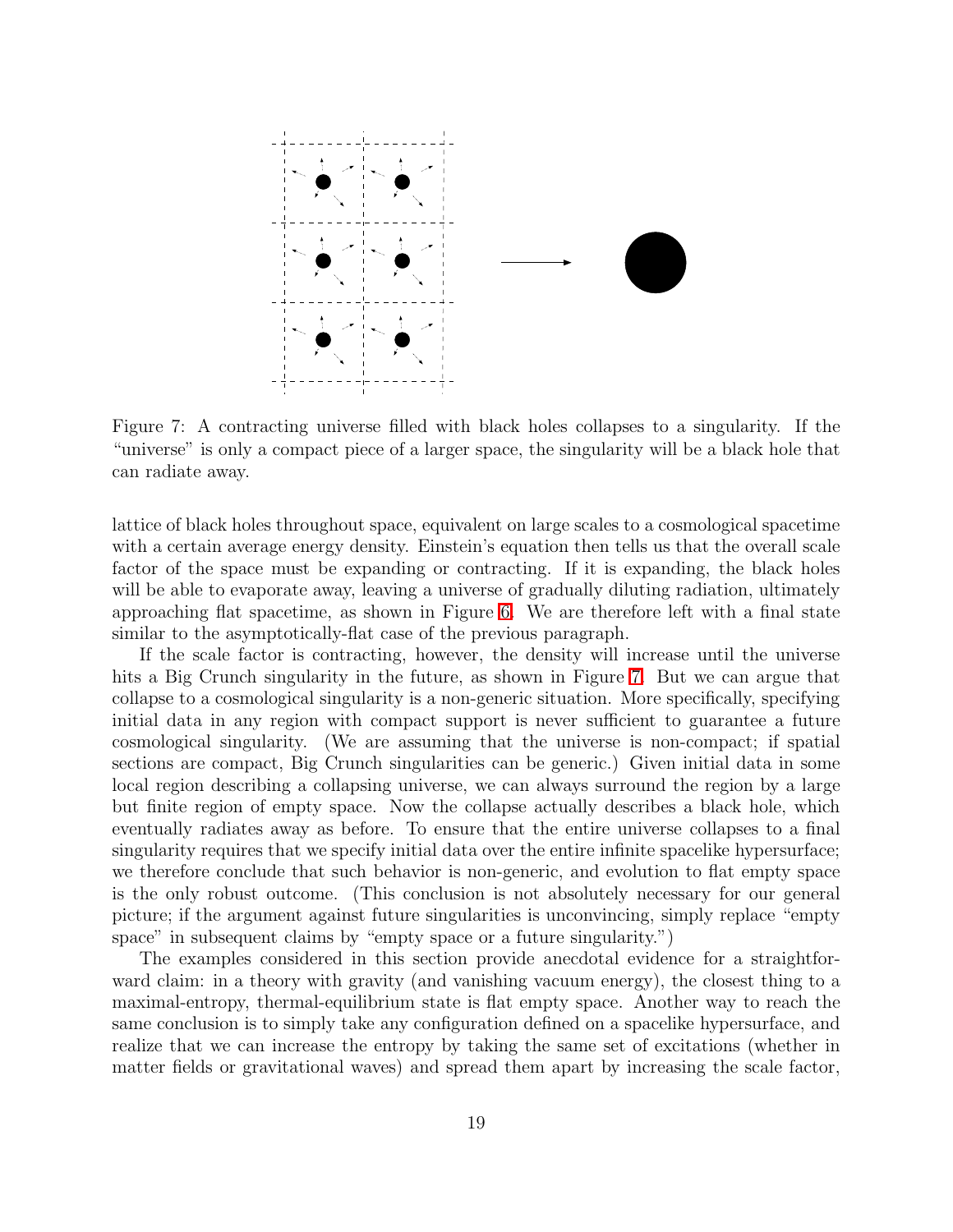thereby increasing the allowed phase space for each particle. This expansion doesn't violate any conservation laws of the system, so there is no obstacle to configurations eventually increasing their entropy in this fashion.

Consequently, there is no reason to expect randomly-chosen or generic conditions to feature large curvatures and Planck-scale fluctuations. According to everything we know about gravity, large curvatures are entropically disfavored, tending to ultimately smooth themselves out under ordinary evolution. This is a direct consequence of the ability of a curved spacetime to evolve towards perpetually higher entropy by having the universe expand, unlike gas trapped in a box. From this point of view, it should not be considered surprising that we live in a relatively cold, low-curvature universe; the surprise is rather that there is any observable matter at all, much less evolution from an extremely hot and dense Big Bang.

The idea that high-entropy states correspond to nearly-flat empty space makes the conundrum of the initial conditions for inflation seem even more acute – such a condition seems very different from the chaotic initial conditions often invoked in discussions of inflation. In the next section we explore how inflation can originate from quantum fluctuations in a nearly-empty universe with a small positive cosmological constant and an appropriate inflaton field.

## <span id="page-19-0"></span>5 Spontaneous Inflation from Cold de Sitter Space

In the previous section we argued that generic initial conditions in a theory with gravity tend to evolve to flat empty space, which is correspondingly the highest-entropy state in the theory. (The entropy density is low, but it is the total entropy which tends to increase according to the Second Law.) If initial conditions for the universe are randomly chosen, with high-entropy states correspondingly preferred, the natural question is then why we observe any matter in the universe at all, much less an extremely dense Big Bang.

A way out of this conundrum is possible if "empty space" is not a perfectly stable state, but rather is subject to instabilities that can produce universes like our own. A mechanism for such an instability may be provided by the small positive cosmological constant that has apparently been discovered  $(16, 17, 18)$  $(16, 17, 18)$  $(16, 17, 18)$ . (If the acceleration of the universe is due to dynamical dark energy or a modification of gravity on large scales, the discussion to follow would change in important ways and perhaps become irrelevant.)

The basic idea is very simple. In the presence of a positive vacuum energy, it will remain true that most states tend to empty out to empty space, but "empty space" will correspond to de Sitter rather than Minkowski spacetime. Unlike Minkowski, which has zero temperature, and a de Sitter space with vacuum energy density  $\rho_{\text{vac}} = M_{\text{vac}}^4$  will have a Gibbons-Hawking temperature

<span id="page-19-1"></span>
$$
T_{\rm dS} = \frac{H}{2\pi} \sim \frac{M_{\rm vac}^2}{M_{\rm pl}}\,. \tag{15}
$$

This temperature gives rise to thermal fluctuations in any fields in the theory. In this section, we describe how fluctuations in an appropriate inflaton field  $\phi$  can lead to the spontaneous onset of inflation, which can then continue forever as in the standard story of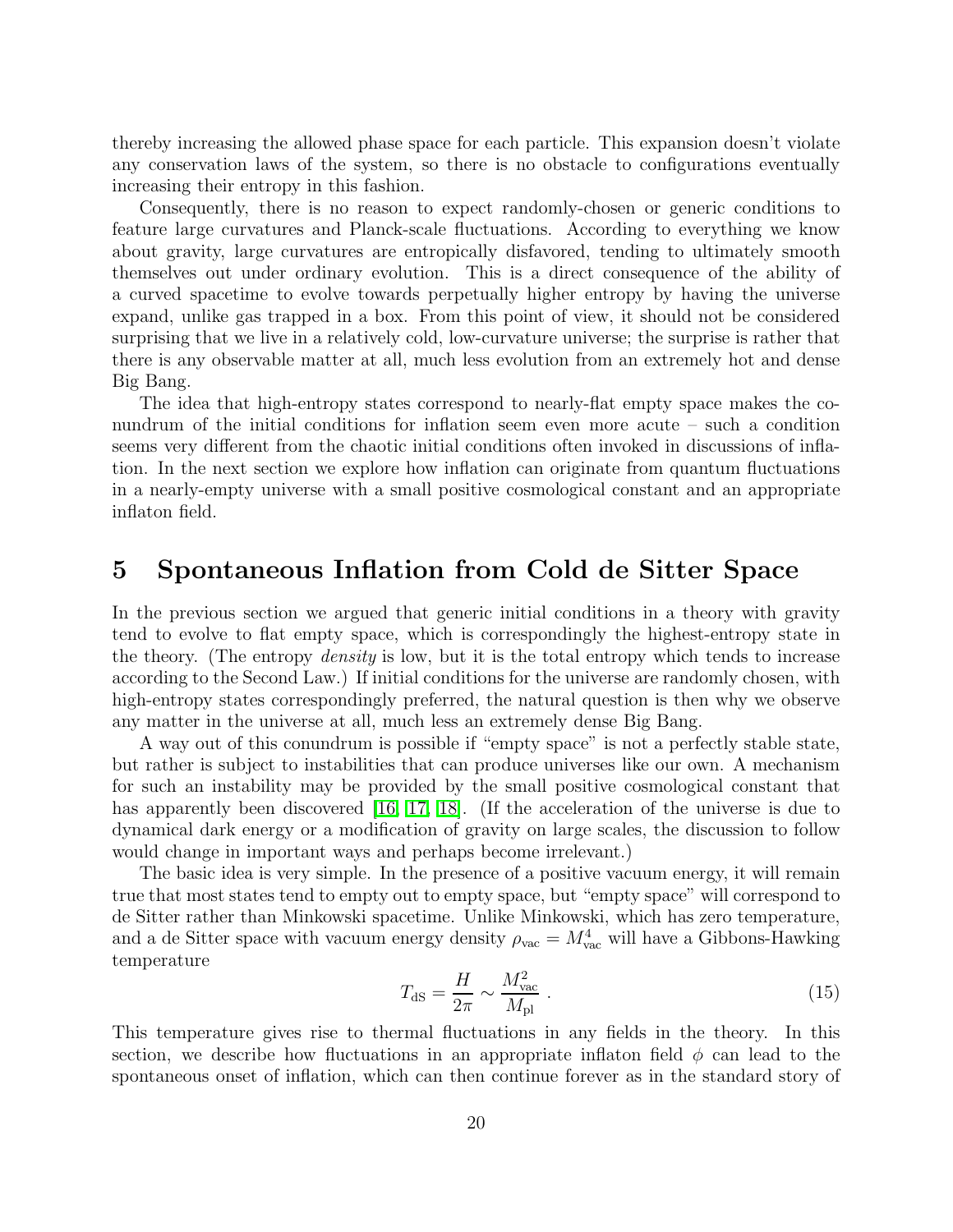eternal inflation. This idea is not new; Garriga and Vilenkin, for example, have proposed that thermal fluctuations can induce tunneling from a true de Sitter vacuum to a false vacuum at higher energies, thus inducing spontaneous inflation [\[35\]](#page-32-3). (There is also a body of literature that addresses the creation of inflating universes via quantum tunneling, either "from nothing," at finite temperature, or from a small patch of false vacuum [\[24,](#page-31-8) [19,](#page-31-3) [25,](#page-31-9) [26,](#page-31-10) [27,](#page-31-11) [28,](#page-31-12) [29,](#page-31-13) [30,](#page-31-14) [31,](#page-31-15) [32,](#page-32-0) [33,](#page-32-1) [34\]](#page-32-2).) In our discussion is that we examine the case of an harmonic oscillator potential without any false vacua; in such a potential we can simply fluctuate up without any tunneling. The resulting period of inflation can then end via conventional slow-roll, which is more phenomenologically acceptable than tunneling from a false vacuum (as in "old inflation" [\[7\]](#page-30-6)). Thus, the emptying-out of the universe under typical evolution of a generic state can actually provide appropriate initial conditions for the onset of inflation, which then leads to regions that look like our universe.

We should emphasize that our calculation ignores many important subtleties, most obviously the back-reaction of the metric on the fluctuating scalar field. Nevertheless, our goal is to be as conservative as possible, given the limited state of our current understanding of quantum gravity. In particular, it is quite possible that a similar tunneling into inflation may occur even in a Minkowski background (see e.g. [\[34\]](#page-32-2)). In our calculation we simply discard the vacuum fluctuations that are present in Minkowski, and examine only the additional contributions from the nonzero de Sitter temperature. We believe that the resulting number (which is fantastically small) provides a sensible minimum value for the probability to fluctuate up into inflation. The true answer may very well be bigger; for our purposes, the numerical result is much less important than the simple fact that the background is unstable to the onset of spontaneous inflation. Clearly this issue deserves further study.

### <span id="page-20-0"></span>5.1 Eternal Inflation

We first recall the basics of eternal inflation [\[19,](#page-31-3) [20,](#page-31-4) [21,](#page-31-5) [22\]](#page-31-6). As in Section [3,](#page-7-0) consider a massive scalar field with an potential  $V(\phi) = \frac{1}{2}m^2\phi^2 + V_0$  and a mass  $m \sim 10^{13}$  GeV. (This example is merely illustrative; the details of the potential are not crucial, so long as some simple requirements are met.) Classically, the field will roll down the potential according to

$$
\ddot{\phi} + 3H\dot{\phi} + m^2\phi = 0.
$$
\n(16)

In the slow-roll regime, where we can ignore the  $\ddot{\phi}$  term in this equation and the energy density is dominated by  $\frac{1}{2}m^2\phi^2$ , the Friedmann equation implies

$$
H \approx \sqrt{\frac{4\pi}{3}} \frac{m}{M_{\rm pl}} \phi \;, \tag{17}
$$

and the classical motion of the field obeys

$$
\dot{\phi} \approx \frac{mM_{\rm pl}}{\sqrt{12\pi}} \ . \tag{18}
$$

However, superimposed on this classical motion are quantum fluctuations in the field, as shown in Figure [8.](#page-21-1) On Hubble-radius scales these fluctuations are given by the Gibbons-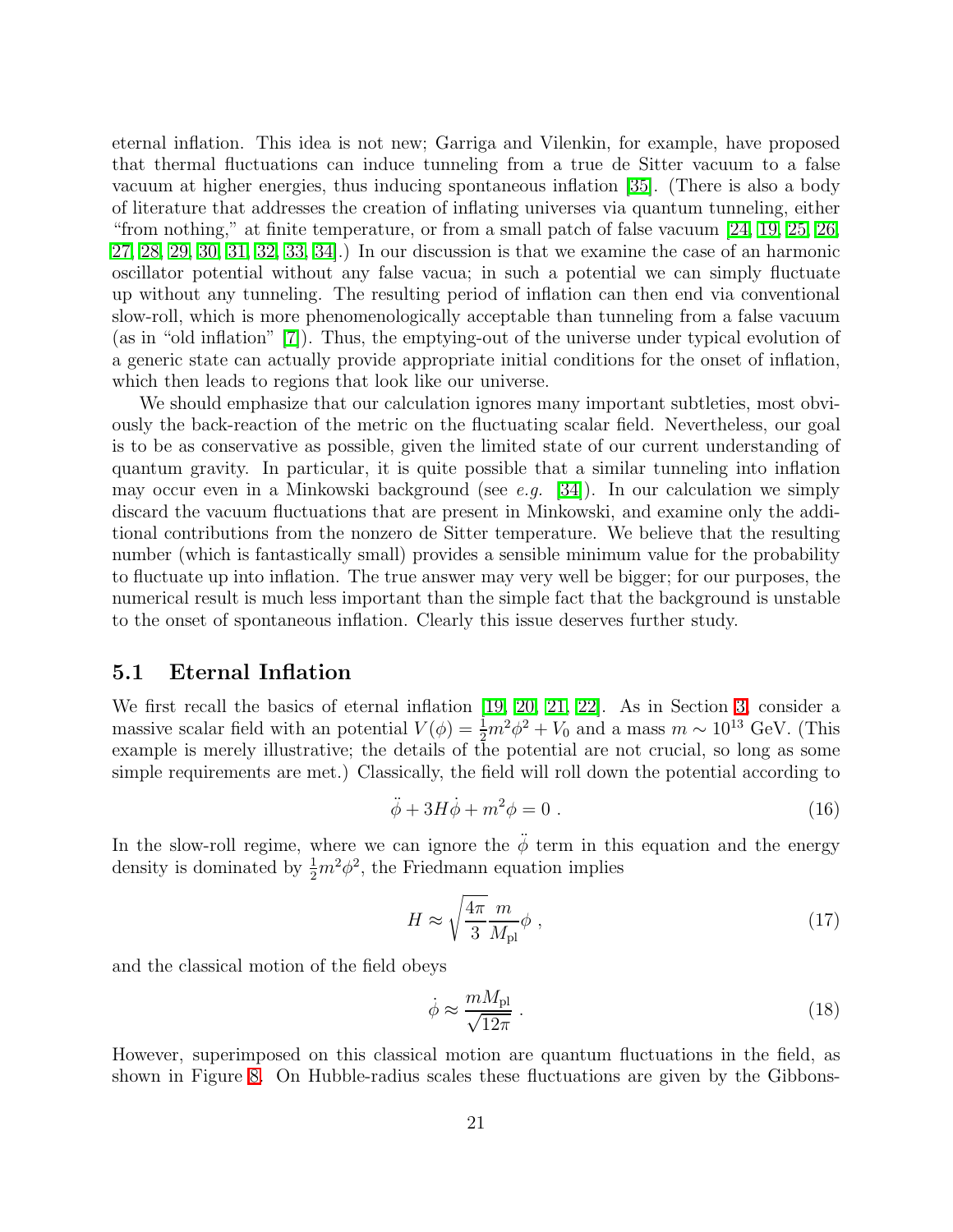

<span id="page-21-1"></span>Figure 8: Quantum fluctuations up a potential drive eternal inflation.

Hawking temperature [\(15\)](#page-19-1),

$$
\delta \phi = \frac{H}{2\pi} \ . \tag{19}
$$

These quantum fluctuations become comparable to the classical motion when

$$
\delta\phi \approx \frac{\dot{\phi}}{H} \,,\tag{20}
$$

or for any field value  $\phi \geq \phi_{\rm e}$ , where

<span id="page-21-2"></span>
$$
\phi_{\rm e}^2 = \sqrt{\frac{3}{16\pi}} \frac{M_{\rm pl}^3}{m} \,. \tag{21}
$$

For  $m \sim 10^{13}$  GeV, this implies  $\phi_e \sim 10^3 M_{pl}$ , with a corresponding Hubble parameter

$$
H_{\rm e} \sim \sqrt{m M_{\rm pl}}.\tag{22}
$$

[Note that these are the values for which inflation is eternal; the values [\(10\)](#page-9-1) and [\(11\)](#page-9-2) are the less-stringent requirements for ordinary inflation.] If this point is reached, inflation never truly ends. After each  $e$ -fold of expansion, the field is likely to roll  $up$  the potential in some region of space, while continuing to roll down in most of the comoving volume. However, in the region where the field rolls up, the increased energy density leads to a faster expansion rate and consequently a greater increase in the volume; it's straightforward to show that the physical volume of inflating space continues to grow indefinitely. Although the field along any given geodesic is likely to fall down the potential and reheat as usual, inflation continues to occur somewhere else in the universe.

### <span id="page-21-0"></span>5.2 Fluctuating into Inflation

The idea we explore in this section is derived directly from the philosophy of eternal inflation, but we begin by imagining that the field is in its vacuum state at the bottom of a potential in a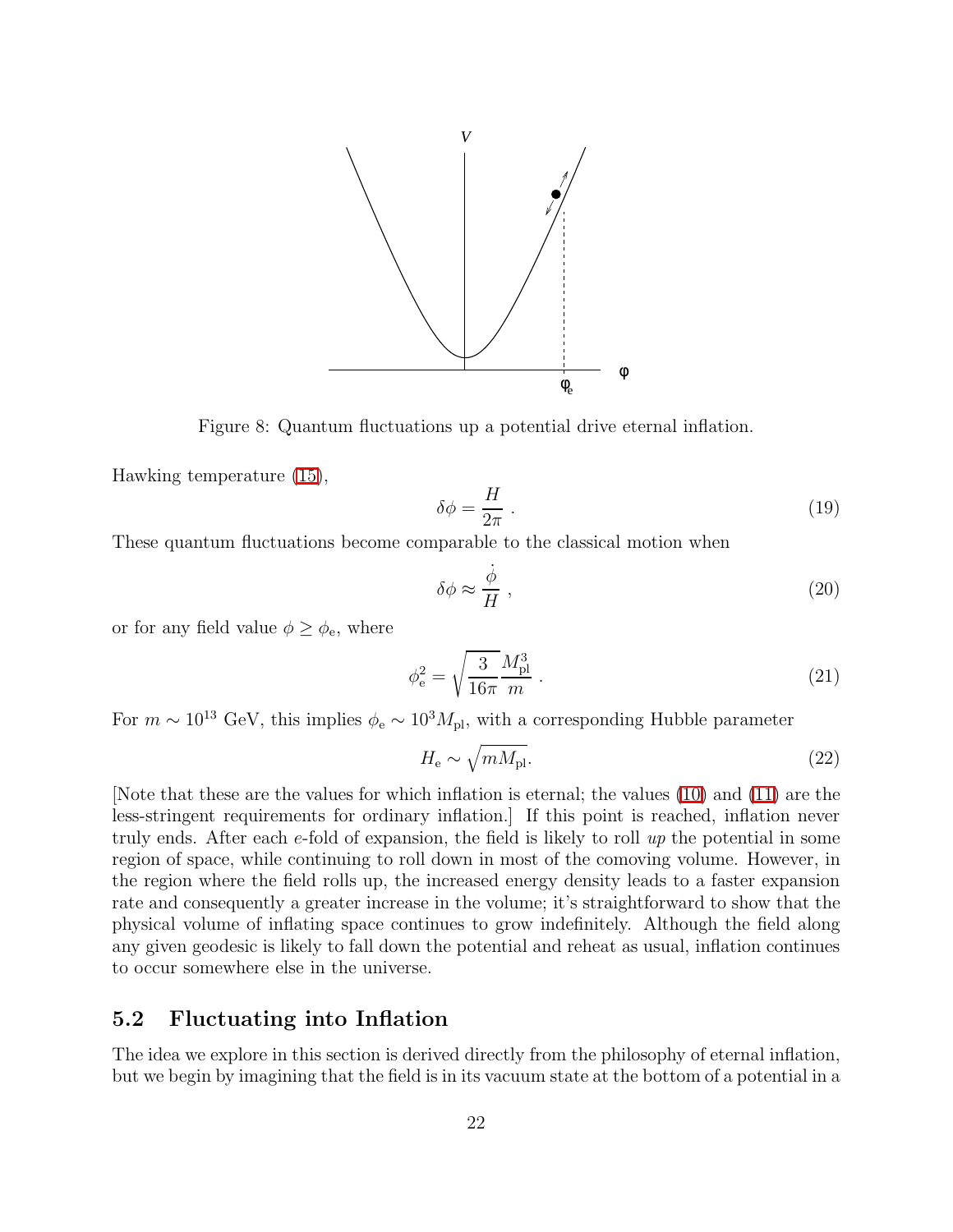de Sitter spacetime. Given the nonzero Gibbons-Hawking temperature, there will necessarily be fluctuations in the scalar field over and above the zero-point fluctuations expected in a Minkowski background. There is therefore some chance that the field can spontaneously fluctuate all the way up to  $\phi_e$  in a patch of radius  $H_e^{-1}$ , thereby providing an appropriate initial condition for the onset of inflation.<sup>3</sup> The probability is of course small, but if we have infinitely long to wait it will eventually occur.

On scales much smaller than the de Sitter radius, spacetime looks flat and we can use finite temperature field theory in flat space to obtain an order of magnitude estimate for the probability that eternal inflation will start. Suppose that at some point in spacetime the inflaton is in its ground state, with a Gaussian wavefunction. The probability density of finding the field at some value  $\phi(x)$  is the wavefunction squared:

<span id="page-22-1"></span>
$$
\mathcal{P}[\phi(x),T] = N_{\mathcal{P}} \exp\left(-\frac{\phi^2(x)}{2\left\langle \phi^2(x) \right\rangle},\right),\tag{23}
$$

where the normalization is

$$
N_{\mathcal{P}} = \frac{1}{\sqrt{2\pi \left\langle \phi^2(x) \right\rangle}}.\tag{24}
$$

<span id="page-22-0"></span>The variance  $\langle \phi^2(x) \rangle$  is obtained by evaluating the finite temperature correlation function [\[74\]](#page-34-5)

$$
\langle \phi(x), \phi(x') \rangle = \int \frac{d^3k}{(2\pi)^3} \frac{1}{2E_k} \left( e^{-ik(x-x')} \left( 1 + f(E_k) \right) + e^{ik(x-x')} f(E_k) \right) \tag{25}
$$

at the same point.

However, we need to first average the fluctuations in the field over some scale with a smoothing function f to properly study fluctuations on that scale. We therefore define the smoothed field operator,

$$
\bar{\phi}(\mathbf{x}) = \int \phi(\mathbf{y}) g(\mathbf{x} - \mathbf{y}) d^3 y.
$$
 (26)

The appropriate scale here is the inflationary Hubble scale. As a smearing function, we will use a Gaussian of width  $H_{e}^{-1}$ ,

$$
g(\mathbf{x}) = N_g e^{-\mathbf{x}^2/2H_e^{-2}},\tag{27}
$$

where the appropriate normalization factor is

$$
N_g = \left(\frac{H_e}{\sqrt{2\pi}}\right)^3.
$$
\n(28)

The answer we obtain will thus correspond to the probability of the field jumping up the potential over one proto-inflationary Hubble volume (much smaller than the Hubble volume of the ambient de Sitter space in which the fluctuation occurs).

<sup>3</sup>From the point of view of a hypothetical observer outside the fluctuation, the process of spontaneous inflation presumably looks like the creation of a small black hole [\[29\]](#page-31-13). Furthermore, we are assuming that the Hubble parameter in the fluctuating region is positive; half of the time it will be negative, leading to a rapid collapse to a singularity inside a black hole.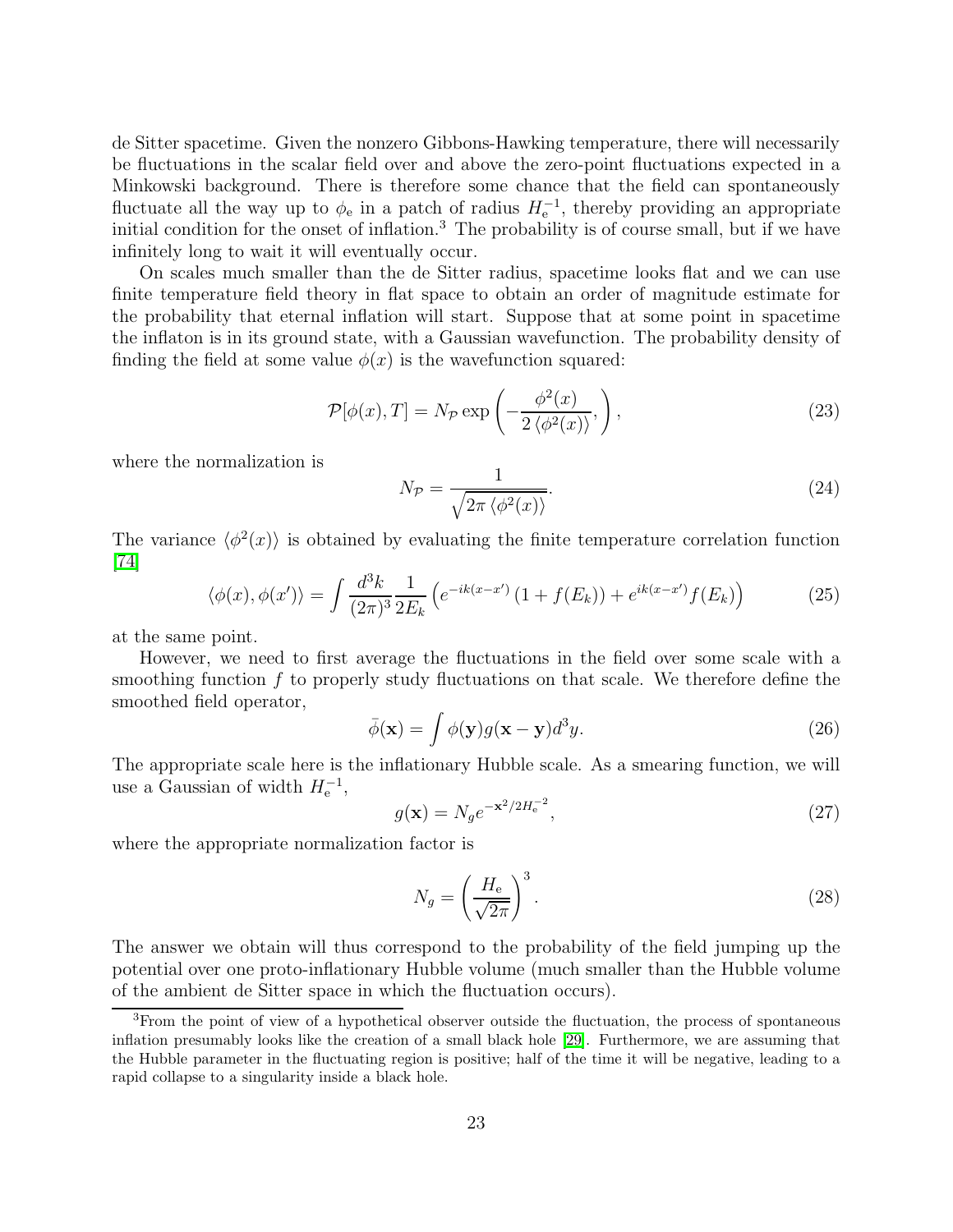Averaging the fields in the correlator [\(25\)](#page-22-0) at equal times, we get

$$
\left\langle \bar{\phi}(\mathbf{x}), \bar{\phi}(\mathbf{x}') \right\rangle = N_g^2 \int d^3y d^3y' \frac{d^3k}{(2\pi)^3} \frac{1}{2E_k} e^{-(\mathbf{y} - \mathbf{x})^2 H_e^2/2} e^{-(\mathbf{y}' - \mathbf{x}')^2 H_e^2/2} \left( e^{i\mathbf{k} \cdot (\mathbf{y} - \mathbf{y}')} \left( 1 + f \right) + e^{-i\mathbf{k} \cdot (\mathbf{y} - \mathbf{y}')} f \right).
$$
\n(29)

<span id="page-23-0"></span>Integrating over **y** and **y'** and setting  $\mathbf{x} = \mathbf{x}'$ , we obtain

$$
\left\langle \bar{\phi}^2(x) \right\rangle = \int \frac{d^3k}{(2\pi)^3} \frac{1}{2E_k} e^{-3k^2/H_e^2} \left( 1 + 2f(E_k) \right). \tag{30}
$$

For bosons, the phase space density is the Bose-Einstein distribution,

$$
f(E_k) = \frac{1}{e^{E_k/T_{\text{dS}}} - 1}.
$$
\n(31)

The f-independent piece of the correlation function [\(30\)](#page-23-0) is the usual vacuum-fluctuation divergence present in Minkowski spacetime at zero temperature; we will renormalize this to zero under the assumption that Minkowski spacetime should be stable. The remaining temperature-dependent contribution is a finite integral,

$$
\left\langle \bar{\phi}^2(x) \right\rangle_{\text{ren}} = \int \frac{d^3k}{(2\pi)^3} \frac{1}{E_k} e^{-3k^2/H_e^2} f(E_k). \tag{32}
$$

By changing variables from  $|\mathbf{k}|$  to E, we get

$$
\left\langle \bar{\phi}^2(x) \right\rangle_{\text{ren}} = \frac{1}{2\pi^2} e^{3m^2/H_e^2} \int_m^\infty dE \sqrt{E^2 - m^2} e^{-3E^2/H_e^2} \frac{1}{e^{E_k/T_{\text{dS}}} - 1},\tag{33}
$$

where m is the mass of the scalar, which we will take to be  $\sim 10^{13}$  GeV. Given that  $\rho_{\Lambda} \sim$  $10^{-47}$  GeV<sup>4</sup>,  $T_{\rm dS}$  is

$$
T_{\rm dS} = \frac{H_{\rm dS}}{2\pi} = \sqrt{\frac{2G}{3\pi}} \rho_{\Lambda} \sim 10^{-43} \text{ GeV}.
$$
 (34)

Because  $m \gg T$  (we will henceforth drop the subscript on T), and since E is always larger than m, we can safely assume  $e^{E_k/T} \gg 1$ . Changing variables again to  $y \equiv E/m$ , we have

$$
\left\langle \bar{\phi}^2(x) \right\rangle_{\text{ren}} = \frac{m^2}{2\pi^2} e^{3m^2/H_e^2} \int_1^\infty dy \sqrt{y^2 - 1} e^{-my/T} e^{-3m^2 y^2/H_e^2}.
$$
 (35)

This has no closed form solution. However, the factor  $e^{-3m^2y^2/H_e^2}$  is close to unity over the interval where the other factors are non-negligible, so that it can be safely set to unity. The resulting integral,

$$
\left\langle \bar{\phi}^2(x) \right\rangle_{\text{ren}} = \frac{m^2}{2\pi^2} e^{3m^2/H_e^2} \int_1^\infty dy \sqrt{y^2 - 1} e^{-my/T},\tag{36}
$$

can be evaluated in terms of a modified Bessel function,  $K_1$ , as

$$
\left\langle \bar{\phi}^2(x) \right\rangle_{\text{ren}} = \frac{m}{2\pi^2} K_1(m/T) e^{3m^2/H_e^2}.
$$
 (37)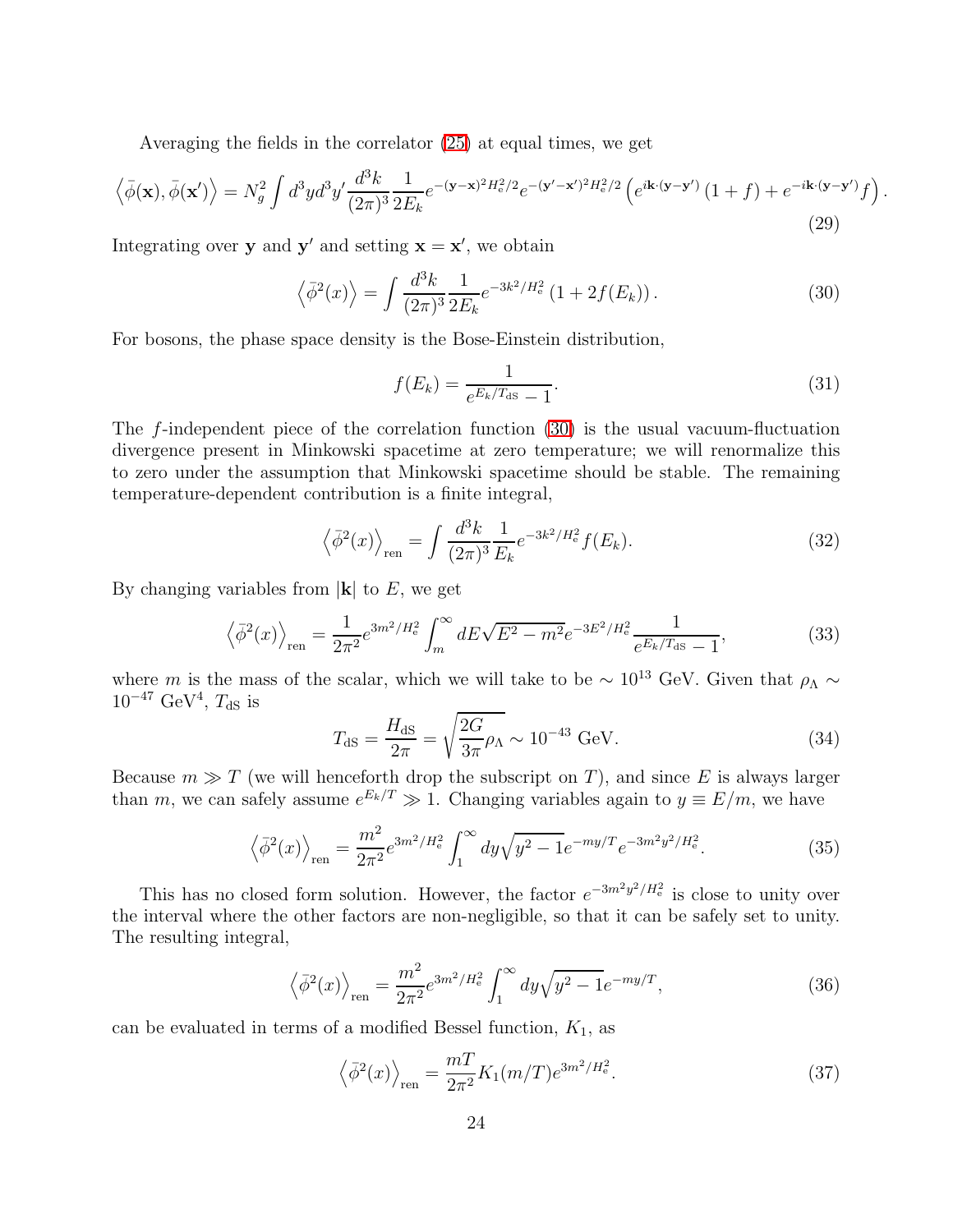For large  $m/T$  ( $\sim 10^{56}$ ),  $K_1$  is approximately

$$
K_1(m/T) \sim \sqrt{\frac{\pi T}{2m}} e^{-m/T}.
$$
\n(38)

<span id="page-24-0"></span>Finally we find the variance to be

$$
\left\langle \bar{\phi}^2(x) \right\rangle_{\text{ren}} = \frac{T}{2\pi} \sqrt{\frac{m}{2\pi}} e^{-m/T} e^{3m^2/H_e^2}.
$$
\n(39)

Eternal inflation begins whenever  $\phi$  fluctuates to values larger than  $\phi_e$  (or less than  $-\phi_e$ ). Therefore, the probability per spacetime volume  $H_{\rm e}^{-4}$  that the scalar field spontaneously fluctuates sufficiently far up its potential to induce eternal inflation is

$$
P(\phi_e) = 2 \int_{\phi_e}^{\infty} \mathcal{P}[\phi, T] d\phi.
$$
 (40)

Putting in [\(23\)](#page-22-1), we obtain

$$
P(\phi_{\rm e}) = 1 - \text{erf}\left(\frac{\phi_{\rm e}}{\sqrt{2\left\langle \phi^2 \right\rangle_{\text{ren}}}}\right). \tag{41}
$$

The error function  $erf(x)$  can be approximated for large x by

$$
\operatorname{erf}(x) \approx 1 - \frac{e^{-x^2}}{x\sqrt{\pi}}.\tag{42}
$$

This results in

<span id="page-24-1"></span>
$$
P(\phi_{\rm e}) = \frac{\exp\left(-\frac{\phi_{\rm e}^2(x)}{2\langle\bar{\phi}^2(x)\rangle_{\rm ren}}\right)}{\sqrt{\pi}\frac{\phi_{\rm e}}{\sqrt{2\langle\bar{\phi}^2\rangle_{\rm ren}}}}.\tag{43}
$$

Substituting [\(21\)](#page-21-2) and [\(39\)](#page-24-0) into [\(43\)](#page-24-1), we find that the probability for the spontaneous onset of eternal inflation in a spacetime volume of radius  $H_{e}^{-1}$  in an ambient de Sitter spacetime with temperature  $T$  to be

$$
P = \frac{\exp\left(-\pi \frac{M_{\rm pl}^3}{mT} \sqrt{\frac{6}{mT}} e^{m/T} e^{-3m/M_{\rm pl}}\right)}{\pi \sqrt{\frac{M_{\rm pl}^3}{mT} \sqrt{\frac{6}{mT}} e^{m/T} e^{-3m/M_{\rm pl}}}}.
$$
(44)

Evaluating this mess for  $m \sim 10^{13}$  GeV,  $M_{\rm pl} \sim 10^{19}$  GeV, and  $T \sim 10^{-43}$  GeV, we obtain

<span id="page-24-2"></span>
$$
P \sim 10^{-10^{10^{56}}},\tag{45}
$$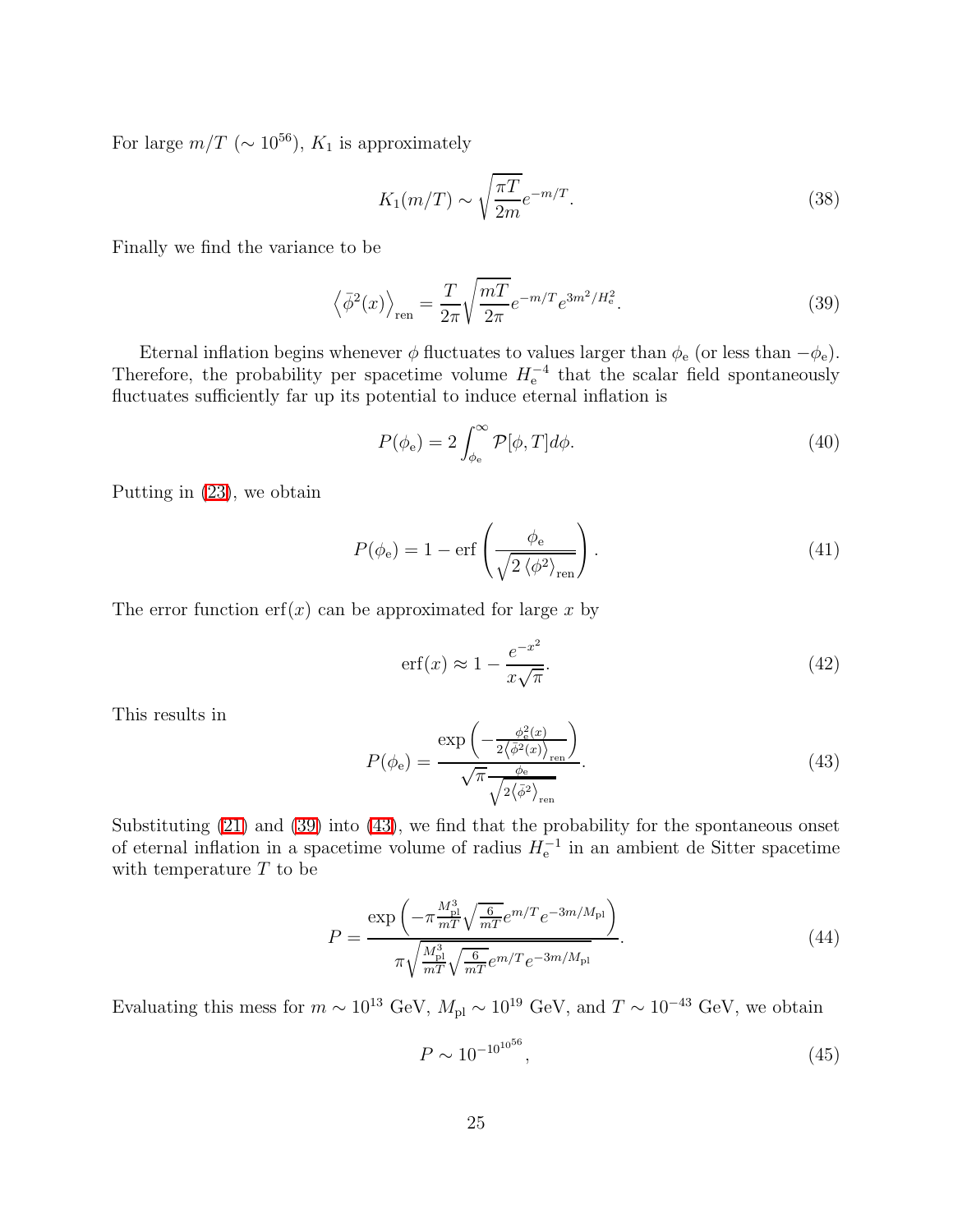an appropriately tiny answer.<sup>4</sup>

The important feature of this probability, calculated in the context of a specific model, is not its actual numerical value, but simply the fact that it is nonzero (which is certainly not a surprise, given our assumptions). The context in which we have performed the calculation – calculating renormalized fluctuations of a scalar field in a fixed de Sitter background, and then imagining that gravitational back-reaction leads to the onset of inflation – is by no means well-understood, although no less so than most discussions of eternal inflation. The crucial point is that it is quite natural for de Sitter to be unstable to the onset of inflation, as has also been argued elsewhere [\[34,](#page-32-2) [35\]](#page-32-3). (The instability studied here is of course different from a possible infrared instability of de Sitter space; see e.g. [\[75\]](#page-34-6).)

### <span id="page-25-0"></span>5.3 The Ultra-Large-Scale Structure of the Universe

Given that inflation can spontaneously begin, an important remaining question is whether it is more likely than a fluctuation into a conventional Big-Bang universe. As discussed in Section [3,](#page-7-0) an appropriate Robertson-Walker universe has a much higher entropy than a proto-inflationary patch, so we might expect the inflationary universe to be correspondingly less likely to be spontaneously created. However, the scenario we are describing does not imagine that our early universe is "chosen randomly" in some measure on the space of initial conditions; rather, that it evolves via a fluctuation from a very specific pre-existing state, namely empty de Sitter. From such a starting point, it is easier for a single mode of wavelength  $H_{\rm e}^{-1}$  to fluctuate up its potential than for a large collection of modes to simultaneously fluctuate into a configuration describing a radiation-dominated Robertson-Walker universe.<sup>5</sup> This claim is no more dramatic than the claim that it is more likely to find molecules of a gas taking up only one medium-sized corner of a box than to find them spread evenly, if we specifically look at the box almost immediately after the gas was released from an even smaller region in the corner. Although the entropy of our early inflationary state is extremely low, it is nevertheless larger than that of the tiny comoving volume of de Sitter from which it arose, in perfect accord with our conventional understanding of the Second Law. (It is crucial to this discussion that the Second Law demands the increase of the total entropy rather than the entropy density, and also that is is sensible to discuss the entropy present along surfaces larger than one Hubble radius.)

There is another, perhaps more persuasive, argument that fluctuations into eternal inflation dominate over those into a conventional Big Bang – namely, that the measure on what is more likely should come from observers in the post-fluctuation universe, rather than from counting events in the pre-fluctuation cold de Sitter space. As has been emphasized often in the eternal-inflation literature, once eternal inflation begins it creates an infinite volume of livable universe in the future. Therefore, even if fluctuations into radiation-dominated universes (or anything similar) are more likely than fluctuations into inflation, most observers

<sup>&</sup>lt;sup>4</sup>We suspect that this may be smallest positive number in the history of physics, but we haven't done an exhaustive search to check.

<sup>5</sup> It would obviously be useful to examine this claim more quantitatively. It is interesting to conjecture that fluctuations of the sort we consider would favor the creation of configurations with vanishing Weyl tensor, thus providing a dynamical basis for Penrose's Weyl Curvature Hypothesis [\[4\]](#page-30-3).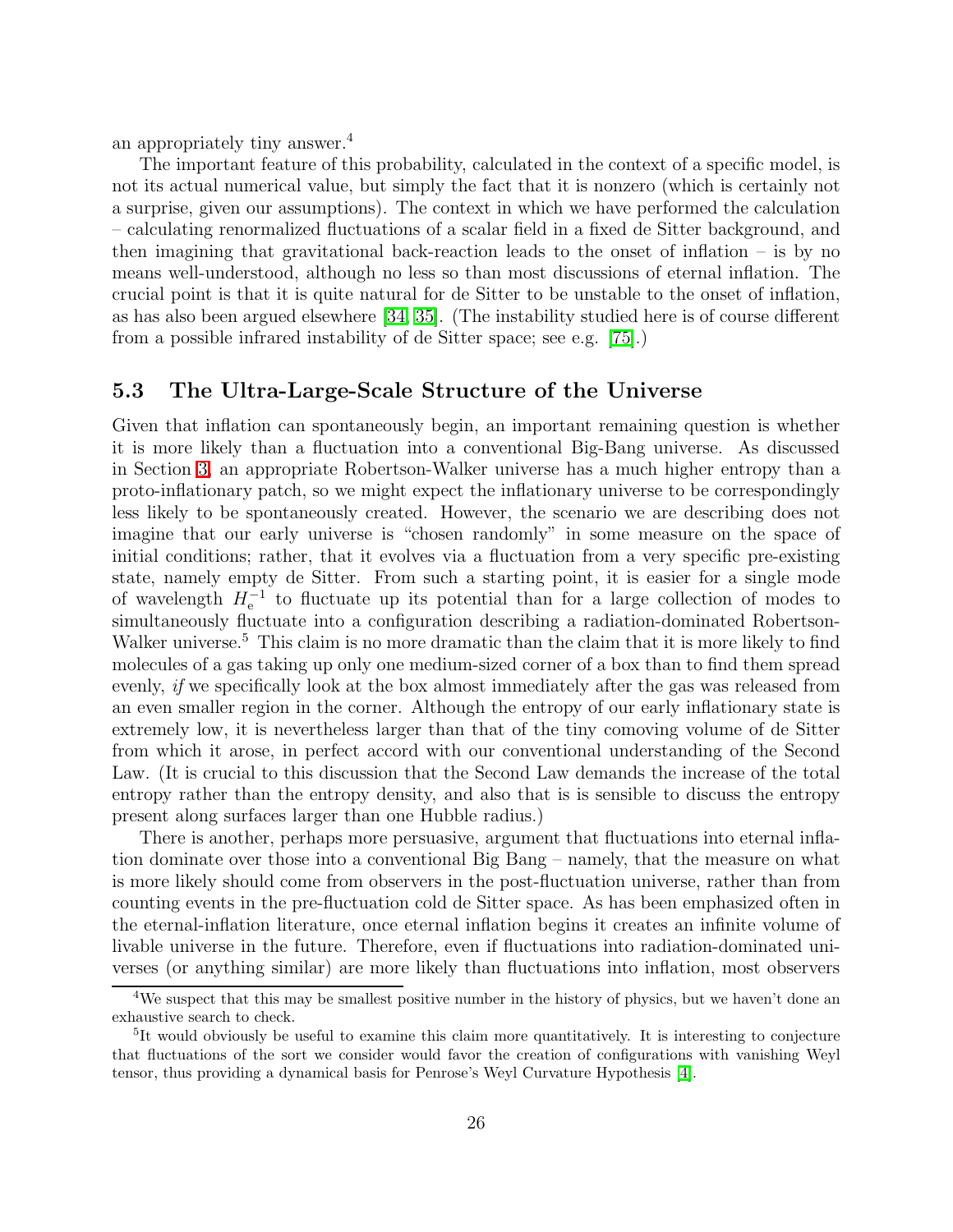will find themselves to be living in a post-inflationary region just because of the infinite volume factor associated with eternal inflation. In practice, using this volume factor to calculate sensible probabilities is extremely difficult at best [\[76,](#page-34-7) [77,](#page-34-8) [78,](#page-34-9) [79,](#page-34-10) [80,](#page-34-11) [81,](#page-34-12) [82,](#page-34-13) [23\]](#page-31-7); nevertheless, if our only purpose is to compare inflation to non-inflation, it seems legitimate to appeal to the fecundity of eternal inflation in creating livable regions of spacetime.

Although the probability [\(45\)](#page-24-2) is quite small, fluctuating into inflation is ultimately inevitable, since the total spacetime volume in the cold de Sitter phase is infinite. One might worry that the de Sitter solution is only metastable, as it would be in the string landscape picture [\[83,](#page-34-14) [84,](#page-34-15) [85,](#page-35-0) [86,](#page-35-1) [87,](#page-35-2) [88,](#page-35-3) [89,](#page-35-4) [90,](#page-35-5) [91,](#page-35-6) [92\]](#page-35-7) or other theories where the de Sitter phase is a false vacuum liable to decay. However, we don't need the decay rate to be strictly zero, or even smaller than the inflationary-fluctuation rate [\(45\)](#page-24-2); all we require is that the decay rate per Hubble volume be substantially less than unity. In that case, just as in old inflation, the de Sitter vacuum will never disappear, as the phase transition never percolates; in fact, the physical volume of spacetime in the de Sitter phase will continue to increase, just as in eternal inflation. The total spacetime volume of the de Sitter phase is therefore infinite, and the transition into our proto-inflationary universe is guaranteed eventually to occur. Indeed, it will eventually occur an infinite number of times.

We therefore have a picture in which the universe starts in some generic state defined on a Cauchy surface, and then is allowed to evolve. Local inhomogeneities may collapse to form black holes, which eventually evaporate. The entropy of the configuration is increased by spreading out fluctuations into an ever-larger spatial volume, leaving us with an empty de Sitter solution with a small cosmological constant. The de Sitter phase may or may not be unstable to decay into a state of lower vacuum energy, but the decay rate is assumed to be sufficiently slow that the physical volume of de Sitter grows without bound. Eventually, thermal fluctuations in this background allow a scalar inflaton field to bounce sufficiently high up its potential that eternal inflation begins with a large vacuum energy. Different parts of this inflating region fall down the potential, reheating and evolving into galaxies as in the conventional picture; elsewhere, inflation continues forever.

An interesting feature of this story is that, given the specification of the conditions on the "initial" surface, the same set of events will naturally occur to the past as well as to the future. Nothing about our description involved intrinsically time-asymmetric physics, other than the fact that the initial condition was not an equilibrium state with maximal entropy. According to our scenario, this is not in any way a restriction; there is no such thing as a state of maximal entropy, since the entropy can always increase without bound.

We therefore have a picture of the ultra-large-scale structure of the universe, as portrayed in Figure [9.](#page-27-1) Given some generic state defined on a Cauchy surface, we evolve it to both the past and future, and it both cases it will empty out into a cold de Sitter phase, after which inflation will occasionally begin.<sup>6</sup> This picture is statistically time-symmetric on very large

<sup>6</sup>A well-known feature of eternal inflation is that it does not escape the problem of singularities, as it cannot be eternal to the past [\[93\]](#page-35-8). This is not really an issue for our model. Singularities (or whatever quantum-gravitational phenomenon replaces them in the real world) occur all the time at the center of black holes, and eventually disappear as the black hole evaporates. The singularities demanded by the Borde-Guth-Vilenkin theorems need not be spacelike boundaries for the entire spacetime. Formally, there are no geodesics in our spacetime along which inflation continues at all times to the past and the future.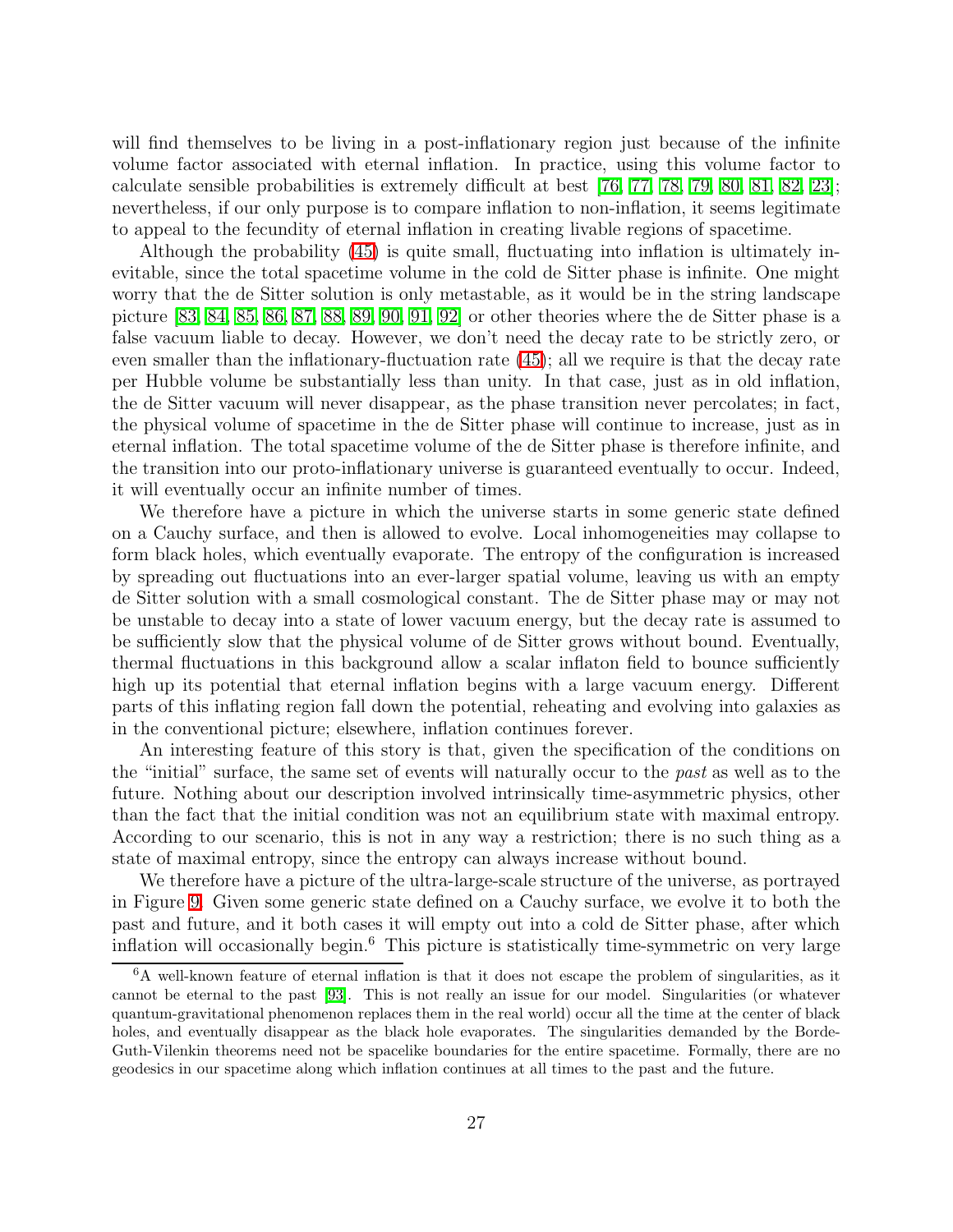

<span id="page-27-1"></span>Figure 9: The ultra-large-scale structure of the universe. Starting from a generic state, it can be evolved both forward and backward in time, as it approaches an empty de Sitter configuration. Eventually, fluctuations lead to the onset of inflation in the far past and far future of the starting slice. The arrow of time is reversed in these two regimes.

scales, and satisfies the requirements discussed in Section [2](#page-4-0) for a legitimate explanation of our observed arrow of time. Observers in the very far past of our universe will also detect an arrow of time, but one that will be reversed from ours with respect to some (completely unobservable) global time coordinate throughout the entire spacetime. Both sets of observers will think of the others as living in their "past."

## <span id="page-27-0"></span>6 Discussion

In this paper we have addressed the question of why the entropy of our observable universe appears to have been extremely small in the past. It has long been suspected that inflation might have something to do with the answer, although the fantastically low entropy of the proto-inflationary universe was a significant obstacle to constructing a convincing picture. The answer to this conundrum must lie in the process by which inflation begins; we have proposed a scenario in which this happens naturally from the evolution of some arbitrarily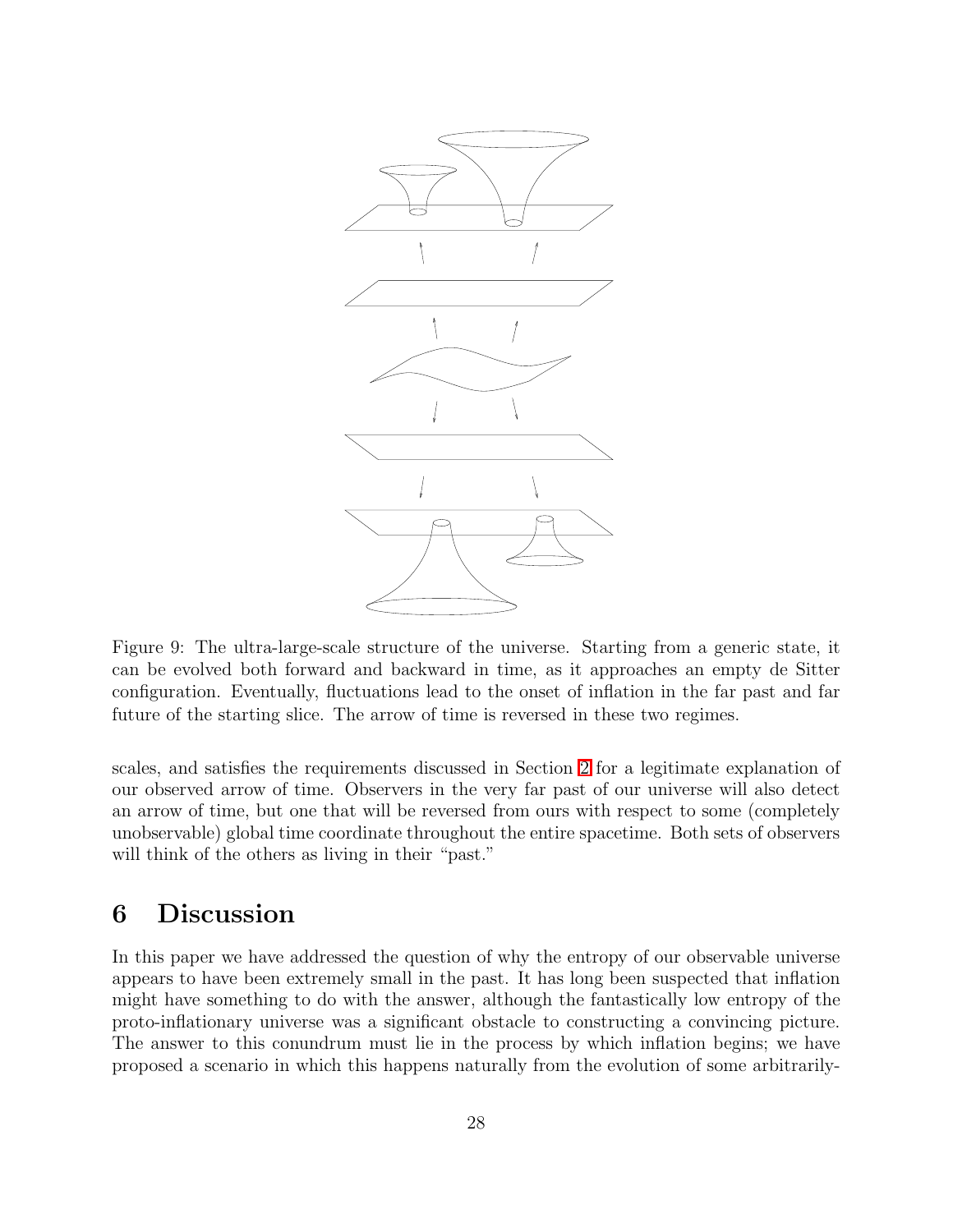chosen state. It is interesting to note that that the recently discovered cosmological constant plays a crucial role in our scenario for generating the arrow of time.

The basic ingredients of our picture are as follows. We consider an arbitrary state of the universe, specified on some Cauchy surface. We argued in Section [4](#page-15-0) that the generic evolution of a system coupled to gravity is to dilute excitations via the expansion of spacetime. Black holes and other inhomogeneities may form, but they will eventually decay away, so that the universe approaches empty space. However, in the presence of a positive vacuum energy and an appropriate inflaton field, the resulting de Sitter phase is unstable to the spontaneous onset of inflation, instigated by the thermal fluctuations of the inflaton. If the inflaton fluctuates sufficiently high that eternal inflation can begin, it will continue forever, and new pocket universes will be brought into being in those places where the field rolls down the potential and reheats. This chain of events happens both to the past and the future of the specified Cauchy surface, leading to a statistically time-symmetric universe as portrayed in Figure [9.](#page-27-1) An arrow of time is dynamically generated in both the past and the future, as the universe continually acts to increase its entropy.

In addition to the desire to understand the origin of the arrow of time, a primary motivation for our study has been to understand the onset of inflation. As discussed in Section [3,](#page-7-0) the unitarity critique argues that a proto-inflationary patch of spacetime is much lower entropy than that of an ordinary radiation-dominated universe, and hence is less likely to arise as a random fluctuation. In our picture, the answer to this conundrum lies in the fact that the beginning of our observable Big Bang cosmology does not arise as a random choice in a large phase space of initial conditions, but rather comes via a quantum fluctuation from a very specific prior state – an empty de Sitter universe that is the natural consequence of evolution from generic initial conditions.

By taking seriously the ability of spacetime to expand and dilute degrees of freedom, we claim to have shown how an arrow of time can naturally arise dynamically in the course of the evolution from a generic boundary condition. In the classification introduced in Section [2,](#page-4-0) our proposal imagines that there do not exist any maximum-entropy equilibrium states, but rather that the entropy can increase from any starting configuration. This is not, of course, sufficient; it is also necessary to imagine that the path to increasing the entropy naturally creates regions of spacetime resembling our observable universe. In the presence of a nonzero vacuum energy and an appropriate inflaton field, we suggest that thermal fluctuations from de Sitter space into eternal inflation provide precisely the correct mechanism.

A number of other cosmological scenarios have been proposed in which the Big Bang is not a boundary to spacetime, but simply a phase through which the universe passes. These include the pre-Big-Bang scenario [\[94,](#page-35-9) [95\]](#page-35-10), the ekpyrotic and cyclic universe scenarios [\[96,](#page-35-11) [97,](#page-35-12) [98\]](#page-35-13), the Aguirre-Gratton scenario of eternal inflation [\[99\]](#page-35-14), and Bojowald's loop-quantumgravity cosmology [\[100,](#page-35-15) [101\]](#page-35-16). To the best of our understanding, each of these proposals invokes special low-entropy conditions on some Cauchy surface, either asymptotically in the far past or at some moment of minimum size for the universe. In our picture, on the other hand, there is a slice of spacetime on which the entropy is minimized, but that entropy can be arbitrarily large. The Big Bang in our past is not a unique moment in the history of the universe; it is simply one of the many times that inflation spontaneously began from a background de Sitter phase, similar to the proposal of Garriga and Vilenkin [\[35\]](#page-32-3). Along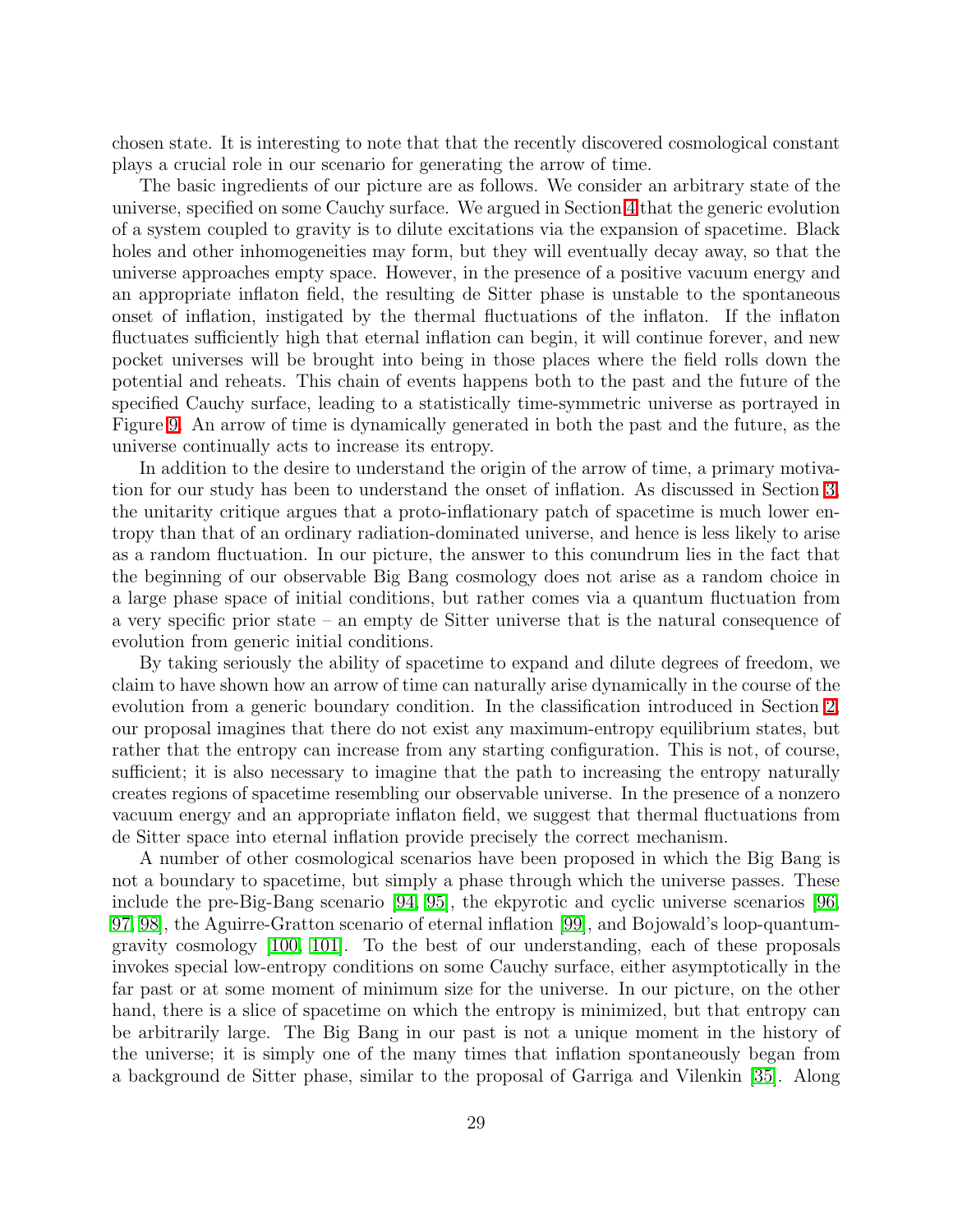with the fractal distribution of pocket universes to the far past and far future, this feature is another reminder of the importance of overcoming the Robertson-Walker intuition we naturally develop by thinking about the patch of the universe we are actually able to observe.

There are a number of points in our scenario that have yet to be perfectly understood. One obvious point is how the "initial" state is chosen. We have argued that the ultimate evolution to the past and future is essentially insensitive to the details of this state, but it is nevertheless interesting to ask what it may have been. On a more technical level, the idea of spontaneous onset of inflation (and related ideas within the paradigm of eternal inflation) deserves closer investigation. We have calculated the renormalized fluctuations of a scalar field in a fixed de Sitter background, and imagined that the back-reaction of the metric would lead to inflation if the fluctuation were sufficiently large. A more rigorous calculation would have to involve quantum gravity from the start, at least at a semiclassical level. Finally, the issues concerning the number and evolution of degrees of freedom clearly warrant further research. Our assumption has been that the number of degrees of freedom is infinite but fixed, not increasing during inflation. We therefore require a literally infinite number of degrees of freedom to be put in their ground states during the evolution toward de Sitter, before the onset of inflation. It is important that we understand this issue more fully, although doing so may require a deep knowledge of quantum gravity.

An interesting implication of our scenario is the non-privileged role played by the Big Bang of our observable universe. As in other models of eternal inflation, the future history of spacetime takes on a fractal structure of ever-increasing volume; in addition we suggest that a similar structure is found in a time-reversed sense in the far past. The boundary conditions of the universe on ultra-large scales are unlikely to resemble simple Robertson-Walker geometries in any way. Indeed, the cacophony of matter and radiation in our observable patch of universe appears in this picture as a mere byproduct of the relentless evolution of the larger spacetime toward states of higher entropy. Stars and galaxies are seen as exaptations – structures that have found a use other than that for which they were originally developed by evolution.

## Acknowledgments

We would like to thank Anthony Aguirre, Andreas Albrecht, Raphael Bousso, Brian Greene, Alan Guth, James Hartle, Stefan Hollands, Andrei Linde, Lorenzo Sorbo, Wati Taylor, Alex Vilenkin, and Robert Wald for useful conversations (even if some of them remain skeptical of our conclusions). We acknowledge the hospitality of the Kavli Institute for Theoretical Physics, where some of this work was done. This work was supported in part by the U.S. Dept. of Energy, the National Science Foundation, the NDSEG Fellowship, and the David and Lucile Packard Foundation. The KICP is an NSF Physics Frontier Center.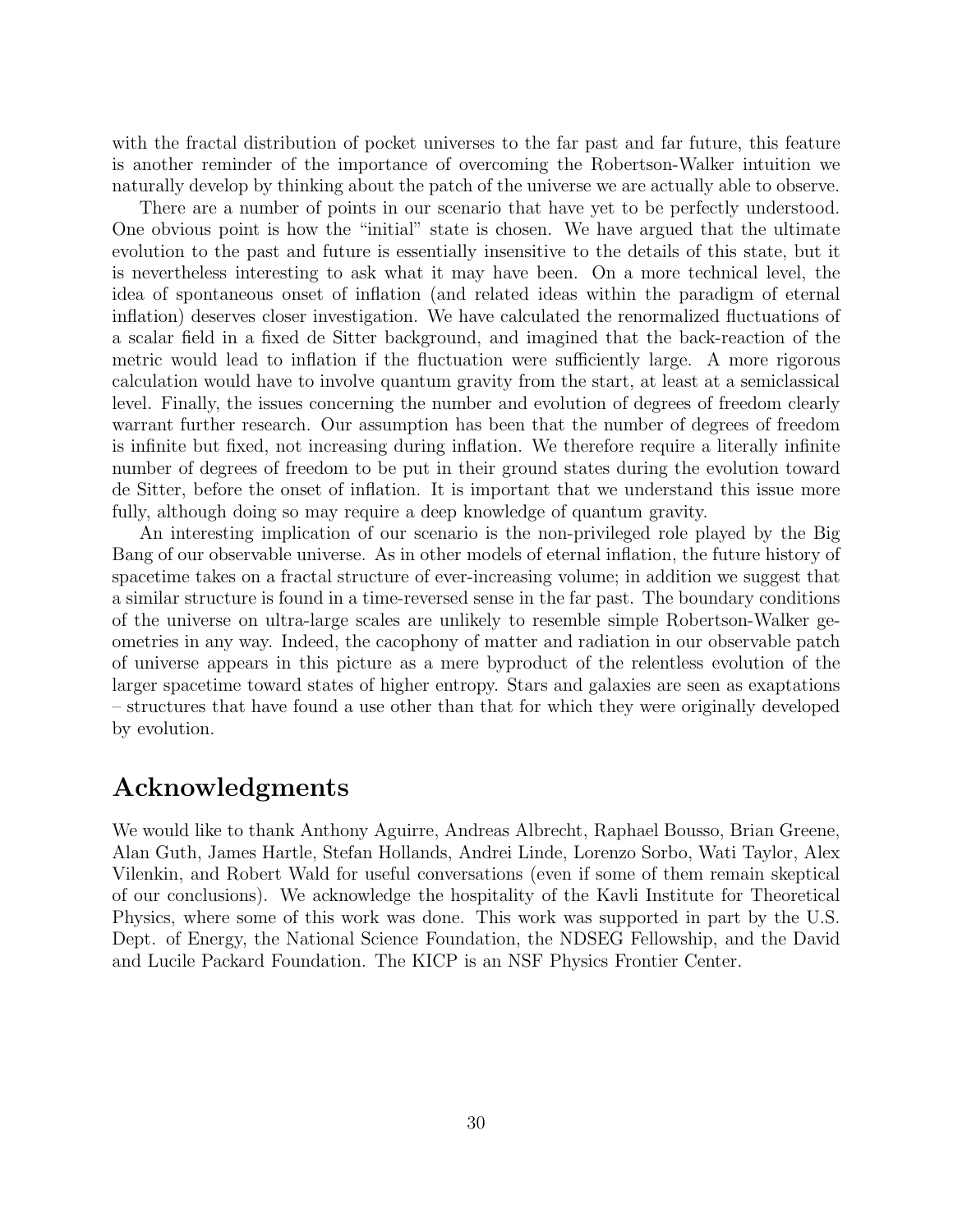## <span id="page-30-0"></span>References

- <span id="page-30-1"></span>[1] H. Price, in Time's Arrows Today, ed. S. Savitt (Cambridge: Cambridge University Press, 1994); [arXiv:gr-qc/9310022.](http://arXiv.org/abs/gr-qc/9310022)
- <span id="page-30-2"></span>[2] A. Albrecht, "Cosmic Inflation and the Arrow of Time," [arXiv:astro-ph/0210527.](http://arXiv.org/abs/astro-ph/0210527)
- <span id="page-30-3"></span>[3] D. H. Coule, "Entropic issues in contemporary cosmology," Int. J. Mod. Phys. D 12, 963 (2003) [\[arXiv:gr-qc/0202104\]](http://arXiv.org/abs/gr-qc/0202104).
- <span id="page-30-4"></span>[4] R. Penrose, The Emperor's New Mind, ch. 7 (Oxford: Oxford University Press, 1989), and references therein.
- [5] J. D. Bekenstein, "Statistical Black Hole Thermodynamics," Phys. Rev. D 12, 3077 (1975).
- <span id="page-30-5"></span>[6] S. W. Hawking, "Particle Creation By Black Holes," Commun. Math. Phys. 43, 199 (1975).
- <span id="page-30-6"></span>[7] A. H. Guth, "The Inflationary Universe: A Possible Solution To The Horizon And Flatness Problems," Phys. Rev. D 23, 347 (1981).
- <span id="page-30-7"></span>[8] A. D. Linde, "A New Inflationary Universe Scenario: A Possible Solution Of The Horizon, Flatness, Homogeneity, Isotropy And Primordial Monopole Problems," Phys. Lett. B 108, 389 (1982).
- <span id="page-30-8"></span>[9] A. Albrecht and P. J. Steinhardt, "Cosmology For Grand Unified Theories With Radiatively Induced Symmetry Breaking," Phys. Rev. Lett. 48, 1220 (1982).
- <span id="page-30-9"></span>[10] A. A. Starobinsky, "Spectrum Of Relict Gravitational Radiation And The Early State Of The Universe," JETP Lett. 30, 682 (1979) [Pisma Zh. Eksp. Teor. Fiz. 30, 719 (1979)].
- <span id="page-30-10"></span>[11] A. A. Starobinsky, "A New Type Of Isotropic Cosmological Models Without Singularity," Phys. Lett. B 91, 99 (1980).
- <span id="page-30-11"></span>[12] P. C. W. Davies, "Inflation And Time Asymmetry: Or What Wound Up The Universe?," Nature 301, 398 (1983).
- <span id="page-30-13"></span><span id="page-30-12"></span>[13] D. N. Page, "Inflation Does Not Explain Time Asymmetry," Nature 304, 39 (1983).
- [14] W. G. Unruh, "Is inflation the answer?," Published in \*Princeton 1996, Critical dialogues in cosmology\* 249-264.
- <span id="page-30-14"></span>[15] S. Hollands and R. M. Wald, "An alternative to inflation," Gen. Rel. Grav. 34, 2043 (2002) [\[arXiv:gr-qc/0205058\]](http://arXiv.org/abs/gr-qc/0205058).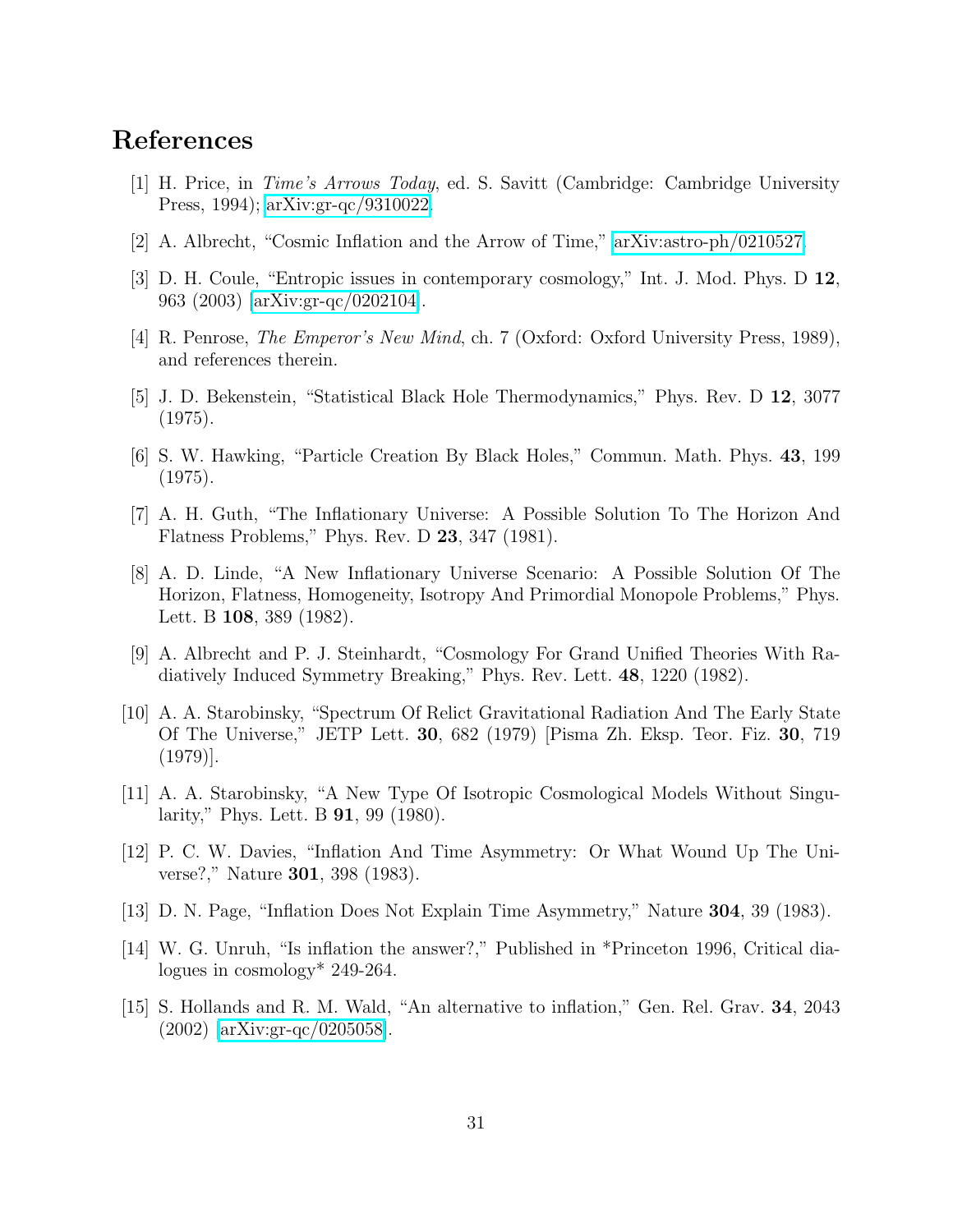- <span id="page-31-0"></span>[16] A. G. Riess et al. [Supernova Search Team Collaboration], "Observational Evidence from Supernovae for an Accelerating Universe and a Cosmological Constant," Astron. J. 116, 1009 (1998) [\[arXiv:astro-ph/9805201\]](http://arXiv.org/abs/astro-ph/9805201).
- <span id="page-31-1"></span>[17] S. Perlmutter et al. [Supernova Cosmology Project Collaboration], "Measurements of Omega and Lambda from 42 High-Redshift Supernovae," Astrophys. J. 517, 565 (1999) [\[arXiv:astro-ph/9812133\]](http://arXiv.org/abs/astro-ph/9812133).
- <span id="page-31-3"></span><span id="page-31-2"></span>[18] S. M. Carroll, "The cosmological constant," Living Rev. Rel. 4, 1 (2001) [\[arXiv:astro-ph/0004075\]](http://arXiv.org/abs/astro-ph/0004075).
- <span id="page-31-4"></span>[19] A. Vilenkin, "The Birth Of Inflationary Universes," Phys. Rev. D 27, 2848 (1983).
- <span id="page-31-5"></span>[20] A. D. Linde, "Eternal Chaotic Inflation," Mod. Phys. Lett. A 1, 81 (1986).
- [21] A. D. Linde, "Eternally Existing Selfreproducing Chaotic Inflationary Universe," Phys. Lett. B **175**, 395 (1986).
- <span id="page-31-6"></span>[22] A. S. Goncharov, A. D. Linde and V. F. Mukhanov, "The Global Structure Of The Inflationary Universe," Int. J. Mod. Phys. A 2, 561 (1987).
- <span id="page-31-7"></span>[23] A. H. Guth, "Inflation and eternal inflation," Phys. Rept. 333, 555 (2000) [\[arXiv:astro-ph/0002156\]](http://arXiv.org/abs/astro-ph/0002156).
- <span id="page-31-9"></span><span id="page-31-8"></span>[24] A. Vilenkin, "Creation Of Universes From Nothing," Phys. Lett. B 117, 25 (1982).
- [25] A. D. Linde, "Quantum Creation Of The Inflationary Universe," Lett. Nuovo Cim. 39, 401 (1984).
- <span id="page-31-11"></span><span id="page-31-10"></span>[26] A. Vilenkin, "Quantum Creation Of Universes," Phys. Rev. D 30, 509 (1984).
- [27] A. A. Starobinsky, "Stochastic De Sitter (Inflationary) Stage In The Early Universe," in: Current Topics in Field Theory, Quantum Gravity and Strings, Lecture Notes in Physics, eds. H.J. de Vega and N. Sanchez (Springer, Heidelberg 1986) 206, p. 107
- <span id="page-31-12"></span>[28] A. S. Goncharov and A. D. Linde, "Tunneling In Expanding Universe: Euclidean And Hamiltonian Approaches. (In Russian)," Fiz. Elem. Chast. Atom. Yadra 17, 837 (1986).
- <span id="page-31-13"></span>[29] E. Farhi and A. H. Guth, "An Obstacle To Creating A Universe In The Laboratory," Phys. Lett. B 183, 149 (1987).
- <span id="page-31-14"></span>[30] A. Vilenkin, "Quantum Cosmology And The Initial State Of The Universe," Phys. Rev. D 37, 888 (1988).
- <span id="page-31-15"></span>[31] E. Farhi, A. H. Guth and J. Guven, "Is It Possible To Create A Universe In The Laboratory By Quantum Tunneling?," Nucl. Phys. B 339, 417 (1990).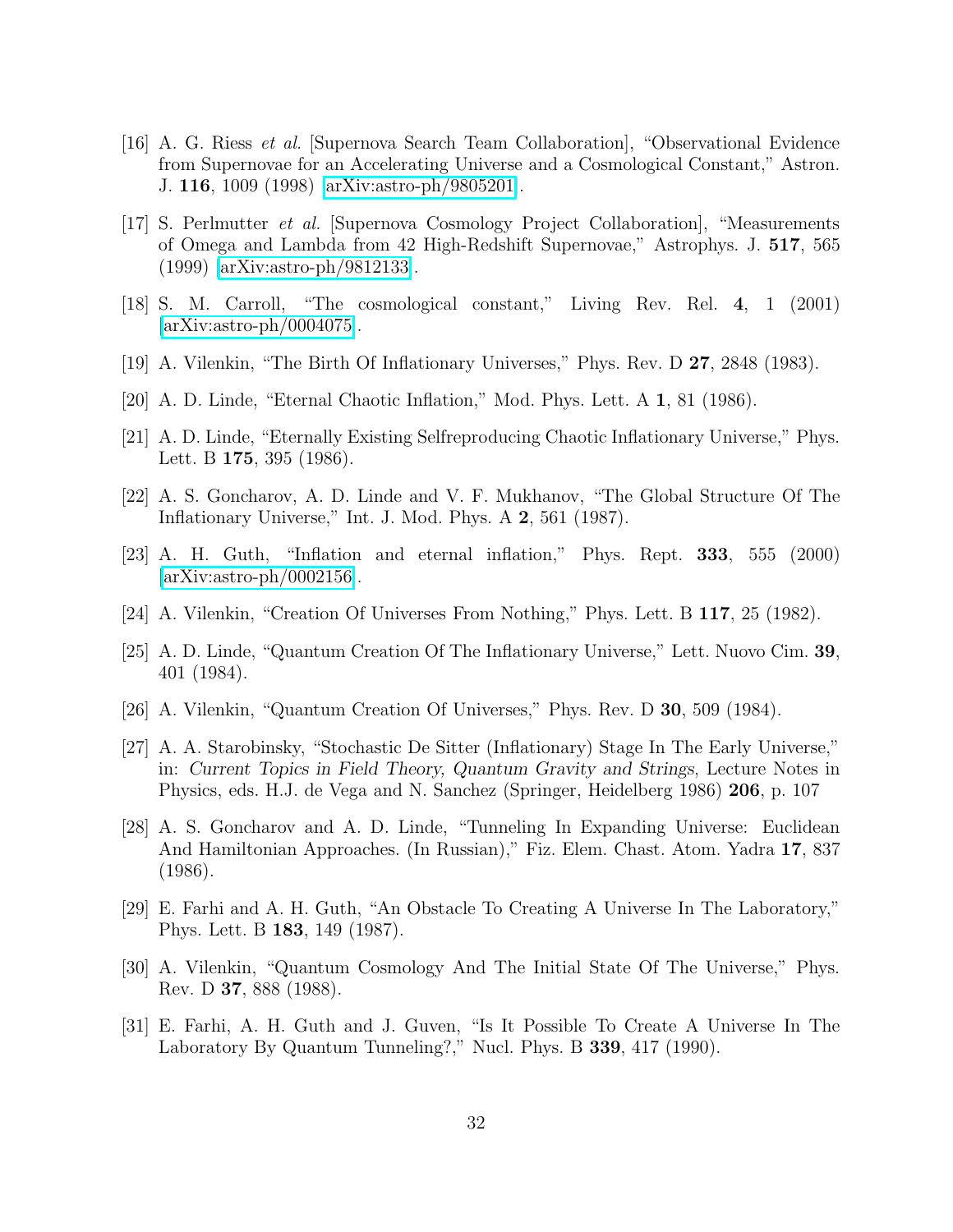- <span id="page-32-1"></span><span id="page-32-0"></span>[32] W. Fischler, D. Morgan and J. Polchinski, "Quantum Nucleation Of False Vacuum Bubbles," Phys. Rev. D 41, 2638 (1990).
- <span id="page-32-2"></span>[33] W. Fischler, D. Morgan and J. Polchinski, "Quantization Of False Vacuum Bubbles: A Hamiltonian Treatment Of Gravitational Tunneling," Phys. Rev. D 42, 4042 (1990).
- <span id="page-32-3"></span>[34] A. D. Linde, "Hard art of the universe creation (stochastic approach to tunneling and baby universe formation)," Nucl. Phys. B  $372$ ,  $421$  (1992) [\[arXiv:hep-th/9110037\]](http://arXiv.org/abs/hep-th/9110037).
- <span id="page-32-4"></span>[35] J. Garriga and A. Vilenkin, "Recycling universe," Phys. Rev. D 57, 2230 (1998) [\[arXiv:astro-ph/9707292\]](http://arXiv.org/abs/astro-ph/9707292).
- <span id="page-32-5"></span>[36] L. Dyson, M. Kleban and L. Susskind, "Disturbing implications of a cosmological constant," JHEP 0210, 011 (2002) [\[arXiv:hep-th/0208013\]](http://arXiv.org/abs/hep-th/0208013).
- <span id="page-32-6"></span>[37] A. Albrecht and L. Sorbo, "Can the universe afford inflation?," [arXiv:hep-th/0405270.](http://arXiv.org/abs/hep-th/0405270)
- <span id="page-32-7"></span>[38] M. Aryal and A. Vilenkin, "The Fractal Dimension Of Inflationary Universe," Phys. Lett. B 199, 351 (1987).
- [39] S. Winitzki, "The eternal fractal in the universe," Phys. Rev. D 65, 083506 (2002) [\[arXiv:gr-qc/0111048\]](http://arXiv.org/abs/gr-qc/0111048).
- <span id="page-32-8"></span>[40] J. B. Hartle and S. W. Hawking, "Wave Function Of The Universe," Phys. Rev. D 28, 2960 (1983).
- <span id="page-32-10"></span><span id="page-32-9"></span>[41] T. Gold, Am. J. Phys. 30, 403 (1962).
- <span id="page-32-11"></span>[42] S. W. Hawking, "The Arrow Of Time In Cosmology," Phys. Rev. D 32, 2489 (1985).
- [43] D. N. Page, "Will Entropy Decrease If The Universe Recollapses?," Phys. Rev. D 32, 2496 (1985).
- <span id="page-32-12"></span>[44] M. Gell-Mann and J. B. Hartle, "Time symmetry and asymmetry in quantum mechanics and quantum cosmology," [arXiv:gr-qc/9304023.](http://arXiv.org/abs/gr-qc/9304023)
- <span id="page-32-13"></span>[45] J. Barrow and F. Tipler, The Anthropic Cosmological Principle (Oxford University Press: 1986).
- <span id="page-32-15"></span><span id="page-32-14"></span>[46] A. D. Linde, "Initial Conditions For Inflation," Phys. Lett. B 162, 281 (1985).
- [47] A. Albrecht, R. H. Brandenberger and R. Matzner, "Inflation With Generalized Initial Conditions," Phys. Rev. D 35, 429 (1987).
- <span id="page-32-16"></span>[48] D. S. Goldwirth and T. Piran, "Initial conditions for inflation," Phys. Rept. 214, 223 (1992).
- <span id="page-32-17"></span>[49] T. Vachaspati and M. Trodden, "Causality and cosmic inflation," Phys. Rev. D 61, 023502 (2000) [\[arXiv:gr-qc/9811037\]](http://arXiv.org/abs/gr-qc/9811037).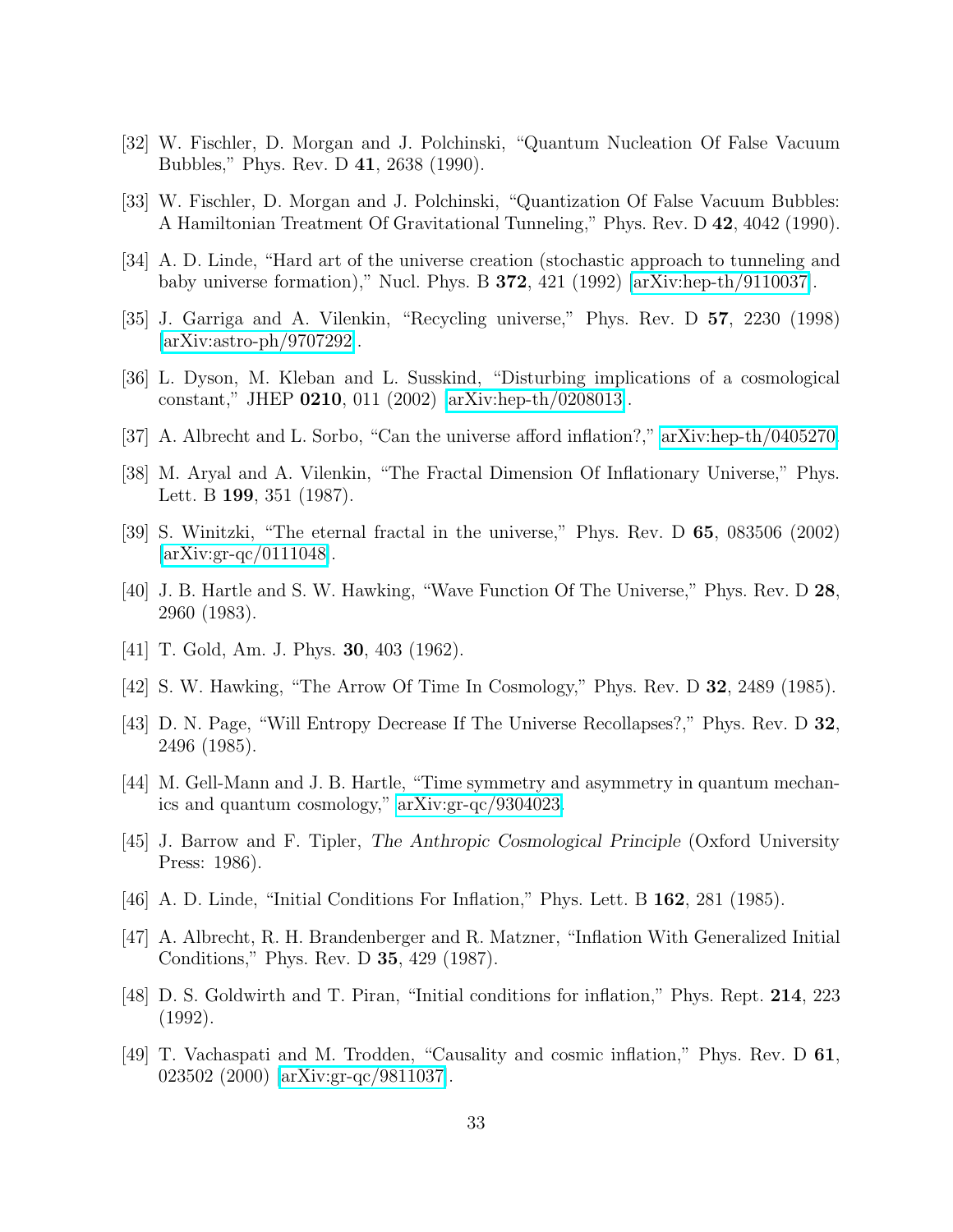- <span id="page-33-1"></span><span id="page-33-0"></span>[50] A. D. Linde, "Chaotic Inflation," Phys. Lett. B 129, 177 (1983).
- <span id="page-33-2"></span>[51] L. Kofman, A. Linde and V. Mukhanov, "Inflationary theory and alternative cosmology," JHEP 0210, 057 (2002) [\[arXiv:hep-th/0206088\]](http://arXiv.org/abs/hep-th/0206088).
- <span id="page-33-3"></span>[52] T. Banks, "Cosmological breaking of supersymmetry or little Lambda goes back to the future. II," [arXiv:hep-th/0007146.](http://arXiv.org/abs/hep-th/0007146)
- <span id="page-33-4"></span>[53] T. Banks and W. Fischler, "M-theory observables for cosmological space-times," [arXiv:hep-th/0102077.](http://arXiv.org/abs/hep-th/0102077)
- [54] L. Dyson, J. Lindesay and L. Susskind, "Is there really a de Sitter/CFT duality," JHEP 0208, 045 (2002) [\[arXiv:hep-th/0202163\]](http://arXiv.org/abs/hep-th/0202163).
- <span id="page-33-11"></span><span id="page-33-5"></span>[55] L. Susskind, "Twenty years of debate with Stephen," [arXiv:hep-th/0204027.](http://arXiv.org/abs/hep-th/0204027)
- <span id="page-33-12"></span>[56] T. Banks and W. Fischler, "An holographic cosmology," [arXiv:hep-th/0111142.](http://arXiv.org/abs/hep-th/0111142)
- <span id="page-33-13"></span>[57] T. Banks and W. Fischler, "Holographic cosmology 3.0," [arXiv:hep-th/0310288.](http://arXiv.org/abs/hep-th/0310288)
- <span id="page-33-6"></span>[58] T. Banks and W. Fischler, "Holographic cosmology," [arXiv:hep-th/0405200.](http://arXiv.org/abs/hep-th/0405200)
- <span id="page-33-7"></span>[59] G. 't Hooft, "Dimensional reduction in quantum gravity," [arXiv:gr-qc/9310026.](http://arXiv.org/abs/gr-qc/9310026)
- <span id="page-33-8"></span>[60] L. Susskind, "The World as a hologram," J. Math. Phys. 36, 6377 (1995) [\[arXiv:hep-th/9409089\]](http://arXiv.org/abs/hep-th/9409089).
- [61] R. Bousso, "The holographic principle," Rev. Mod. Phys. 74, 825 (2002) [\[arXiv:hep-th/0203101\]](http://arXiv.org/abs/hep-th/0203101).
- <span id="page-33-9"></span>[62] L. Susskind, L. Thorlacius and J. Uglum, "The Stretched horizon and black hole complementarity," Phys. Rev. D 48, 3743 (1993) [\[arXiv:hep-th/9306069\]](http://arXiv.org/abs/hep-th/9306069).
- <span id="page-33-10"></span>[63] R. Bousso, "A Covariant Entropy Conjecture," JHEP 9907, 004 (1999) [\[arXiv:hep-th/9905177\]](http://arXiv.org/abs/hep-th/9905177).
- <span id="page-33-14"></span>[64] S. Hellerman, N. Kaloper and L. Susskind, "String theory and quintessence," JHEP 0106, 003 (2001) [\[arXiv:hep-th/0104180\]](http://arXiv.org/abs/hep-th/0104180).
- <span id="page-33-15"></span>[65] W. Fischler, A. Kashani-Poor, R. McNees and S. Paban, "The acceleration of the universe, a challenge for string theory," JHEP 0107, 003 (2001) [\[arXiv:hep-th/0104181\]](http://arXiv.org/abs/hep-th/0104181).
- <span id="page-33-16"></span>[66] S. W. Hawking, "Breakdown Of Predictability In Gravitational Collapse," Phys. Rev. D 14, 2460 (1976).
- <span id="page-33-17"></span>[67] S. Hollands and R. M. Wald, "Comment on inflation and alternative cosmology," [arXiv:hep-th/0210001.](http://arXiv.org/abs/hep-th/0210001)
- <span id="page-33-18"></span>[68] S. D. Mathur, "How does the universe expand?," Int. J. Mod. Phys. D 12, 1681 (2003) [\[arXiv:hep-th/0305204\]](http://arXiv.org/abs/hep-th/0305204).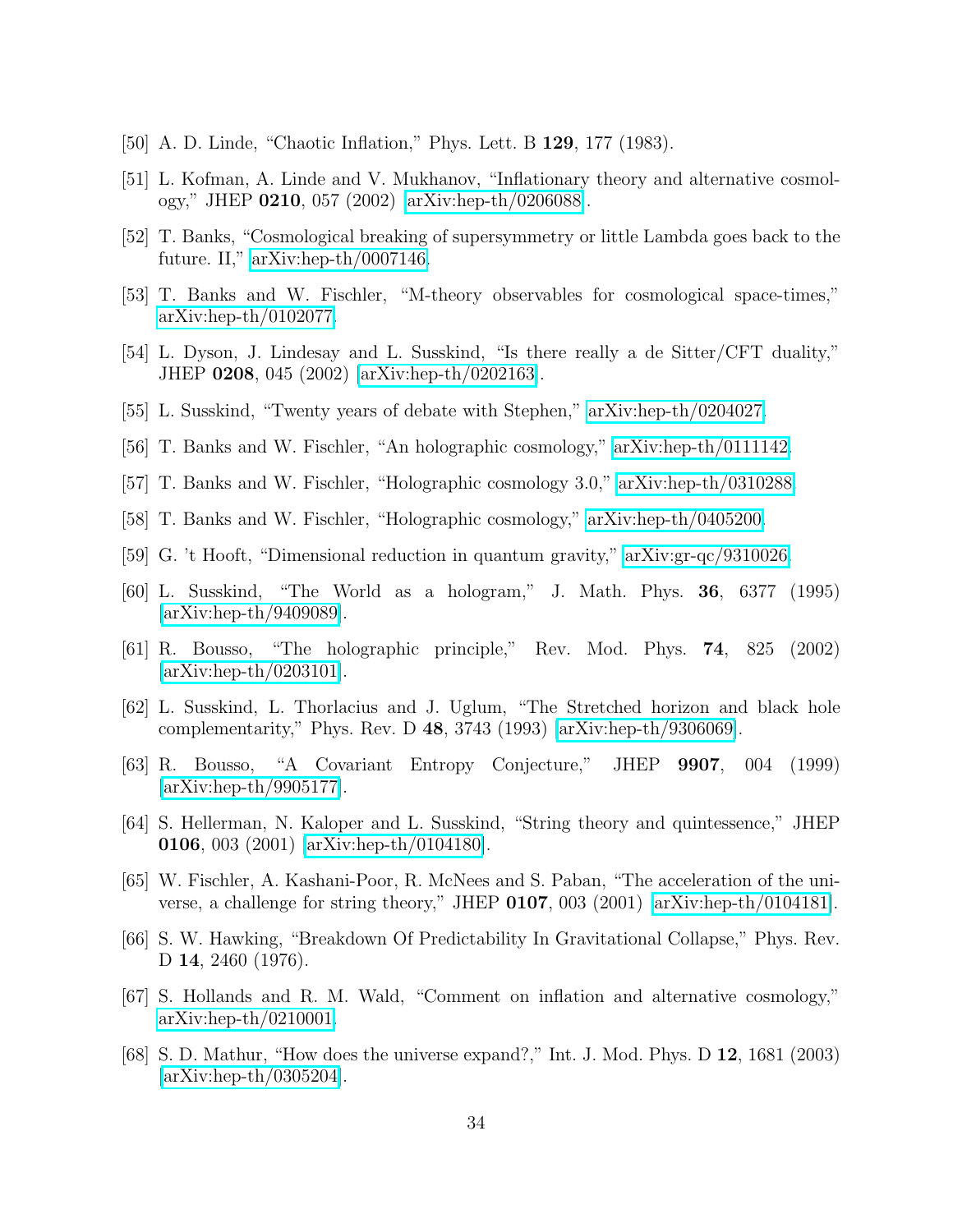- <span id="page-34-1"></span><span id="page-34-0"></span>[69] W. H. Zurek and K. S. Thorne, "Statistical Mechanical Origin Of The Entropy Of A Rotating, Charged Black Hole," Phys. Rev. Lett. 54, 2171 (1985).
- <span id="page-34-2"></span>[70] V. P. Frolov and D. N. Page, "Proof of the generalized second law for quasistationary semiclassical black holes," Phys. Rev. Lett. 71, 3902 (1993) [\[arXiv:gr-qc/9302017\]](http://arXiv.org/abs/gr-qc/9302017).
- [71] R. D. Sorkin, "The statistical mechanics of black hole thermodynamics," [arXiv:gr-qc/9705006.](http://arXiv.org/abs/gr-qc/9705006)
- <span id="page-34-3"></span>[72] E. E. Flanagan, D. Marolf and R. M. Wald, "Proof of Classical Versions of the Bousso Entropy Bound and of the Generalized Second Law," Phys. Rev. D 62, 084035 (2000) [\[arXiv:hep-th/9908070\]](http://arXiv.org/abs/hep-th/9908070).
- <span id="page-34-4"></span>[73] F. C. Adams and G. Laughlin, "A Dying universe: The Long term fate and evolution of astrophysical objects," Rev. Mod. Phys. 69, 337 (1997) [\[arXiv:astro-ph/9701131\]](http://arXiv.org/abs/astro-ph/9701131).
- <span id="page-34-6"></span><span id="page-34-5"></span>[74] C. Itzykson and J.B. Zuber, Quantum Field Theory (McGraw-Hill, 1980).
- [75] N. C. Tsamis and R. P. Woodard, "Quantum Gravity Slows Inflation," Nucl. Phys. B 474, 235 (1996) [\[arXiv:hep-ph/9602315\]](http://arXiv.org/abs/hep-ph/9602315).
- <span id="page-34-7"></span>[76] A. Vilenkin, "Predictions from quantum cosmology," Phys. Rev. Lett. 74, 846 (1995)  $\arXiv:gr-qc/9406010$ .
- <span id="page-34-8"></span>[77] J. Garcia-Bellido and A. D. Linde, "Stationarity of inflation and predictions of quantum cosmology," Phys. Rev. D 51, 429 (1995) [\[arXiv:hep-th/9408023\]](http://arXiv.org/abs/hep-th/9408023).
- <span id="page-34-9"></span>[78] A. Vilenkin, "Making predictions in eternally inflating universe," Phys. Rev. D 52, 3365 (1995) [\[arXiv:gr-qc/9505031\]](http://arXiv.org/abs/gr-qc/9505031).
- <span id="page-34-10"></span>[79] S. Winitzki and A. Vilenkin, "Uncertainties of predictions in models of eternal inflation," Phys. Rev. D 53, 4298 (1996) [\[arXiv:gr-qc/9510054\]](http://arXiv.org/abs/gr-qc/9510054).
- <span id="page-34-11"></span>[80] A. Vilenkin, "Unambiguous probabilities in an eternally inflating universe," Phys. Rev. Lett. 81, 5501 (1998) [\[arXiv:hep-th/9806185\]](http://arXiv.org/abs/hep-th/9806185).
- <span id="page-34-12"></span>[81] V. Vanchurin, A. Vilenkin and S. Winitzki, "Predictability crisis in inflationary cosmology and its resolution," Phys. Rev. D 61, 083507 (2000) [\[arXiv:gr-qc/9905097\]](http://arXiv.org/abs/gr-qc/9905097).
- <span id="page-34-13"></span>[82] J. Garriga and A. Vilenkin, "A prescription for probabilities in eternal inflation," Phys. Rev. D 64, 023507 (2001) [\[arXiv:gr-qc/0102090\]](http://arXiv.org/abs/gr-qc/0102090).
- <span id="page-34-14"></span>[83] K. Dasgupta, G. Rajesh and S. Sethi, "M theory, orientifolds and G-flux," JHEP 9908, 023 (1999) [\[arXiv:hep-th/9908088\]](http://arXiv.org/abs/hep-th/9908088).
- <span id="page-34-15"></span>[84] J. L. Feng, J. March-Russell, S. Sethi and F. Wilczek, "Saltatory relaxation of the cosmological constant," Nucl. Phys. B  $602$ ,  $307$  (2001) [\[arXiv:hep-th/0005276\]](http://arXiv.org/abs/hep-th/0005276).